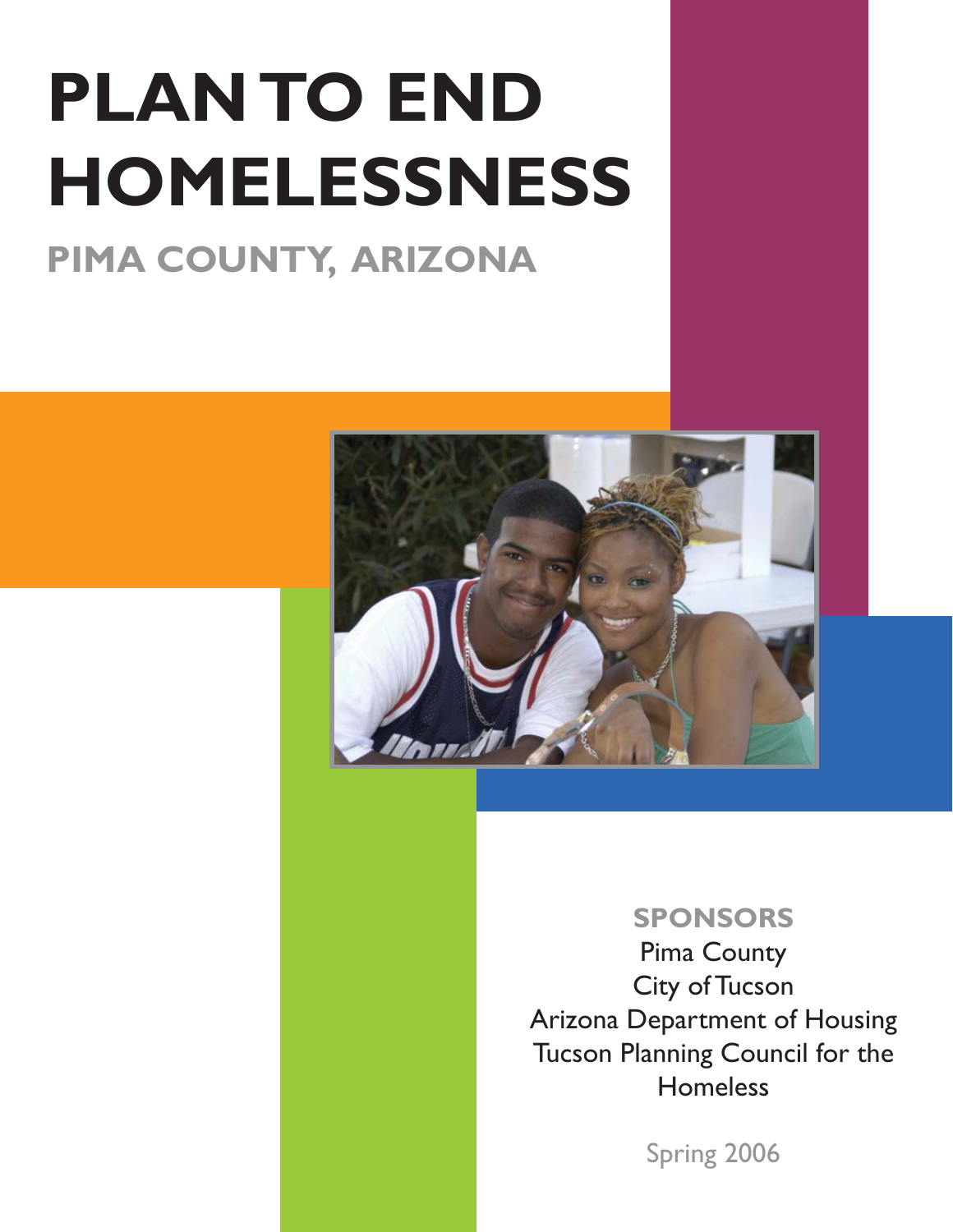# **DEDICATION**

**This Plan is dedicated to the men, women and children who live and sometimes die on the streets of Pima County. Each year a memorial prayer service is held for those buried in a Paupers' Field. Our hope is that in the future, our prayers are in celebration of life.**



**We want to acknowledge and honor the work of two long-time community advocates.**

*Craig Bradford Snow (1947-2006)* **began the ten year planning process and provided dedicated service and wise counsel to the Tucson nonprofit and public sectors for many years.**

# *Paul Brady Sullivan (1942-2005)***,**

**larger than life Irishman, pioneered the housing and employment partnerships for the homeless and fought for living wage jobs as the way out of poverty.**

**We thank them for their lives' work and we miss them.**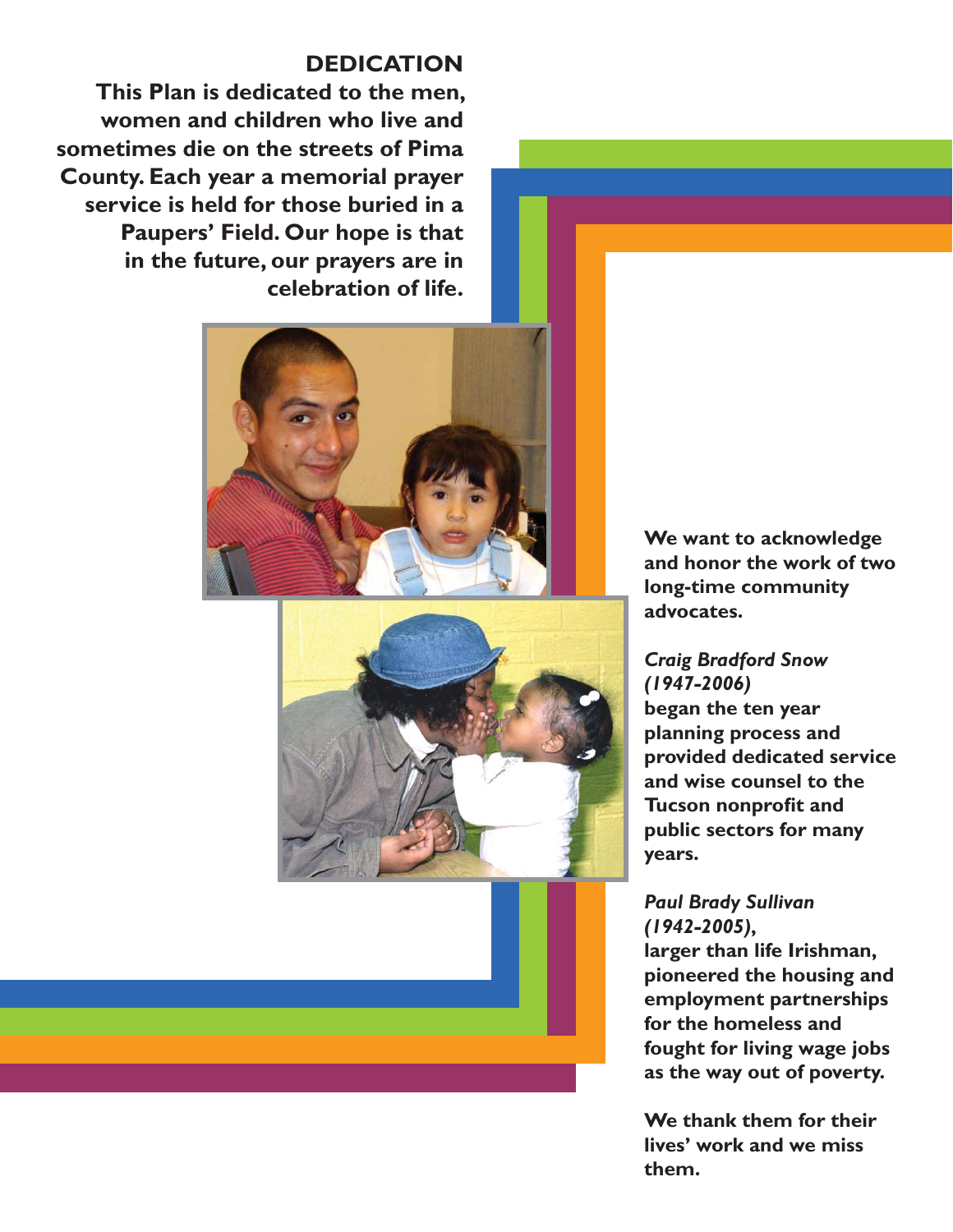# **Pima County Community Development & Neighborhood Conservation Department**

# **City of Tucson Community Services Department**

# **Arizona Department of Housing**

# **Tucson Planning Council for the Homeless Committee Members:**

Meghan Brown, Chair

Gary Bachman, Jodie Earll Barnes, Paula Block, Jane Burch, Georgia Fitzsimmons, Peggy Hutchison, Ronald Koenig, Edie Lauver, Bill Magnotto, Barbara Montrose, Darrell Peoples, Jack Snider, Felice Stewart, Mary Pat Sullivan, Martin Twohill, Martha Valado

# **PLAN TO END HOMELESSNESS**

# **PIMA COUNTY, ARIZONA**

**Plan Author: Patricia DeVito, Consultant Intern: Jessica Epstein, Sociology Graduate Student, University of Arizona Graphics and Layout: David Longoria, Pima County CDNC Department**

# **Pima County Board of Supervisors**

Richard Elías, Chair - District 5 Ann Day - District 1 Ramón Valadez - District 2 Sharon Bronson - District 3 Raymond J. Carroll - District 4

# **City of Tucson Mayor and Council**

Robert E. Walkup - Mayor Steve Leal, Vice Mayor - Ward V José Ibarra - Ward I Carol West - Ward II Karin Uhlich - Ward III Shirley Scott - Ward IV Nina J. Trasoff - Ward VI





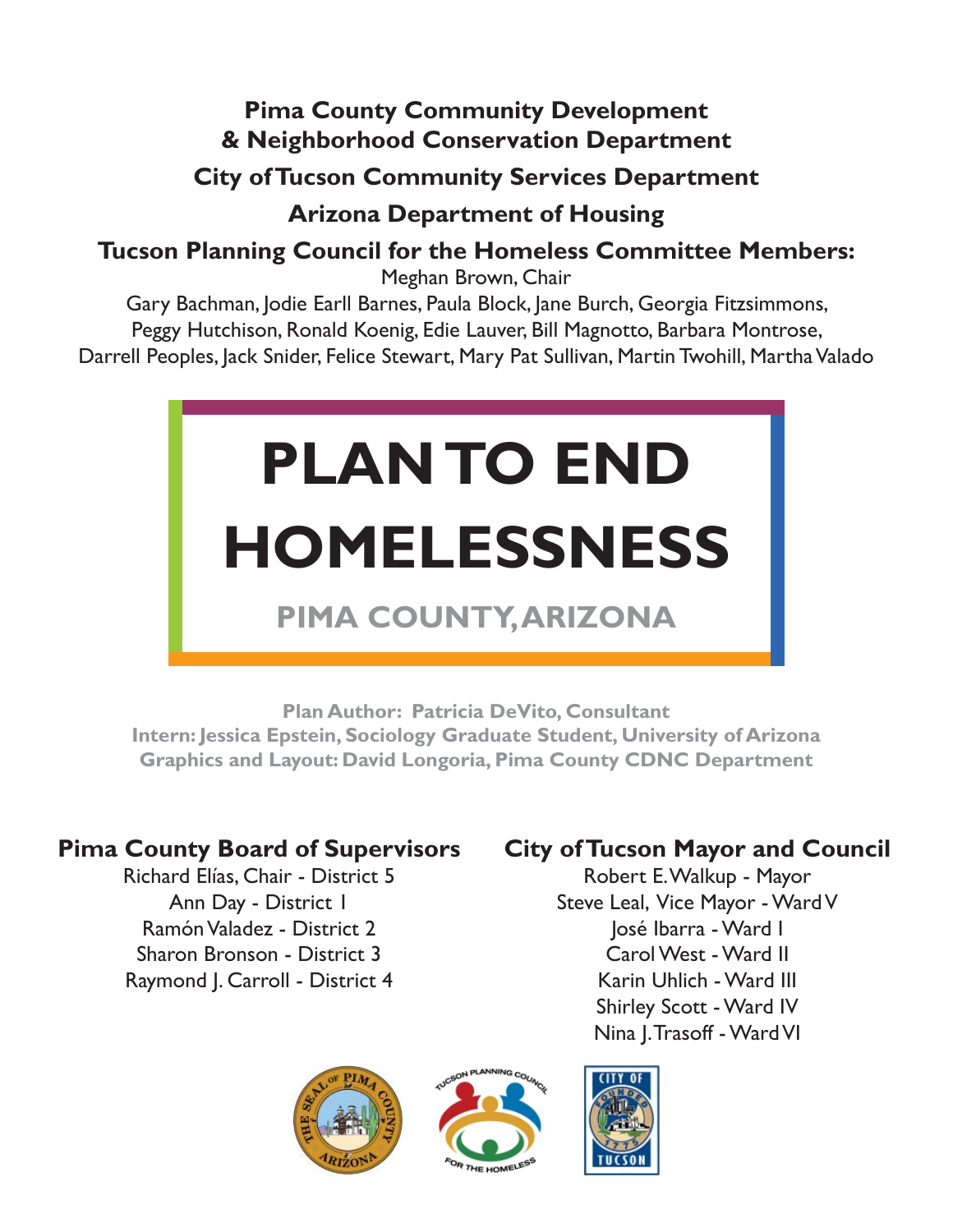#### **ACKNOWLEDGMENTS**

The authors and sponsors of this *Plan to End Homelessness* wish to thank the following people for sharing their time, insights and expertise. Their input was invaluable and we are deeply grateful.

# **Tucson Planning Council for the Homeless**, **Pima County**, **City of Tucson**, **Arizona Department of Housing**

**Jerry Anderson**, *Southern Arizona AIDS Foundation* **Teresa Arroyo***, Casa Paloma* **Trevor Atwood**, *Information & Referral Services* **Dawn Barkman**, *Pima County Sheriff Department* **Dia Barney**, *COPE Behavioral Services* **Pat Benchik**, *COPE Behavioral Services* **Nancy Bissell**, *Community Advocate* **Don Blascak**, *Interfaith Coalition for the Homeless* **Paula Block**, *Travelers Aid Society* **Jerry Brillo**, *Salvation Army Hospitality House* **Jason Brown**, *COMPASS Healthcare* **Jim Caldwell**, *Kino Hospital* **Karen Caldwell**, *Primavera Foundation* **Beth Carey**, *Southern Arizona AIDS Foundation* **Neal Cash,** *Community Partnership of Southern Arizona* **Mark Clark**, *CODAC Behavioral Health Services, Inc.*  **Beth Cochran**, *Primavera Foundation* **Katie Coyle**, *CODAC Behavioral Health Services, Inc.* **Michael Craig**, *Craig Associates* **Hon. Jennifer Eckstrom**, *City of South Tucson* **Rick Elliot**, *Primavera Foundation* **Pam Fine**, *Tucson Unified School District* **Jerry Howard**, *Primavera Foundation* **Vic Hudenko**, *Housing Consultant* **Peggy Hutchison**, *Primavera Foundation* **Kevin Jackson**, *Our Town Family Center* **Fred Jacobson**, *Family Counseling Agency* **Robert "B.J." Johnson**, *RAPP* **Courtney Jones**, *Wingspan Eon Youth Program* **Nick Jones**, *Old Pueblo Community Foundation* **Judy Kidney**, *Casa de Ana* **Margaret Kish**, *Pima County CDNC Department* **Sharon Kraych**, *RAPP* **Edie Lauver**, *Interfaith Coalition for the Homeless*  **Susan Lax**, *La Frontera Sonora House* **Tomás Leon**, *Youth On Their Own* **David Longoria**, *Pima County CDNC Department* **Anne Maley**, *Southern Arizona AIDS Foundation* **Lujet McCullough**, *First United Methodist Church* **Noe Mendoza**, *Tucson Police Department*  **Peggy Morales**, *City of Tucson Section 8* **Marlene Moreno**, *Traveler's Aid Society* **Stephania O'Neill**, *COMPASS Healthcare* **Gordon Packard**, *Community Advocate* **Paul Pattison**, *Primavera Foundation* **Darrell Peoples**, *Open Inn* **Val Quadros**, *La Frontera / SHARP* **Teresa Ragsdale**, *Primavera Foundation*  **Lynn Ratener**, *Family Counseling Agency* **Vicki Reza**, *Tucson Police Department*  **Jill Rich**, *Realty Executives* **Arriana Round**, *Casa Paloma* **Ed Schlitz**, *Tucson Police Department* **Lee Scott**, *First United Methodist Church*  **Patti Scott-Lopez**, *Primavera Foundation* **Dave Shapiro**, *TPCH Discharge Planning Committee* **Jenny Sirnio**, *Suntran* **Bob Smith**, *COMPASS Healthcare* **Pam Sorok**, *Tucson Medical Center* **Felice Stewart**, *Gospel Rescue Mission* **Mary Pat Sullivan**, *Comin'* Home **Marlene Timm**, *First United Methodist Church* **Marlene Timm**, *First United Methodist Church* **Martha Trenna Valado**, *University of Arizona* **T. Van Hook**, *RISE*  **Gary Williams**, *Gospel Rescue Mission* **Pam Williams**, *Pio Decimo*  **Marcos Ysmael**, *Pima County CDNC Department*

**Cindy Abril**, *City of Tucson* **Robbie Aefirvic**, *Gospel Rescue Mission Bethany House* **John Barnes**, *Salvation Army* **Sherry Barnes**, *Tucson Centers for Women and Children* **Brian Flagg**, *Casa Maria* **Norma Gallegos**, *Pima County Community Action Agency* **Captain Mike Garrigan**, *Tucson Police Department* **Melissa Hartman**, *City of Tucson Community Services* **Steve Nelson**, *Jackson Employment Center* **Emily Nottingham**, *City of Tucson Community Services*  **Billy Vertz**, *Comin' Home* **Bertha Villegas-Kinney**, *Rehab Services Administration*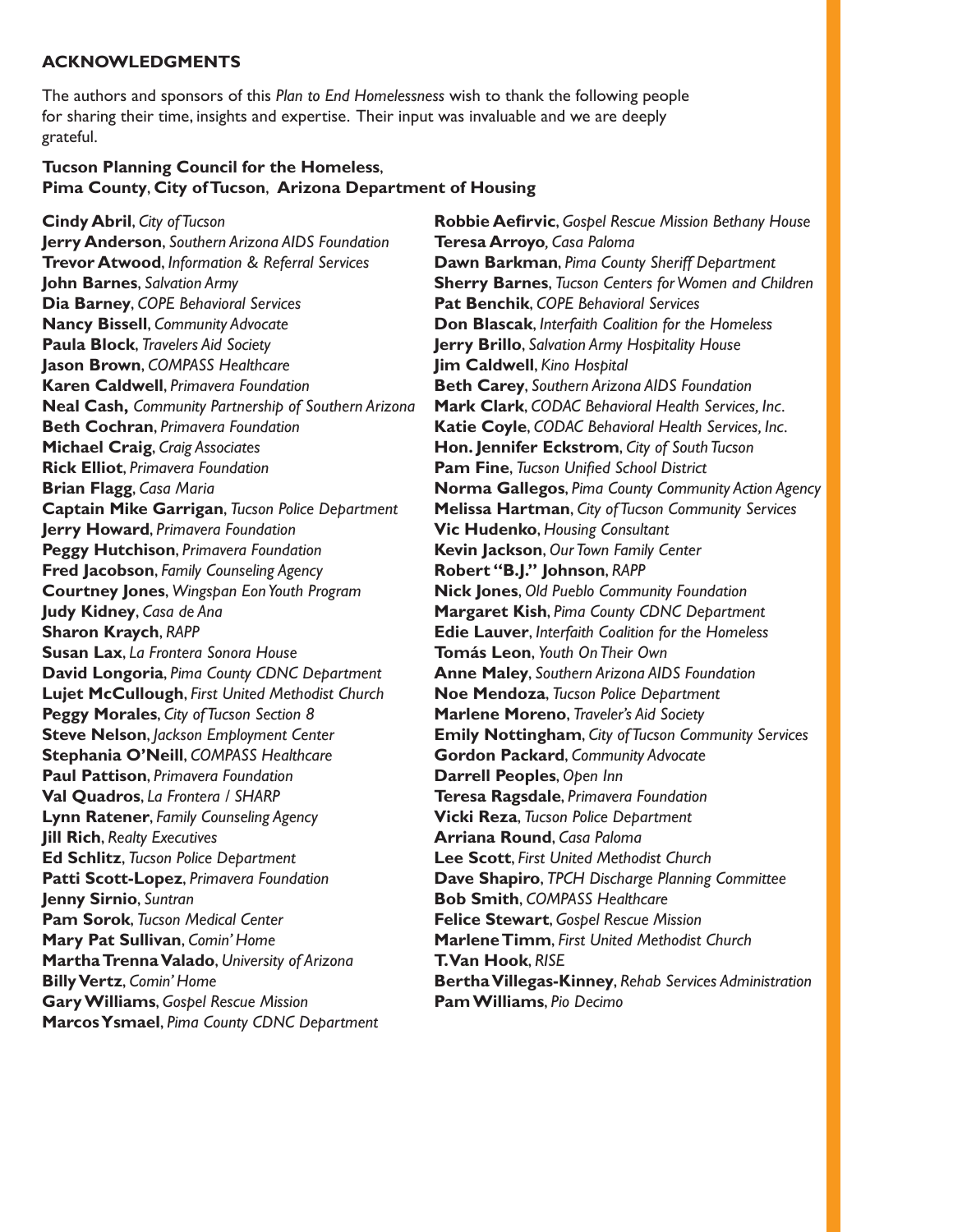# **TABLE OF CONTENTS**

| Low-Demand Housing for those with Mental Illness and Dual Diagnosis34 |  |
|-----------------------------------------------------------------------|--|
|                                                                       |  |
|                                                                       |  |
|                                                                       |  |
|                                                                       |  |
|                                                                       |  |
|                                                                       |  |
|                                                                       |  |
|                                                                       |  |
|                                                                       |  |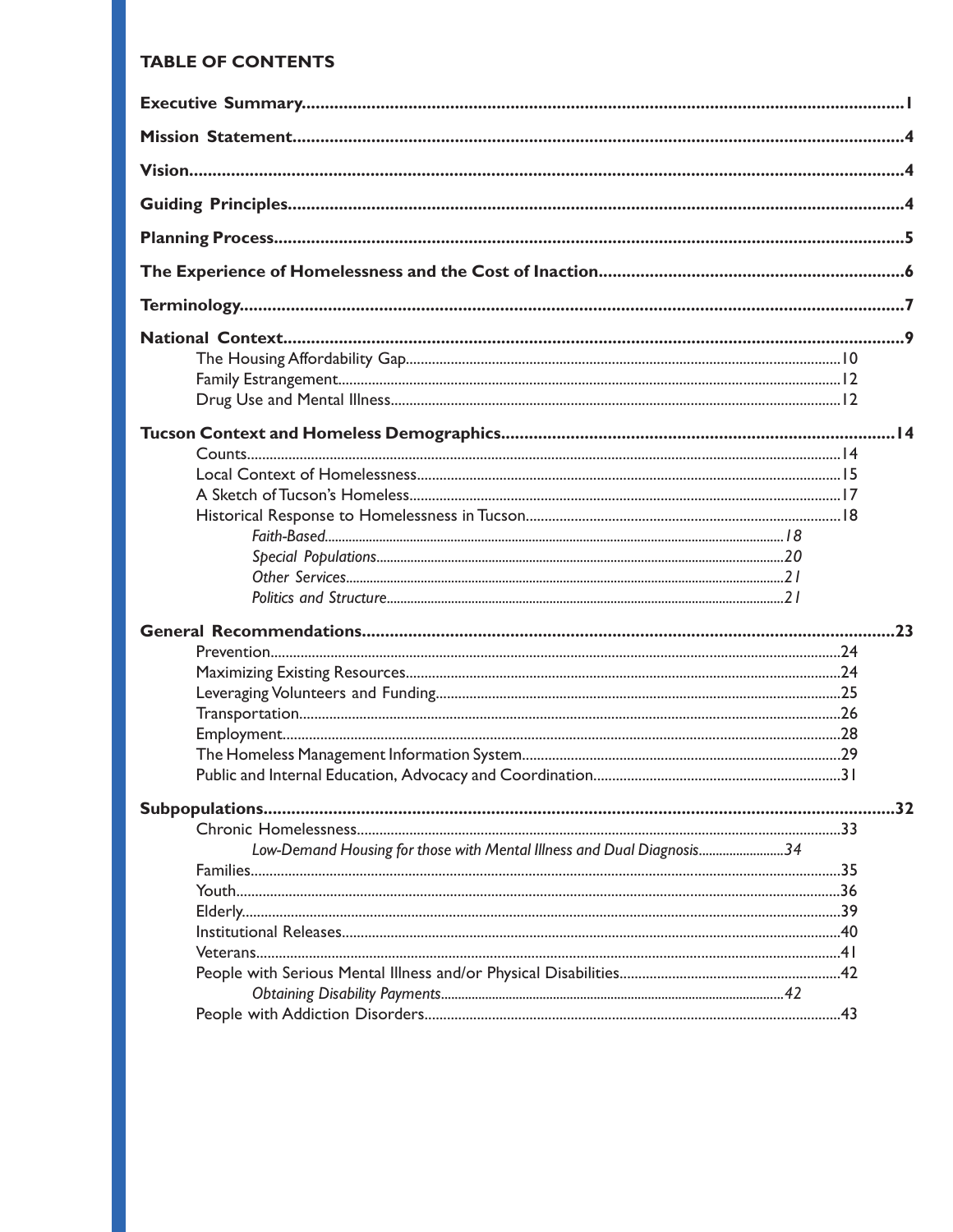# **TABLE OF CONTENTS (continued)**

| Additional Recommendations……………………………………………………………………………………………46 |  |
|-----------------------------------------------------------------|--|
|                                                                 |  |
|                                                                 |  |
|                                                                 |  |
|                                                                 |  |
|                                                                 |  |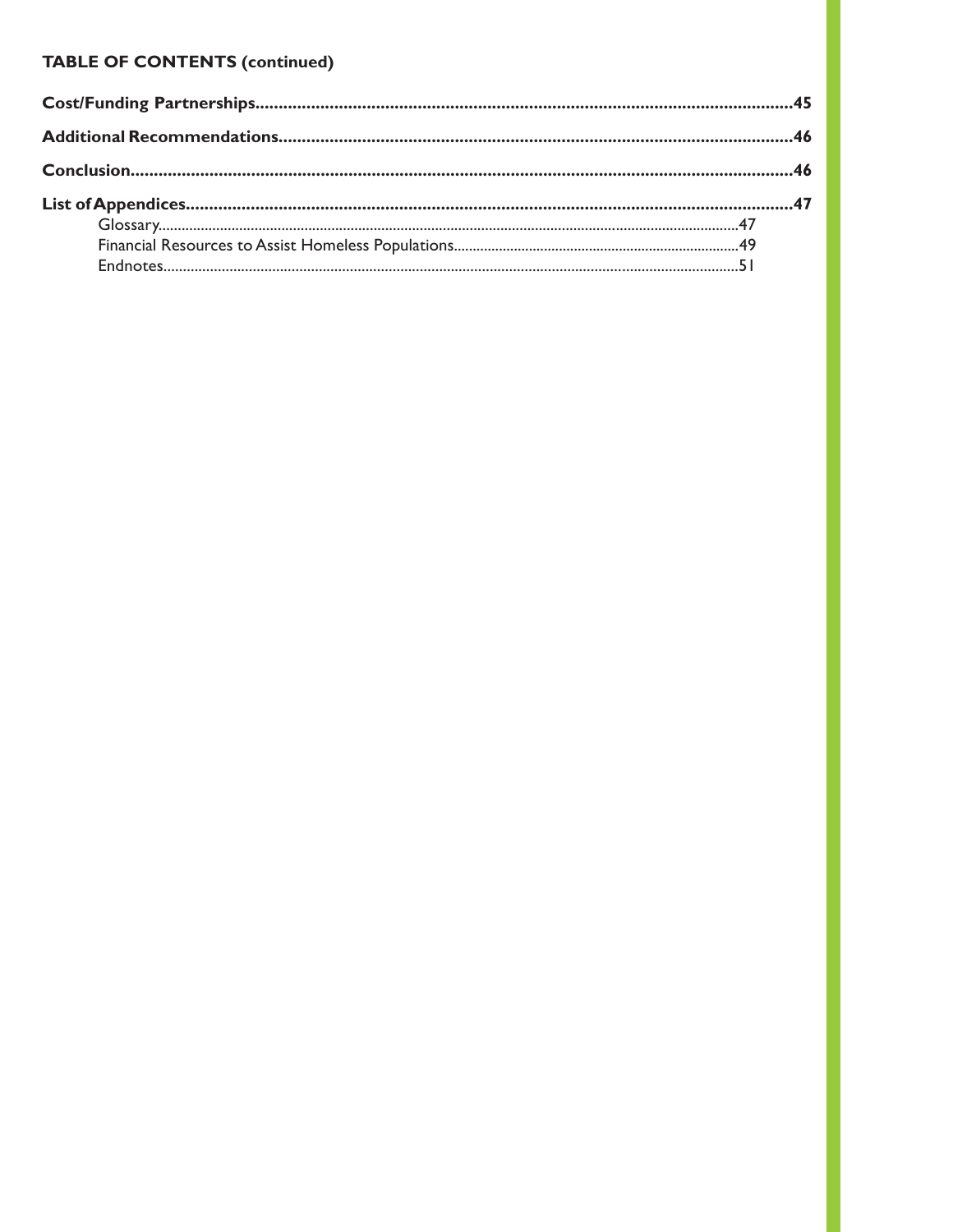# **EXECUTIVE SUMMARY**

This Pima County, City of Tucson and Tucson Planning Council for the Homeless *Plan to End Homelessness* was almost complete when Hurricane Katrina deluged the Gulf Coast. As in many parts of the country, the response in our community to this natural disaster was rapid, generous and well coordinated. There was tremendous political leadership, volunteer and faith-based assistance and donations from many businesses to support the efforts of the nonprofit agencies and local governments who work in this arena every day of the year.

Some said this outpouring was because these homeless were seen as "deserving", cast out by floods and wind. But no one deserves to be without a roof over her head. No school child says, "When I grow up, I want to be homeless," and none of us ever thinks it will happen to us. Yet each day in Tucson, without drama or media fanfare, individuals and families ebb into homelessness due to loss of a job, loss of a wage earning spouse, mental illness, physical disability, or general lack of financial and social resources.

In Pima County, it is estimated that over 4000 people are homeless on any given night; 1,794 are sheltered, 2,414 are unsheltered. Most of these people are adults, but agencies are reporting more families with children. The rapid increase in housing costs without a similar increase in income has made Tucson very unaffordable. Subpopulations among the homeless include victims of domestic violence, teens aging out of foster care, young parents with limited means, and people with addiction disorders.

In addition to the private misery and suffering of life on the streets, homelessness costs all of us. A few chronically homeless individuals can run up thousands of dollars in public safety time and uncollectible ambulance and hospital bills. Scattered desert camps have environmental impacts that must be cleaned up by Pima County.

For over two decades agencies have offered housing, substance abuse treatment, job training and placement, and other support services to move people out of homelessness, and many have succeeded in becoming more self-sufficient. Yet many people remain on the street, sometimes for long periods of time. Over the past 25 years, we have gotten much clearer about the complex causes of chronic homelessness and have seen strategies that are more effective in breaking the cycle than a brief shelter stay or a sandwich. While these earlier responses were appropriate then, now we recognize the need for more permanent housing with support services to prevent a return back to the streets. We want to build on the many programs, services and relationships that have developed over many years.

This Plan has been developed under the direction of the Tucson Planning Council for the Homeless with the support of Pima County and the City of Tucson. However, homelessness is a community-wide issue and requires a community response.

Some of the recommendations are focused on a government response, particularly at the local level. Others address more participation by individuals, faith-based groups and businesses.

This Plan has a bias for rapid re-housing or Housing First. The Housing First model places homeless individuals or families in permanent supportive housing with wrap-around services dictated by the needs and desires of the homeless household. The services vary and generally decrease over time.

The homeless population in Tucson is not monolithic, and the solutions to ending homelessness are many and varied. The primary recommendations of this plan include: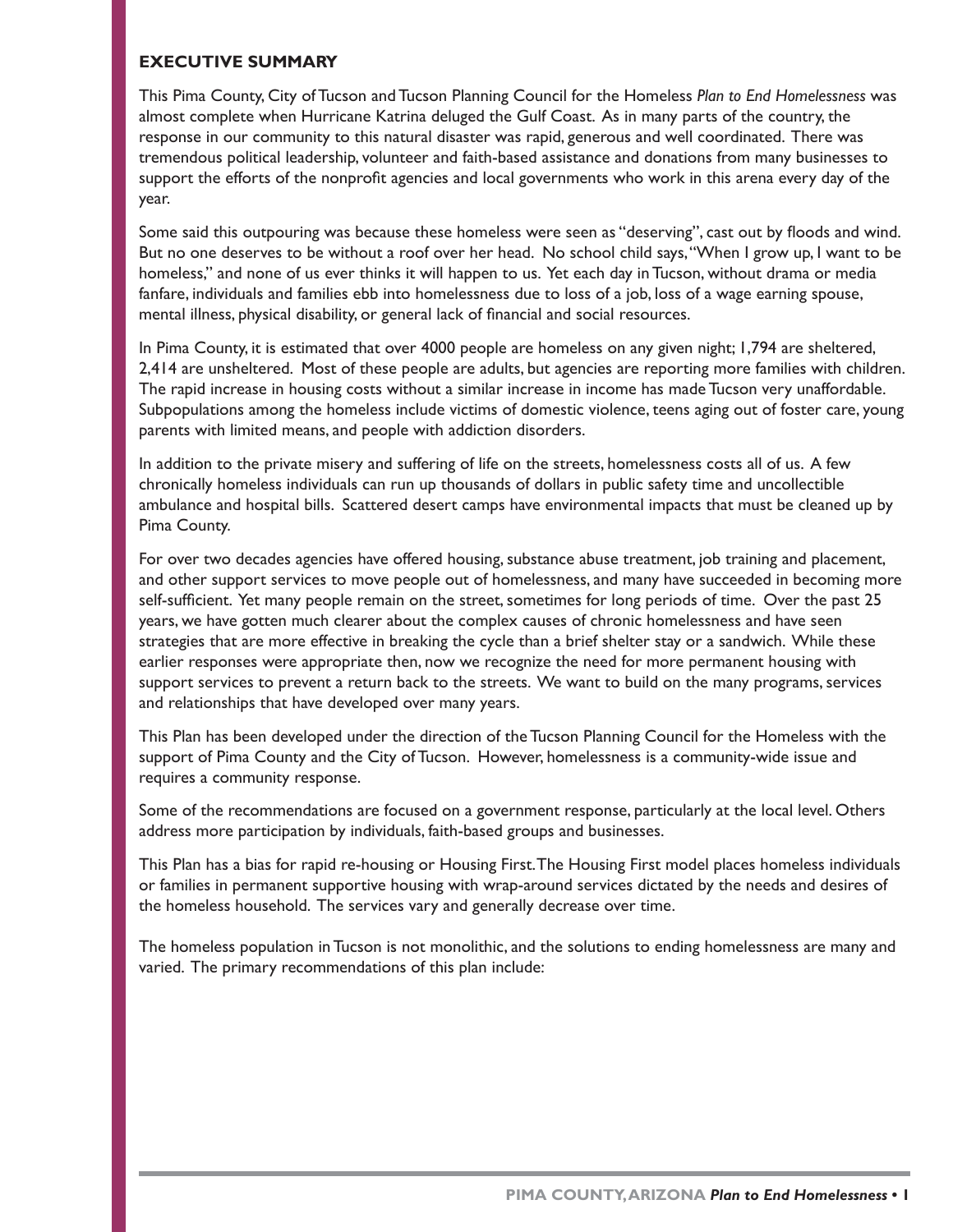# • PREVENTION

 *Increase funds from the Arizona State Department of Housing for Emergency Rent and Utility Assistance by \$250,000 a year.*

 *Increase the number of affordable housing units for the elderly by 50 new units a year using HUD 202 or other designated funds.*

# • EMPLOYMENT

*Engage the business community in offering jobs and training opportunities to formerly homeless individuals.*

*Provide a variety of job training placements with various levels of structure.*

# • HOUSING

# Permanent Supportive Housing

 *Build or buy a facility to house 20 individuals with serious mental illness in a low-demand setting with day care capacity for additional individuals. The concept is to reproduce a supportive group setting similar to the Sonora House.*

*Build or buy 25 new permanent supportive housing units a year for five years with appropriate support services.* 

# Transitional Housing

 *Build or buy 50 new transitional rental units for families over the next three years. Fund services to allow them to achieve self-sufficiency in two years.* 

 *Construct or renovate 10-20 beds to house 18-24 year olds with employment, life skills, counseling, education and other services so they can transition to healthy adulthood.*

*Create an additional 30 "dry" aftercare beds for 90 days-one year for those leaving detoxification.* 

 *Increase the number of vouchers for tenant-based rental assistance for homeless households.*

 *Negotiate with landlords for a declining subsidy as families stabilize.*

# • SUPPORT SERVICES

 *Fund and publicize substance abuse treatment for youth and young adults in a setting appropriate for them.*

Add 5-10 new triage beds to the existing detoxification facility operated by Compass Health Care to reduce the  *bottleneck in accessing detox.*

 *Create 10-15 respite care beds, either new or within an existing shelter or homeless agency, for homeless individuals recovering from serious illness or surgery. Provide medically appropriate staff.*

# • PRVATE SECTOR ENGAGEMENT

 *Enlist volunteers from faith communities, high schools, colleges and clubs to contribute time and money to agencies and in direct service to youth or adults.*

 *Recruit donations of time, expertise, goods and services from businesses, large and small.* 

 *Strengthen the link between homeless-serving agencies and local employers for jobs, apprenticeships and on-the-job training.*

# • TRANSPORTATION

*Identify a dedicated funding source for bus passes that agencies can widely distribute.*

 *Advocate for increased hours and routes for Sun Tran to allow for increased employment opportunities.*

# • COLLABORATION/COORDINATION

 *Incentivize mergers and other levels of coordination that reduce administrative costs and increase money for direct services.*

# • DATA GATHERING

 *Support widespread implementation of the Homeless Management Information System to track outcomes and progress.*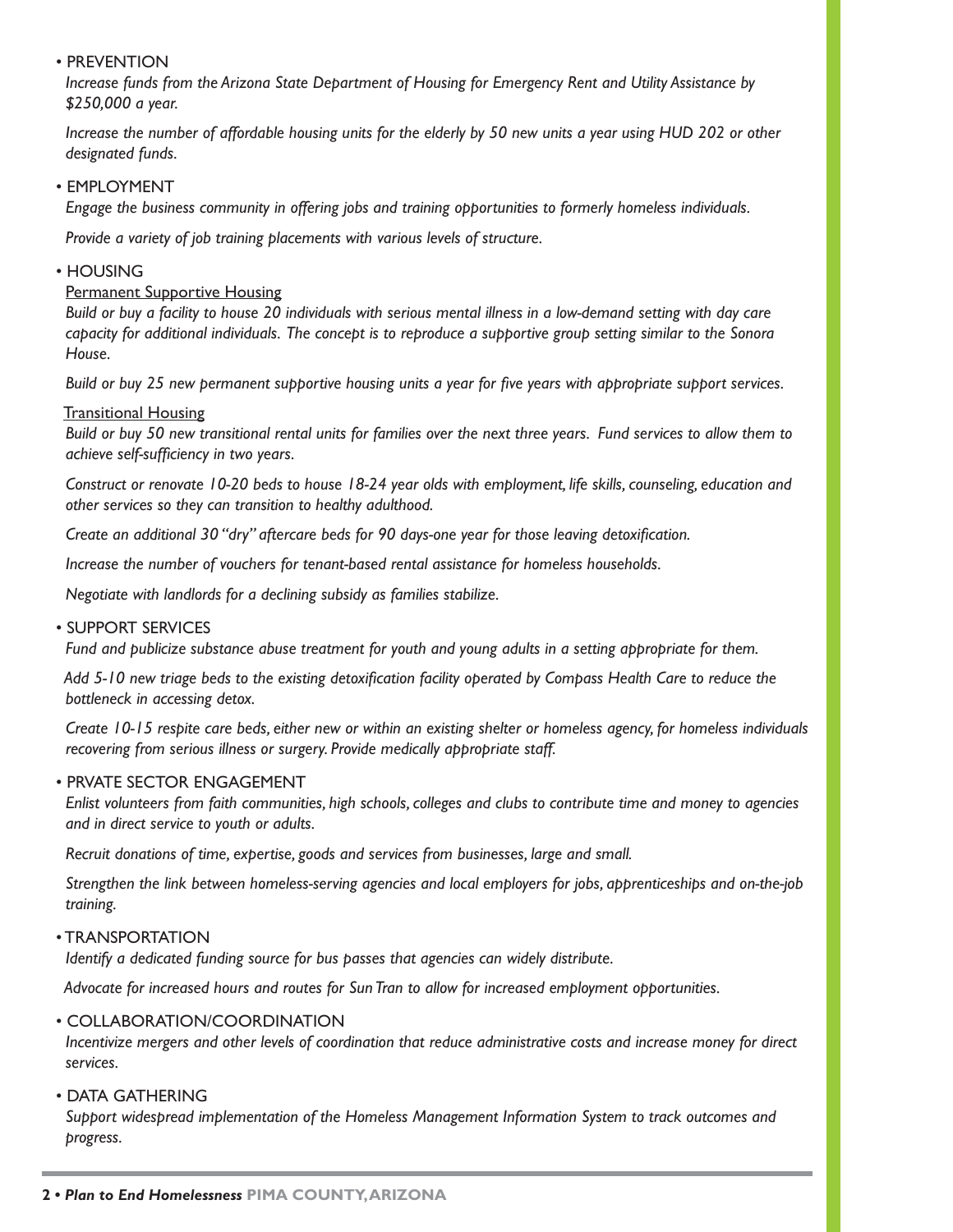# • EDUCATION

 *Using the media, speaker's bureaus and other mechanisms, improve public understanding of the causes and solutions of homelessness.*

 *Internally at TPCH, conduct peer education for new staff or as new programs and services become available.*

 *Continue training on issues of mental illness and available resources for public safety personnel in all local jurisdictions.*

# • PILOT PROJECTS

*Design a small pilot housing community for grandparents raising grandchildren with support services.*

Design a small pilot housing community for gay/lesbian youth to help them transition to self-sufficiency in a safe and  *sensitive environment.*

Many other communities have embraced their Ten Year Plans with vision, courage and passion. They have engaged new partners and tried new approaches to end homelessness.

The Tucson Planning Council for the Homeless will be monitoring progress toward these goals. They will also be using their resources to publicize the Plan. They are committed to educating the public and increasing awareness about this complex issue.

We just need to begin. We cannot expect different results from the same actions. Tucson will be stronger, safer, healthier, and more attractive if we are able to house all of our residents.





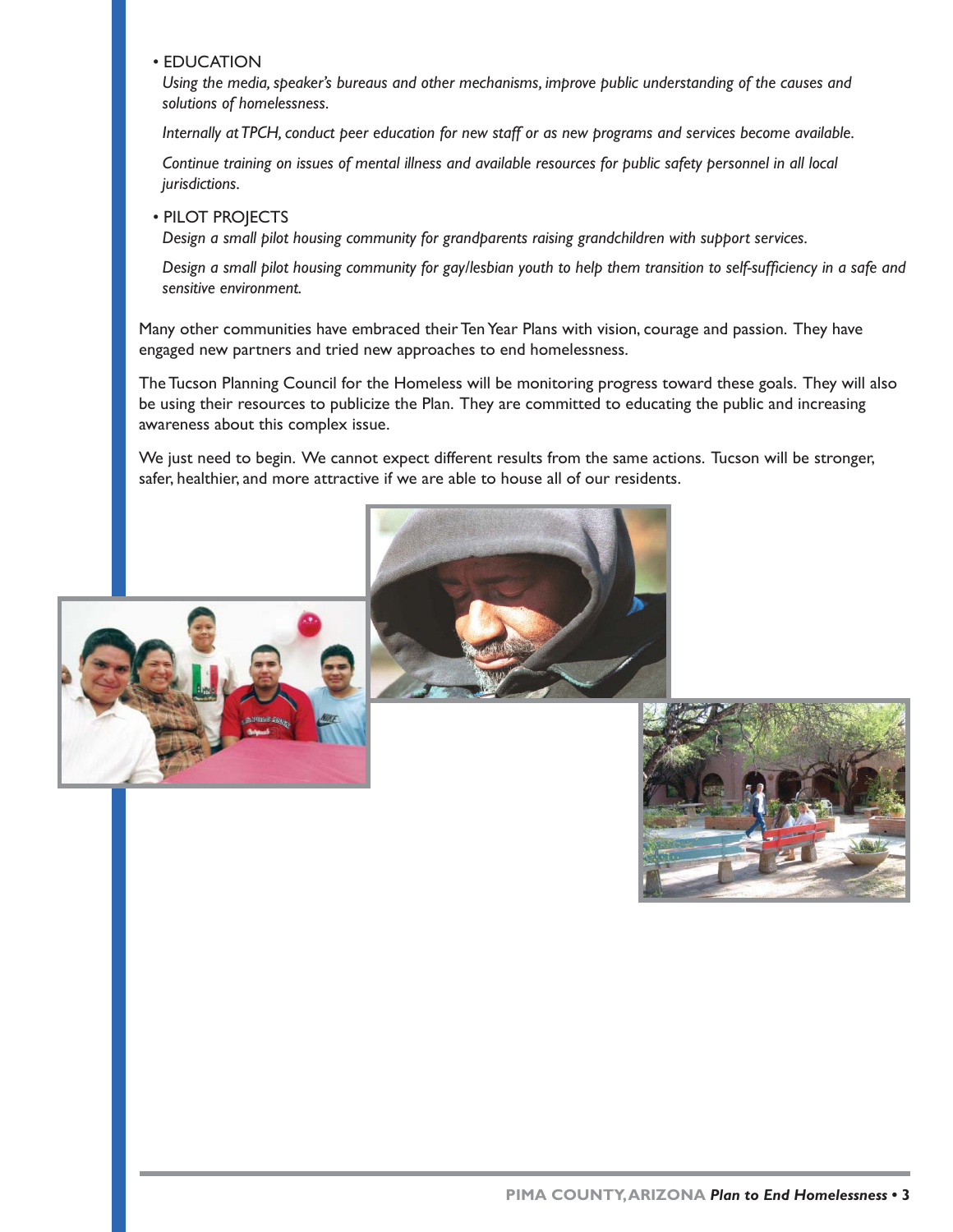# **Mission Statement**

On behalf of the citizens of Pima County, the mission of the Plan-to-End-Homelessness Committee is to develop, launch and communicate a plan to eliminate current and prevent future homelessness in Pima County that can be embraced by local government leaders and owned by the wider community.

# **Vision**

Over the last 25 years our cities and towns have become complacent about people sleeping in parks, bedrolls under freeway bridges, and panhandlers in front of businesses. It has become a feature of 21st century American life. This individual suffering and community disintegration should not represent normalcy. Although homelessness is a complex issue, other communities are proposing new solutions and having results. We want to join them.

Our Vision for Pima County/Tucson is that we will see Homelessness Eliminated:

- *It will be a shared value that people should not sleep on the street.*
- *Homeless Veterans, people with mental Illness, and other vulnerable adults will think permanent housing with support services the preferable housing choice over desert camps.*
- *Parents and children will have more stable, secure housing options than living in their cars.*
- *Teens on their own will have more productive opportunities to live, work and learn than panhandling merchants and customers in retail areas.*
- *The vulnerable elderly, and grandparents raising grandchildren, will have housing security in their old age.*
- *The large systems that release people to the streets and the agencies that receive them will have more coordinated linkages in the discharge process.*
- *The research and data collected about the causes, numbers and evidence-based solutions to homelessness will assist with accurate planning and public education.*
- *The pillars to support ending homelessness will include, not just housing options, but employment, medical care and behavioral health treatment, transportation and other support services, in a complementary and coordinated way.*
- *Public education, media attention and community support will impact public perceptions, assumptions and prejudice so that wide segments of the community, including business and church leaders, elected offi cials, colleges* and private foundations will partner to offer their solutions and financial resources.

# **Guiding Principles**

*As we develop new housing models and restructure limited resources, we will gain more than we lose.* Pima County has a system of relationships, short-term shelters and transitional apartments that have evolved over many years. These include support from many faith-based congregations and volunteer and philanthropic contributions. As we pursue different models of housing and services, we want to honor the past efforts and build on them, not destroy the fragile links already in place.

*Our efforts will be based on a resiliency model that utilizes the assets of the individual, rather than trying to* fix the deficits.

Every person, young or old, healthy or ill, has strengths and talents. If we build upon the assets, our chances of successful reintegration and recovery will be greatly increased.

*Our bias is Prevention. It is much more effective and efficient to keep people housed than to try to re-house them after periodic or chronic homelessness, which is particularly traumatic for children.* 

*Our efforts will be consumer-centered, respectful and culturally sensitive. We recognize that many of the chronic homeless are very frail and have had numerous system failures in the past. Our approach is to re-engage them in making healthy choices to maximize their self-sufficiency.* 

*Outcome-Driven. Our efforts need to be clearly measurable and cost-effective. They need to make a difference.*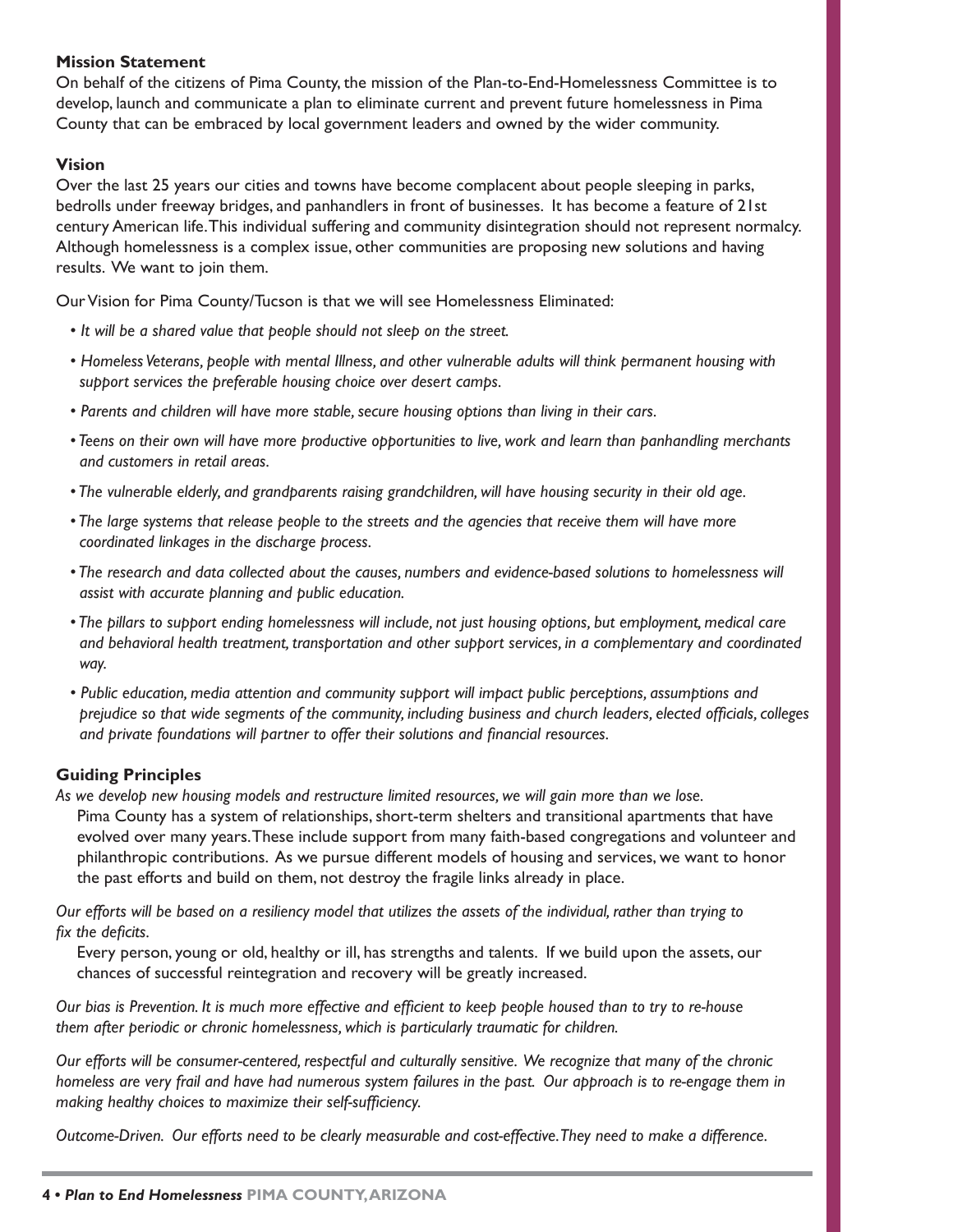#### *Based on present realities, but future oriented.*

While we are planning for what exists at this point in time, we are keeping our eye on the ball in front of us. Many factors can impact the numbers and changing demographics of the homeless population. These may include: reductions in mainstream programs such as Food Stamps, Medicaid, rental assistance or an economic downturn which affects the unemployment rate. It also may be "new" populations of homeless, such as soldiers returning from Iraq with post traumatic stress disorder and for the first time significant numbers of young, wounded female soldiers. While we can't always predict the future, we want to be prepared and remain flexible.

# **Planning Process**

**homelessness."**

In the fall of 2004, Phil Mangano and Eduardo Cabrera of the Inter- Agency Coalition to End Homelessness visited Tucson to kick off the Ten Year Plan with Mayor Bob Walkup and present a check to RISE's award winning Lifeworks program. Shortly thereafter, the Mayor passed on leadership of the Plan to End Homelessness to the City Community Services Department and the service providers of TPCH because of their expertise on local homeless issues. TPCH established a standing committee to develop the plan and oversee the work of a consultant.

The current consultant, funded in collaboration by Pima County, the City of Tucson and the Arizona Department of Housing, began in February 2005. In May 2005, Pima County hired a graduate student intern from the University of Arizona. The Ten Year Plan Committee has met regularly to offer expertise, review drafts, and generally provide guidance and input. The process has included a number of key informant interviews as well as extensive research on the causes of homelessness and effective interventions. Speakers with special expertise on subpopulations have also presented to the Committee. Although this team did not formally interview homeless people, it did rely heavily on in-depth interviews that a graduate student conducted with 60 chronically homeless individuals in 2003-2004. These interviews identified the barriers to service use as seen from the consumers of those services.

devoted substantial resources to developing the State Plan to End Homelessness. TPCH and the Pima County **example to a little state of the state of the state of the Second Consolidated Plan.** The State of Arizona has had strong leadership from the Governor's Office and Department heads and has and City of Tucson Consortium have developed this plan to complement the State's Plan and to be congruent

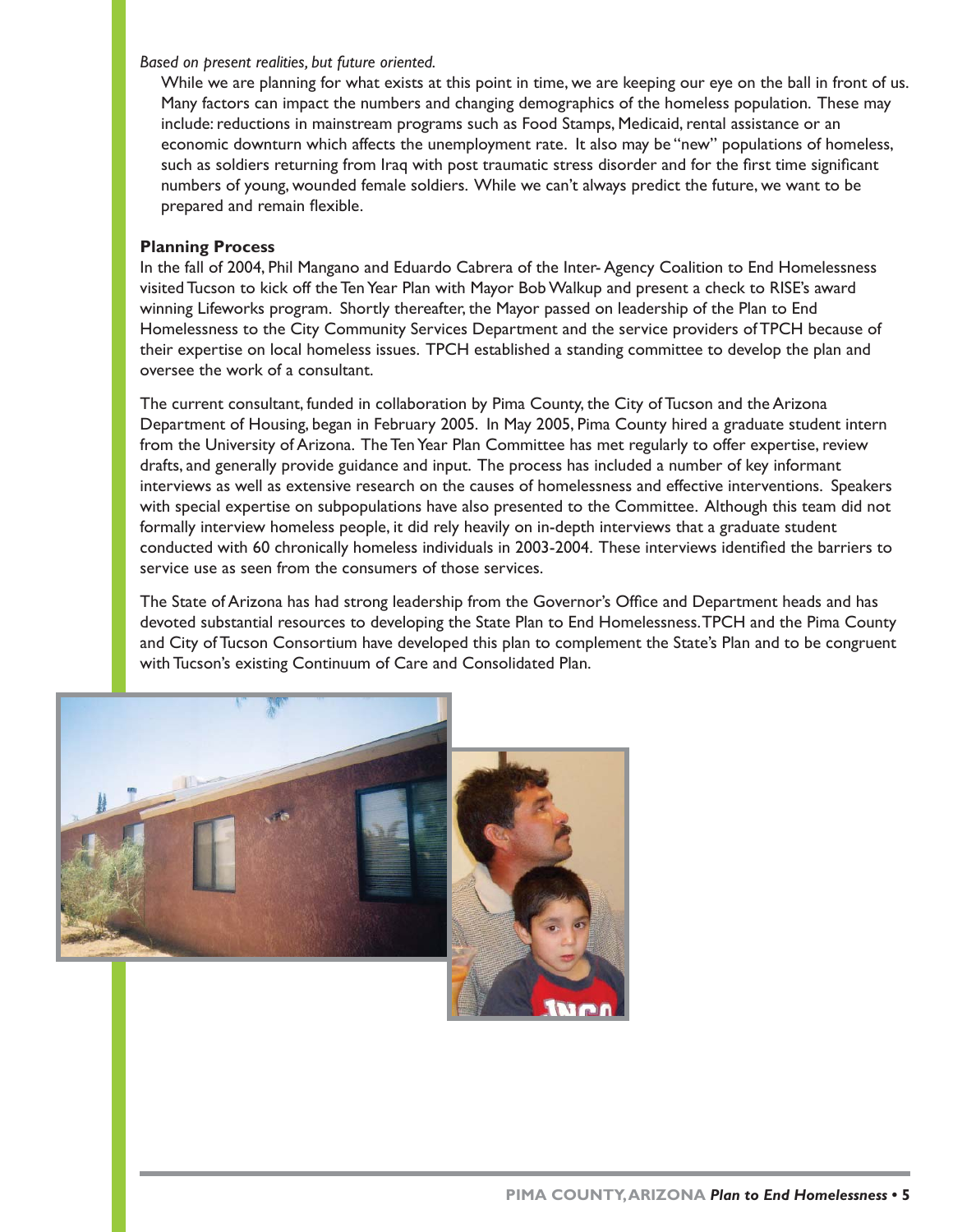# **The Experience of Homelessness and the Cost of Inaction**

Why talk about ending homelessness? For some, the answer will be self-evident: no one should have to live on the streets. Others will want to see proof that people without a place to live deserve help, and that this Plan offers feasible, cost effective ideas for change. Though we are guided by the proposition that homelessness is an unacceptable injustice, we also recognize the drive for practical and cost effective thinking. The cruel realities of homelessness and resulting strains on our social service system force us to consider both. Why end homelessness? Because the cost of inaction is too great.

- *Those who are homeless experience AIDS infection rates about 10 times greater than those of the general population.*
- *Homeless women experience sexual assault approximately 20 times more than women in general.*
- *Homeless people have tuberculosis rates about 100 times greater than the population at large.*
- The average age of death for a homeless man was 53 in 1998.<sup>1</sup>

Life on the streets is not only costly for those whose lives are cut short, but also for public health systems, law enforcement systems, and emergency shelters. In the case of the "chronically homeless," repeated visits to the emergency room, detoxification facilities, emergency shelters, and local jails utilize enormous resources while often failing to alter negative behaviors. The cost of housing and providing supportive services is comparable—and in some cases actually smaller. Housing for the homeless is not only a moral issue; it is also an economic one.

- *In King County, Seattle, a 2003 study of 24 homeless persons—all high utilizers of public health systems—found they cost the County \$1,187,746 – or \$49,489/person—in just one year.*
- *227 chronically homeless adults were followed throughout San Diego's public systems for 18 months. They accounted for: 2,358 hospital visits, 1,745 trips by ambulance, numerous police pick-ups and detox transports, and \$6 million in health care costs alone, or \$26,431 per person.*
- *A 1999-2003 study of 119 homeless "high utilizers" in Boston found that this group made 18,384 E.R. visits, had 871 medical hospitalizations, and 836 respite admissions, costing \$25,000 per person in Medicaid alone.*
- *Permanent supportive housing has positive outcomes for the individuals and for the tax payers. In New York, 4,679 homeless adults with serious mental illness were placed in service enriched housing. Savings on the typical \$40,449/year bill in public services for these individuals covered 95% of the cost of building, operating, and providing supportive services for this project.*
- *A San Francisco program housing seriously mentally ill adults with concurrent addiction disorders showed that stable housing and supportive services led to a 57% reduction in hospital inpatient bed use, a 58% reduction in emergency room use, and reduction in the length of psychiatric hospitalization.*

The fiscal and social wisdom of homelessness prevention is even more clear-cut. When a person or family is evicted, everyone pays: shelters, who take the evicted parties in; the evicted, in the increased costs associated with their poor rental record; families, and especially children, from the destabilizing and potentially dangerous effects of shelter life; and landlords, for whom the eviction process is also quite expensive. These costs can be avoided by catching individuals and families before they fall into the shelter system. One survey, for instance, found that while cash assistance programs, which prevent families from becoming homeless, provided an average of \$440; this was less than 15% of the cost of placing them in a homeless shelter.<sup>2</sup>

**"It is often less expensive to help a person or family avoid homelessness than it is to let them become homeless and then provide them with emergency shelter, other homeless services, and help getting out of homelessness."3**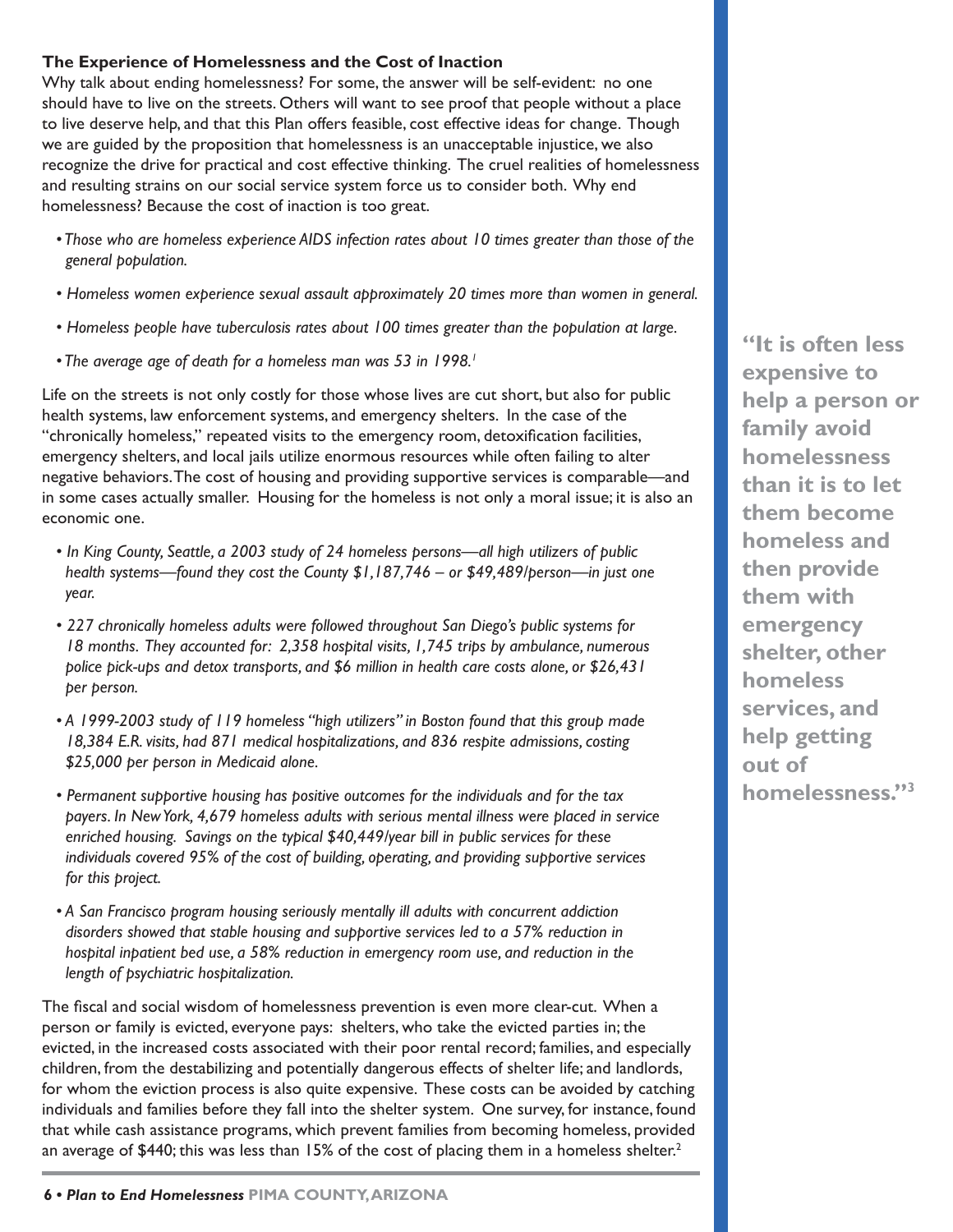# **TERMINOLOGY**

# **Continuum of Care (CofC)**

Continuum of Care (CofC) is a HUD-initiated system of coordinated community planning and care for homeless persons. The Continuum refers to the entire care system, from shelters to permanent supportive housing to substance abuse treatment and job training. Tucson Planning Council for the Homeless (TPCH) functions as the coordinating and planning body of Pima County's continuum of care.

# **Shelters / Emergency Housing**

The shelter system offers crisis and emergency housing to families and individuals both for short-term (3-5 nights) stabilization and longer transitional periods. Generally, the first few evenings of a shelter stay are "no strings attached," after which continued residence is contingent upon signs of progress towards self sufficiency like employment training, counseling, or engagement with the health care system. Shelters often serve targeted populations, like domestic violence victims, single men, or families.

The shelter system involves not only single buildings operated by social service agencies, but also motels. Individuals and families are often sent, with vouchers, to agency-rented or agency-contracted motels late at night, on weekends, or when shelters are full.

# **Transitional Housing**

Transitional housing is a short (2 week) to medium (2 year) term system generally offered in tandem with supportive services including job training, counseling, treatment, and case management. The housing can operate as a single site, communal residence; separate apartments in a single building complex; or a subsidized private rental apartment in any location. It is generally subsidized by agency grants, with residents paying a set amount or percentage of the rent each month.

Transitional housing is meant to offer families and individuals time to stabilize, save money for an independent future, train for employment, or receive counseling and treatment.

# **Permanent Supportive Housing**

For those with disabling conditions, permanent supportive housing offers not only affordable housing, but also ongoing supportive services. Levels of attached service support vary from 24-hour on-site supports to outpatient counseling and case management. Likewise, the housing model varies from scattered site, subsidized private rental apartments to single-site complexes with communal living areas. Intensity of support and level of independent living often evolve throughout the course of a tenant's progress from crisis to self-sufficiency.

Most permanent supportive housing falls under the Arizona Tenant Landlord Act, with leases held in a household's name rather than by a nonprofit agency. Although units funded by Shelter Plus Care and the Supportive Housing Program are considered "permanent supportive," in most cases they function via annual or biennial grants. This introduces uncertainty and instability into housing funded by these subsidies, often making it more temporary or transitional than intended.

# **Permanent Affordable Housing**

Permanent affordable housing refers to any non time-limited housing consuming 30 percent or less of a household's income.

Federally funded Section 8 vouchers currently subsidize "unaffordable" rents for over 4000 low-income Pima County families. The Cities of Tucson and South Tucson also operate a combined total of about 1700 units of conventional public housing. These and other local, state and federal subsidized rental programs have long waiting lists and little turnover. In the last year, the City of Tucson has decreased the number of households served by about 500 to adjust to federal cuts in the Section 8 program.

# **Housing First**

Housing First is a model that stresses moving people as quickly as possible from emergency or crisis services into permanent affordable housing. While program elements vary— from single site supportive housing units to scattered site private rentals with time-limited case management—all housing first programs are underpinned by the belief that permanent affordable housing promotes long term stability and makes clients more responsive to care and interventions.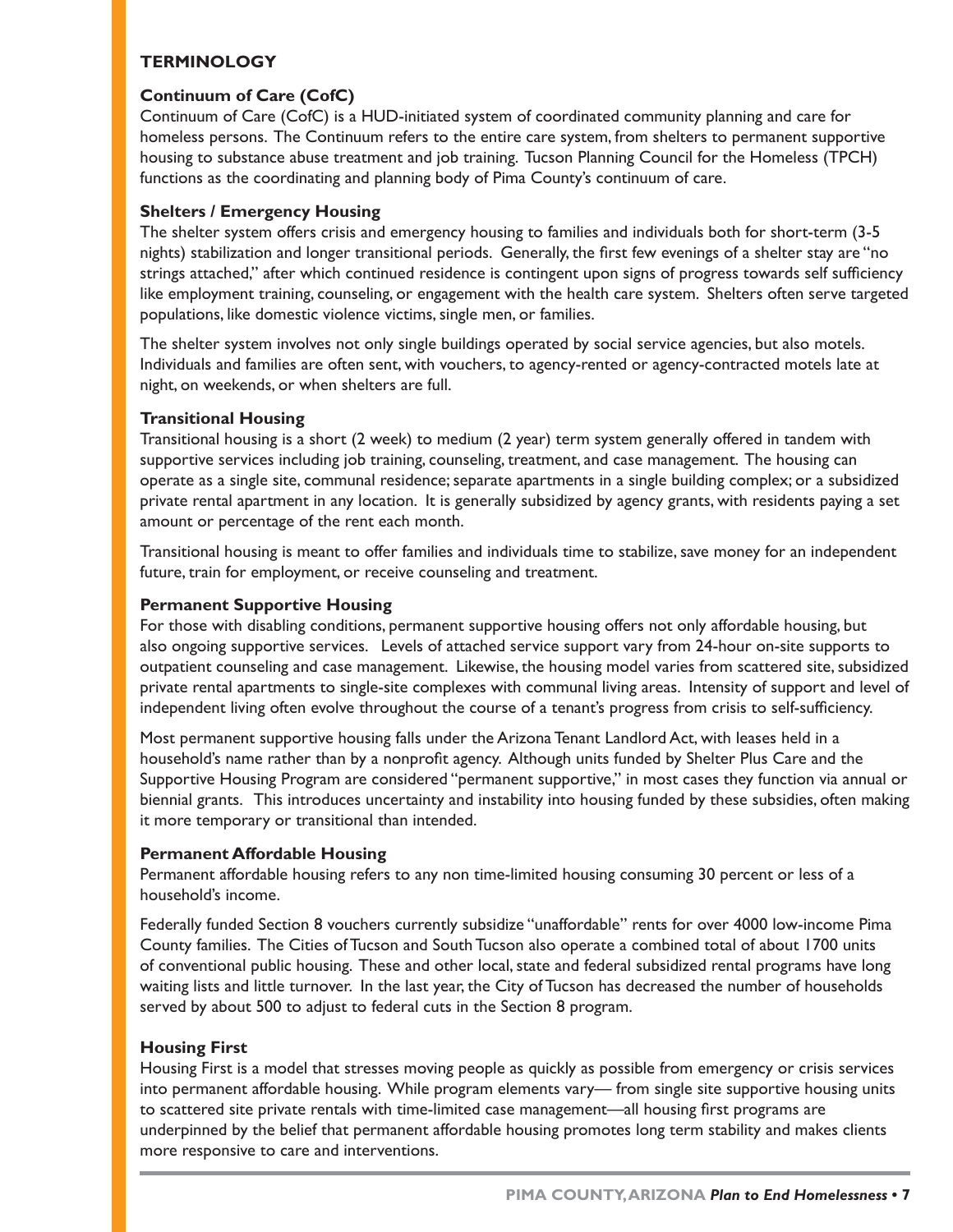The length and intensity of follow-up support a program offers depends on its clients' needs. Generally, families receive 6 months to a year of case management and are then transitioned into mainstream services. Individuals with serious illnesses or disabilities are offered indefinite supports. Housing first programs tend to require limited service participation and sobriety from clients, particularly in housing for long-term homeless individuals with addiction or mental health disorders. They also tend to offer home-based services.

The housing first model is primarily targeted to chronically homeless individuals who have not benefited from other programs and families homeless due to a one-time event or for economic reasons. Some housing first programs also target families with serious barriers to re-housing.

Homeless advocates and experts, as well as state and federal funders increasingly favor this Rapid Rehousing model for both periodic and long time homeless.

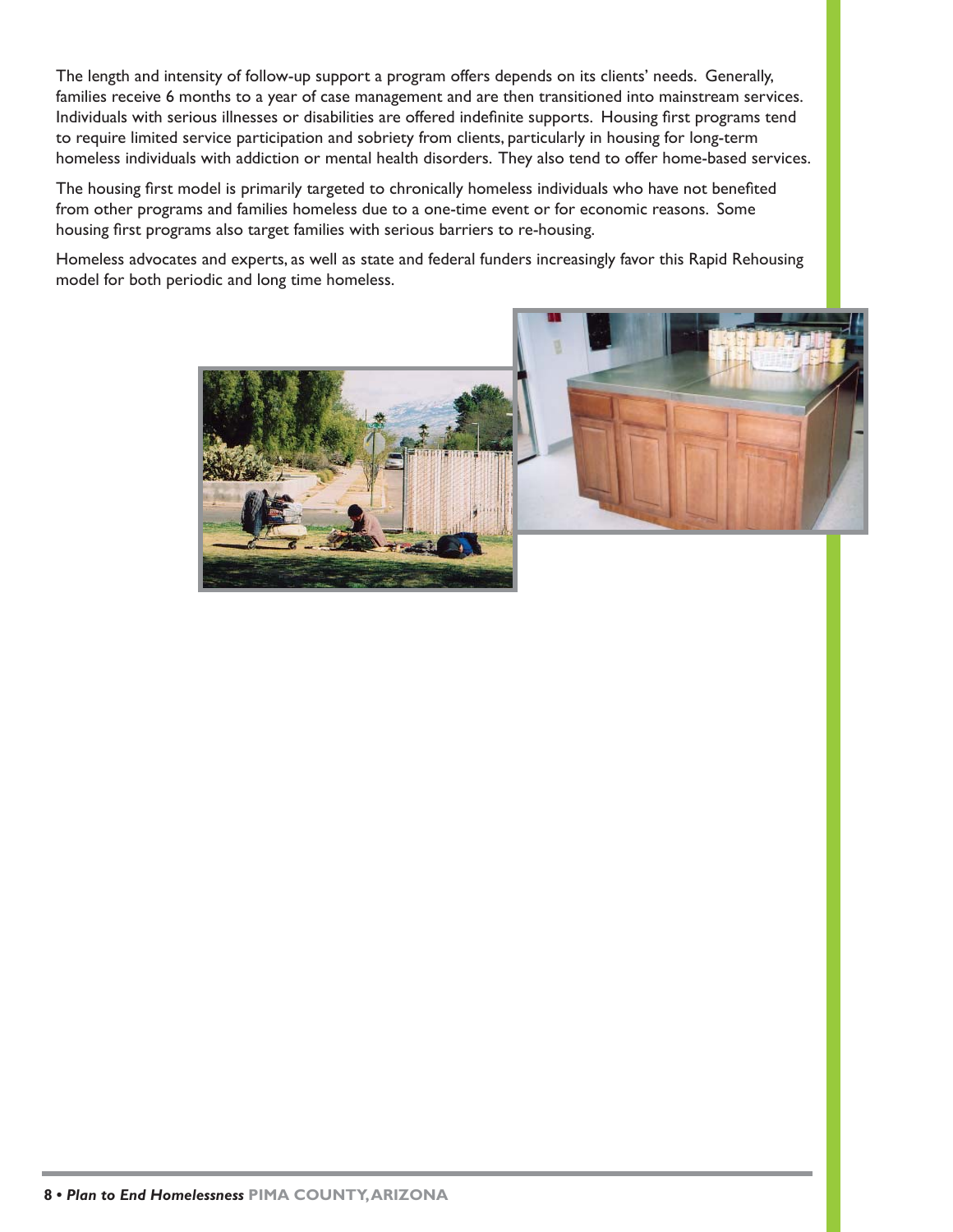# **NATIONAL CONTEXT**

How many people are homeless in America? Even this simple question has a complicated answer. Counting those who are homeless is notoriously difficult: many homeless persons remain purposely hidden and do not engage in official service delivery systems, others are temporarily staying with family and friends, and still others might be incarcerated or in the hospital at the time of a count. Definitions pose another problem: while those "doubled up" in uncomfortable or precarious situations are not officially homeless, many argue that individuals and families should not have to spend a night at the shelter to prove they are truly in need of housing. The question of when—or period of enumeration—also makes an enormous difference. Most counts of the homeless are for any given point in time—a night, or perhaps even a week. These counts, however, only poorly reflect the entire population that moves in and out of homelessness over the course of an entire year. This is because the majority of people who become homeless move into stable housing quickly, while a smaller number either return to homelessness multiple times a year or remain homeless for years at a time. "One obvious implication," write sociologists Wright, Rubin and Devine, "is that the number of people destined to experience an episode of homelessness over any extended time period is larger, and probably quite a bit larger, than the number of people who happen to be homeless on any particular day."4 As a result, demographic information on the homeless often exaggerates "chronic homelessness," veteran status, and disabling conditions like substance abuse.

So what is our best guess about the number of people homeless? In 1996, one study estimated that over 460,000 individuals were homeless on a given night, and between 2.3 and 3.5 million over the course of a year.<sup>5</sup> That national estimate has shifted little in the last decade<sup>6</sup>, though some believe the number of homeless persons has continued to grow.



Source: Data from Harvard's Joint Center for Housing Studies' "State of the Nation's Housing 2005" (http://www.jchs.harvard.edu/publications/markets/son2005/son2005.pdf)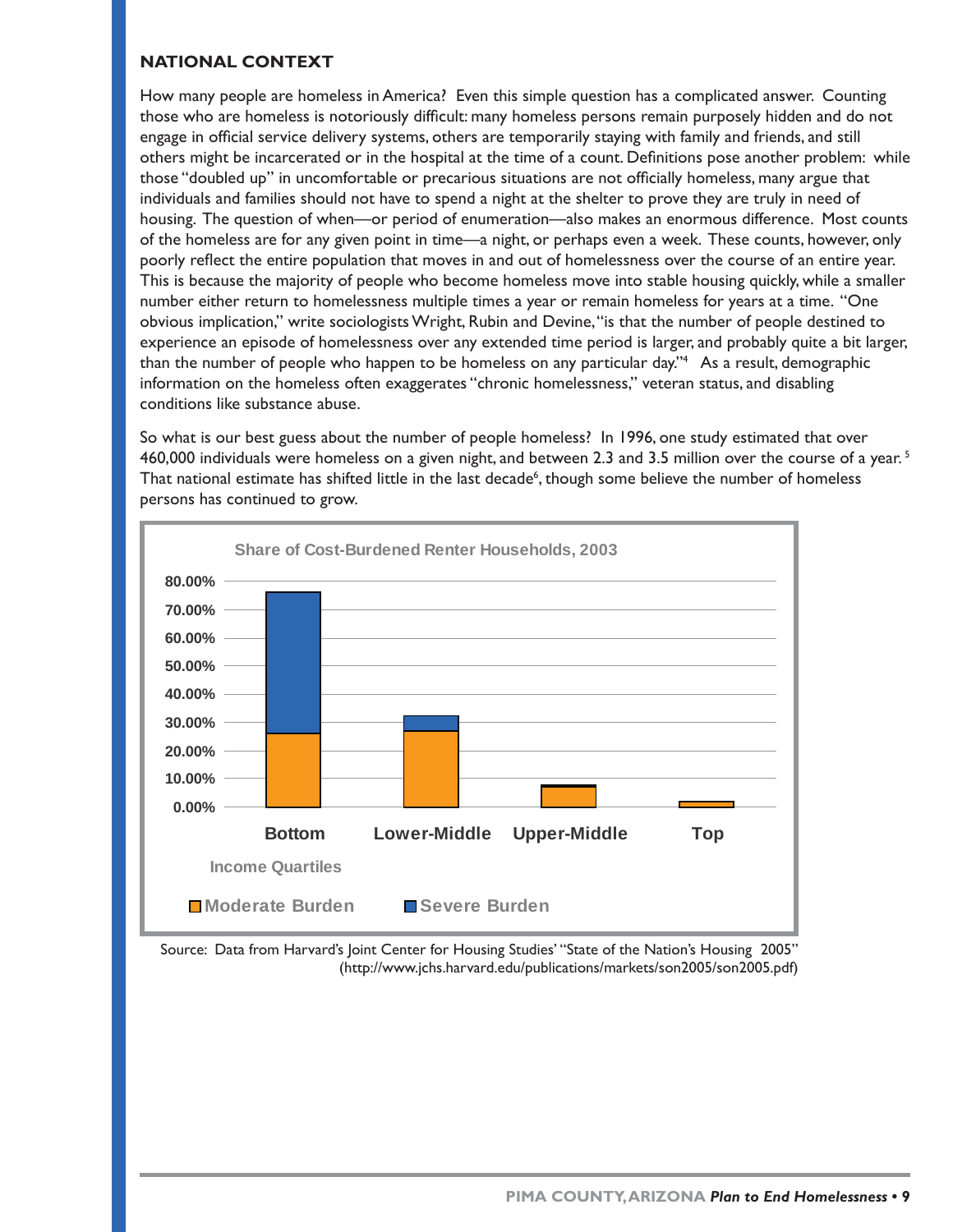# **The Housing Affordability Gap:**

# Poverty, Wages, Benefits, & the High Cost of Housing

Housing affordability is not just about the price of renting or owning a home. When wages fall, even stable housing prices can become excessive. "Affordable housing shortage" refers, then, not only to the availability of low-price homes, but also to the economic conditions which bring those homes within reach of potential renters and buyers.

In our economy, the combination of high housing costs, wage stagnation among median and low-income earners, and changes in family dynamics has created a serious affordability gap over the last 35 years. On the supply end, single room occupancy hotels in "skid rows" all across the country were destroyed, eliminating a source of cheap—if low quality—housing for many poor, single adults. At the same time, casual day labor was increasingly replaced by "temporary" help agencies and mechanization, depriving many of their main subsistence strategy.<sup>7</sup> Since the 1960s, minimum wages have stagnated and even seen a slight decline, while long term unemployment has become more prevalent. Manufacturing jobs have increasingly been replaced by service sector employment, which offers lower wages, fewer benefits, and decreased job security. The number of single parent households has also grown substantially, the majority of those headed by women. This last development has eroded housing security on at least two fronts: it has meant less income, and thus higher rates of poverty, for single-parent families; and it has increased the number of households in competition for low-price rentals.<sup>8</sup> The result of these combined trends has been a sharp widening of the gap between housing prices and spending power. In 1970, there was a surplus of 300,000 affordable housing units available nationally. By 2001 there were 4.7 million more low-income households than affordable housing units.<sup>9</sup> This loss of affordable housing options is a major factor in homelessness and the mobility of those seeking a safe and inexpensive place to live impacts destination communities such as Tucson. Today, five million American households either see 50% of their income consumed by housing costs (the federal standard is 30%) or live in severely substandard conditions.<sup>10</sup>





Source: Economic Policy Institute, Real and current values of the minimum wage, 1960-2003, (http://www.epinet.org/datazone/05/minimum\_wage.xls)

> Housing cost burden: rent which exceeds 30% of a household's income Severe housing cost burden: rent which exceeds 50% of a household's income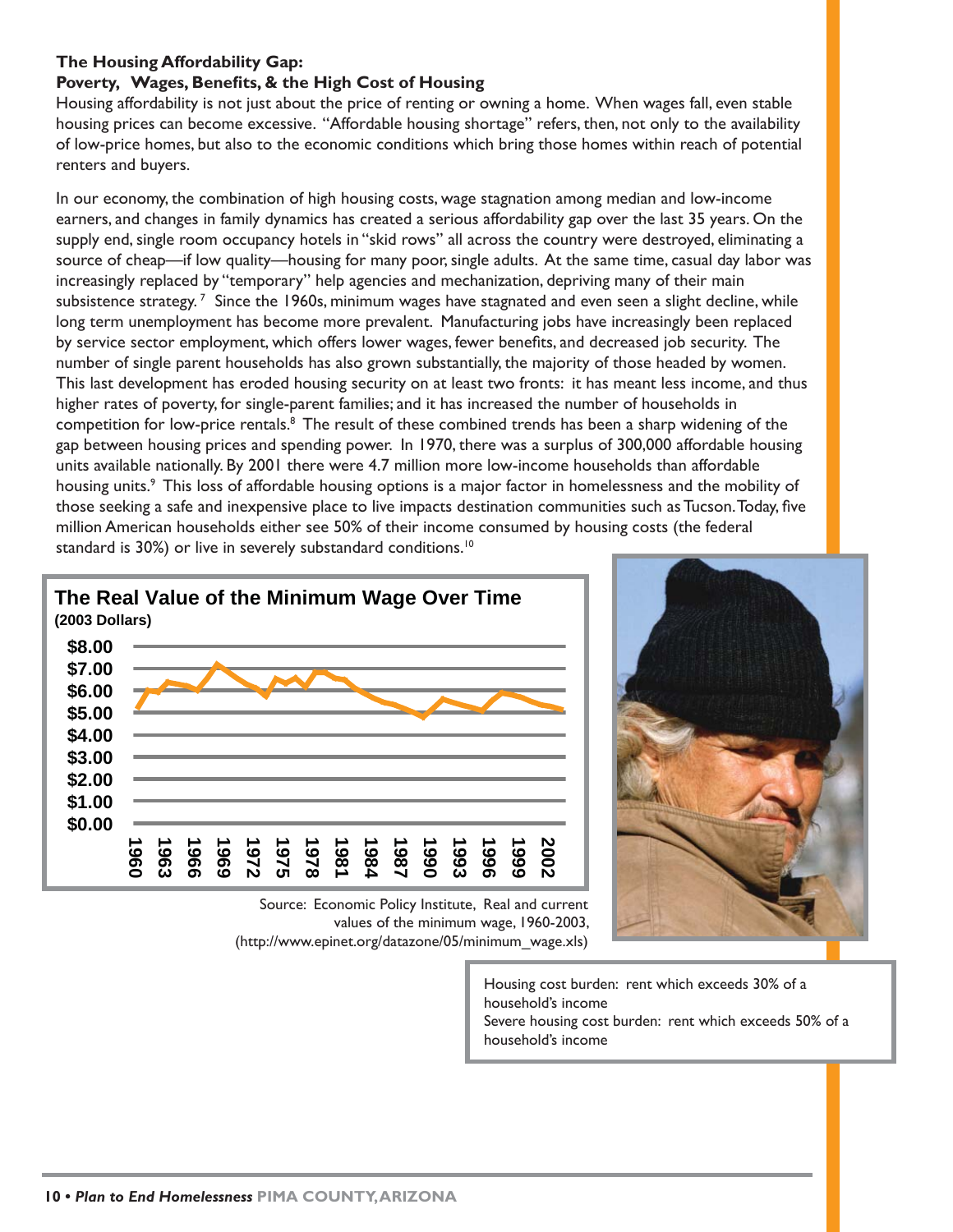According to Harvard's Joint Center for Housing Studies,

*growing shares of low- and moderate-wage workers, as well as seniors* with fixed incomes, can no longer afford to rent even a modest two *bedroom apartment anywhere in the country… nearly one in three American households spends more than 30 percent of income on housing, and more than one in eight spend upwards of 50 percent.*<sup>11</sup>

Among the very low income, this problem is even more severe. 70 percent of the bottom income quartile is cost-burdened and 44 percent spend more than 50 percent of their income on housing.<sup>12</sup>

These numbers actually tell a modest story, because they miss the critical tradeoffs which millions make to keep themselves housed. Housing costs exist in a precarious balance with other necessities, one which can easily be tilted by health crises, car repairs, and other minor disasters. And this balance can be harsh indeed: in 2001, elderly individuals who spent a small portion of their income—less than 20%—on rent also spent about \$195 monthly on healthcare, while their severely cost burdened counterparts squeezed their healthcare costs down to \$64/month.<sup>13</sup> Many others—about 2.5 million Americans—trade in safety and comfort by residing in crowded or "structurally inadequate" housing. Others still are moving farther and farther away from their jobs in search of a more affordable market, which leads not only to longer commuting times, but also to higher transportation costs. In fact, among those in the lowest quartile of spenders nationally, people living in affordable housing spend about \$100 more on transportation monthly than those who are severely cost-burdened by their housing.<sup>14</sup>



Source: Data from Harvard's Joint Center for Housing Studies' "State of the Nation's Housing 2005" (http://www.jchs.harvard.edu/publications/markets/son2005/son2005.pdf)

**"Growing shares of low- and moderate-wage workers, as well as seniors with**  fixed incomes. **can no longer afford to rent even a modest two bedroom apartment anywhere in the country… nearly one in three American households spends more than 30 percent of income on housing, and more than one in eight spend upwards of 50 percent."**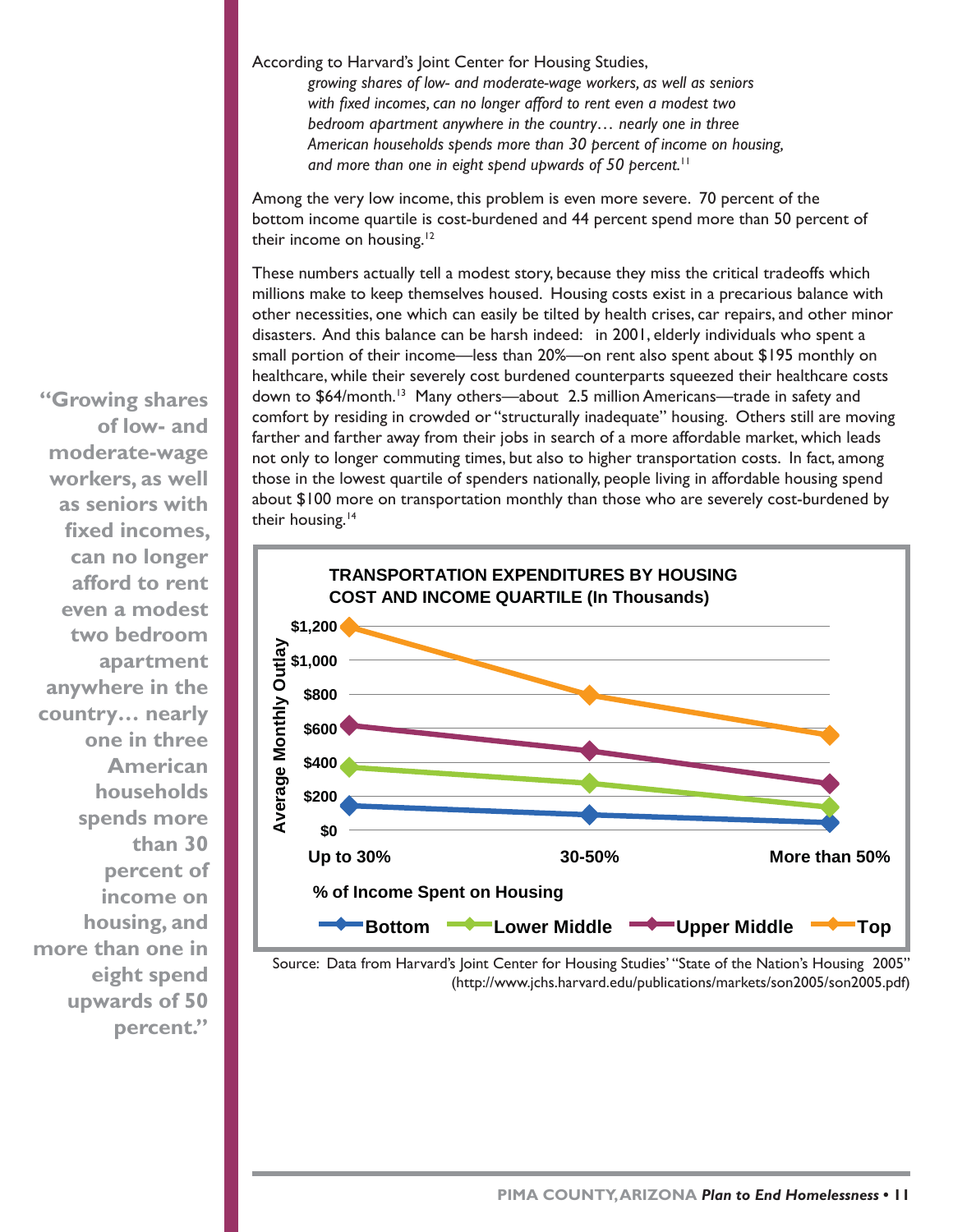

Even homeowners are being pushed further toward the edge of stability. Between 2000 and 2003, 3,127,000 homeowners were added to the ranks of the cost-burdened, a 21% increase.<sup>15</sup>

Source: Data from Harvard's Joint Center for Housing Studies' "State of the Nation's Housing 2005" (http://www.jchs.harvard.edu/publications/markets/son2005/son2005.pdf)

# **Family Estrangement**

Homelessness generally occurs in the context of weak social ties. Many homeless people have no contact with parents, siblings, or even their own children. A disproportionately high number of homeless persons report never having been married, and those who have been married are largely separated or divorced. A great number of the homeless report childhood physical, sexual, or emotional abuse. The majority was raised by single parents, other family or in foster care—environments which on average provide fewer financial resources or imply at least periods of instability. More than half report substance-abusive fathers, a quarter report substance-abusive mothers, and two thirds report substance-using siblings. People with addiction disorders report the least family contact, likely a complicated mix of their own alienating behavior and dysfunctional relationships, which reach far back into family history. As Wright, Rubin and Devine argue, "In a deep sense, many homeless adults have been literally homeless and family less since birth."<sup>16</sup>

While people don't become homeless merely because they have few places to turn for help, the loss of that potential safety net can make the difference between the streets and a friendly couch in moments of crisis.

# **Drug Use & Mental Illness**

The prevailing stereotype of a homeless person has long been a drunken, "crazy," single man. While this stereotype is far from accurate—many families become homeless, as do many people without addiction or mental health disorders—we must be honest about the very real context of substance use and mental illness in the homeless community.

Though research has suggested widely varied rates of mental illness in the homeless community, Wright, Rubin and Levine estimate that about one in three homeless people are mentally ill in a "clinically significant sense."<sup>18</sup> Why does one third of the population dominate the popular imagination? One clear explanation: the very rational survival strategies many homeless employ—urinating in the street because we have so few public restrooms in this country, or rummaging in garbage cans for food because hunger is a worse alternative register as abnormal, bizarre, or "crazy" to the observer. But desperation is not mental illness—it is merely a reflection of how poorly we have managed to meet the basic needs of so many people.

**"… the lack of attachment to family and the ensuing absence of a familial 'safety net' upon which persons can rely in times of crisis are … an inherent part of the process by which people become homeless."17**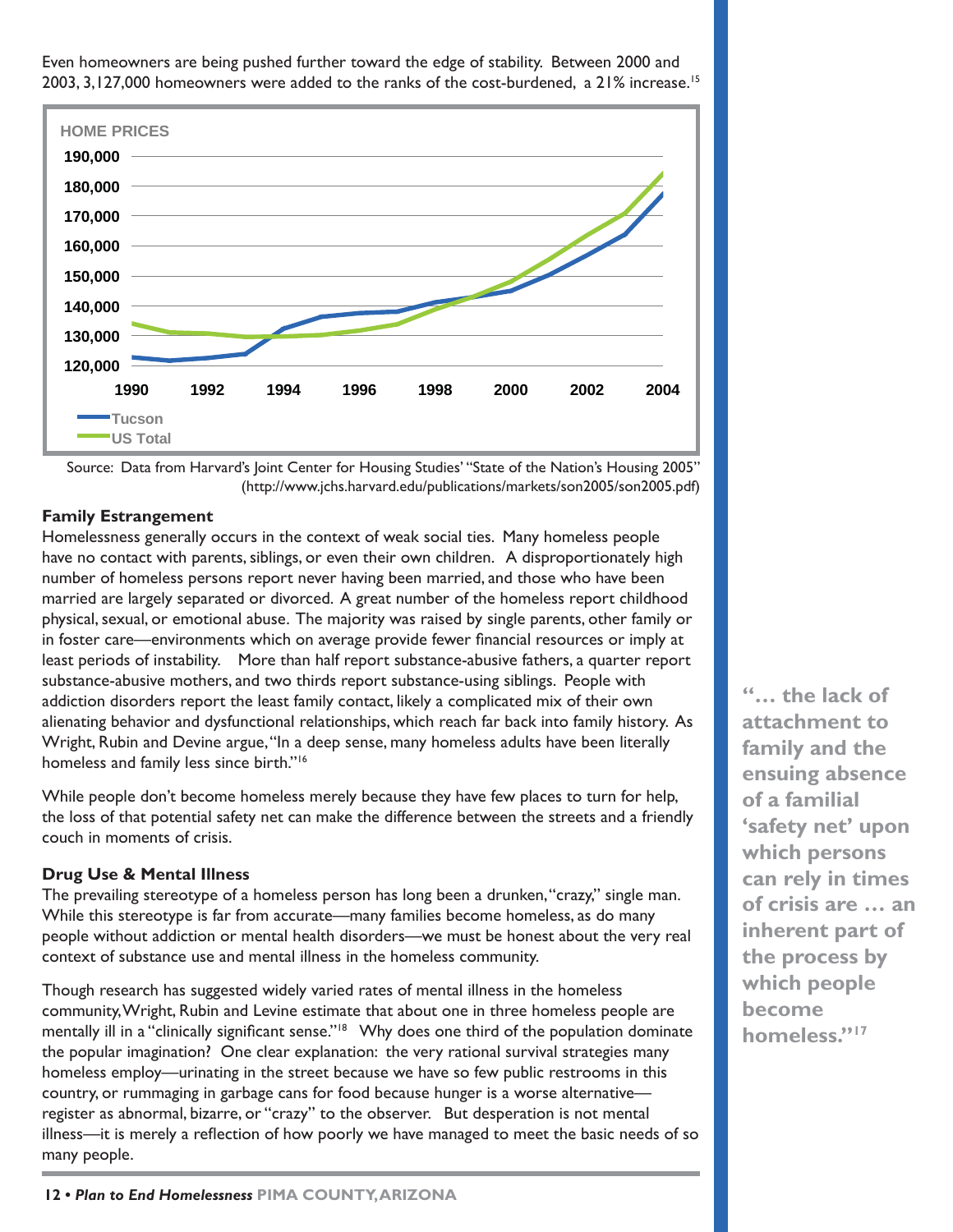And what of those with serious mental illness? Established myth holds that thousands of mentally ill persons were released from psychiatric facilities in the 1980s, and that these people became the bulk of today's homeless population. In fact, mental hospitals began releasing patients in earnest in the 1960s—far before homelessness became a serious or growing national problem. And hospitalizing thousands of adults against their will is certainly not the answer to the "homeless problem." Rather, homeless mentally ill persons have very basic needs that we as a nation do not meet. They need access to social benefits and housing subsidies, because many cannot work or cannot work full time. They need on-site or convenient supportive services, particularly as they stabilize in housed life. And – like all low-income people – they need an adequate supply of safe, low-cost housing.

The story on substance use is slightly different. As of 1998, alcohol abuse rates among the nation's homeless were estimated to be above 40%, and at minimum 5-30% of homeless individuals were utilizing drugs other than alcohol. Those rates have likely risen in the seven intervening years. Even in 1998, some evidence suggested higher substance use rates. A 1994 drug test in all of New York's general purpose shelters found that 66% of single adults had traces of cocaine in their urine, and around that time evidence suggested that between one-third and  $\frac{1}{2}$  of the homeless were frequent crack users.<sup>19</sup> As methamphetamine takes over as the nation's leading drug epidemic, little hard data has yet been accumulated about the effects of that epidemic on homeless populations.

Addiction is difficult to confront as part of the context of homelessness. It is deeply tied to co-occurring and untreated mental health issues; limited income, employment and affordable housing options; and the rigors of life on the streets. And it is also, regrettably, a clear cause of continuing homelessness. In one study in New Orleans, the average homeless substance abuser had income which exceeded the federal poverty line and was spending almost \$600 a month on drugs and alcohol, which accounted for 64% of total income for men and 71% for women. Among the participants in the study, higher incomes led—without fail—to higher drug consumption.20



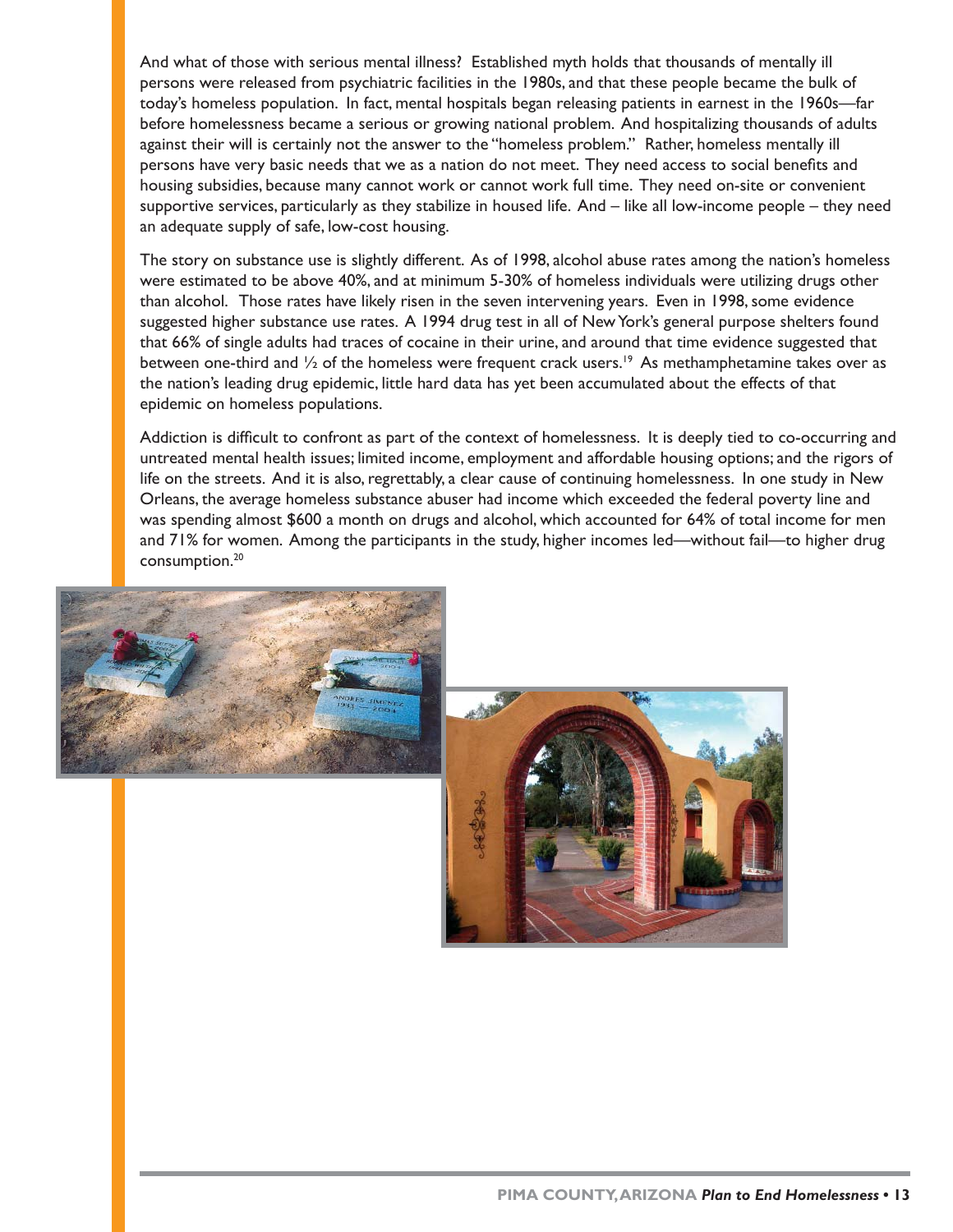# **TUCSON CONTEXT & HOMELESS DEMOGRAPHICS**

Pima County, at 9,185 square miles and almost a million residents, is rural in geography, but urban in population. Only 4.5 percent of the county is incorporated, but 65% of its population lives in incorporated areas. This underdeveloped land is ideal for outdoor living, which in combination with Tucson's mild winters makes the area a magnet for homeless travelers. Moreover, Tucson is considered a relatively friendly locale for the homeless because of the availability of food, clothing, health care, and emergency shelters. Police response is generally focused on criminal activity as opposed to more widespread harassment of those living on the street, and drugs in Pima County are plentiful and cheap. The major metropolitan area of Tucson contains most of the services. The incorporated towns within the County include Marana, Oro Valley, Sahuarita and the City of South Tucson. South Tucson has about 5800 inhabitants and contains a number of the homeless serving agencies within its jurisdictional boundaries. The isolated rural communities have limited crisis services, food pantries and emergency rent and utility assistance through Pima County, but generally families will need to come into Tucson for a full continuum of support. Tucson is located an hour (70 miles) from the Mexican border cities of Nogales, Arizona and Nogales, Sonora and 15 areas of Pima County have federal colonias designation. The Arizona/Mexico border has a constant stream of undocumented people coming through the community, some looking for work here, and others just passing through on their way to construction sites or meat packing plants in the Midwest or South. An estimated 5%, or approximately 500,000 of the total undocumented population of 10.3 million in the U.S. reside in Arizona (source: Pew Hispanic Center). The county contains two Native American tribal communities: the very large Tohono O'odham Reservation with its 11 districts spread over 4,461 square miles (about the size of the State of Connecticut), and a population of approximately 27,500 scattered and isolated in the desert near the international border; and the smaller Yaqui community (1.4 square miles and a population of 12,900) with its tribal headquarters west of metropolitan Tucson and urban communities in South Tucson, Marana and a Tucson neighborhood near I-10. Arizona and Pima County continue to be among the fastest growing areas of the country, so the infrastructure needs and demands are outpaced in most arenas including roads, schools, police protection and social services.

The University of Arizona, with its 36,000 students, and the multi-campus Pima Community College with an enrollment over 80,000 are both valuable resources and major area employers. In fact, most of the large employers in Pima County are public sector entities like local governments, military bases and school districts. The Tucson economy is dominated by service industries, particularly in the area of tourism. Recent years have seen an increase in the high tech manufacturing sector and construction continues to be a major component in this high-growth locale.

# **Counts**

While Tucson's continuum of care has evolved dramatically over the last two decades, its record-keeping still falls short. Good statistics on homelessness are notoriously difficult to produce, in part because many homeless people do not want to be found, residing in hidden washes, abandoned buildings, and mountain encampments, and rarely, if ever, visiting service providers. The unsheltered homeless population—of necessity—occupies a great deal of Tucson's terrain, and at any moment can be found in multiple alleyways, parks, camps, streets, or feeding sites. Combined with the limited resources of local service organizations, these conditions make getting a totally accurate point-in-time count impossible. Over the years, however, many have worked hard to develop a better picture of Tucson's homeless households and their needs.

By all accounts, Tucson's homeless population has grown in the last decade. On any given day in 1997, University of Arizona researchers estimated that 2,600-2,800 people were homeless in the city.<sup>21</sup> By 2002, during a period of large layoffs and rising unemployment, the daily population had climbed to an estimated 5,100 people.<sup>22</sup>

There is anecdotal evidence that homelessness exists in rural Pima County with people sleeping in their trucks or in the desert. Services, however, are almost non-existent outside the metro area. Therefore, the statistics do not capture those in small towns or more remote areas in the vast unincorporated areas.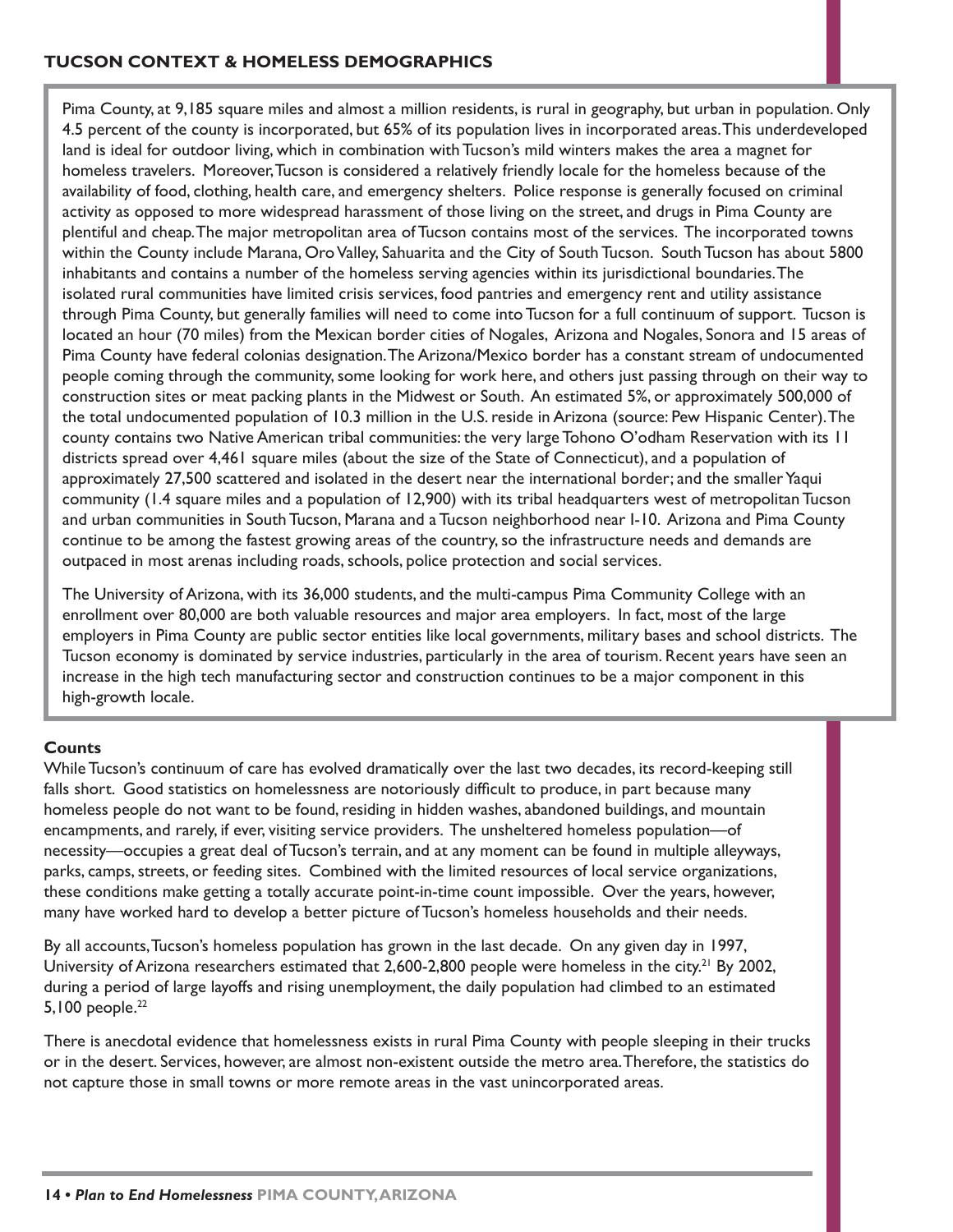

# **Local Context of Homelessness**

One clear cause of this increase is that incomes have not kept up with the rising cost of housing. In 1998, 44% of Tucson renters were unable to afford a 2-bedroom apartment at fair market rent.<sup>23</sup> In 2003, the National Low Income Housing Coalition estimated that 52% of Tucson renter households were cost burdened by their housing, and Arizona ranked as the 7th most unaffordable renter state in the nation.<sup>24</sup> By 2005, a person earning the minimum wage (\$5.15 per hour) had to work 112 hours per week in order to afford a two-bedroom unit at Tucson's fair market rent.<sup>25</sup> Put another way, the hourly wage needed to afford the average two-bedroom unit in Tucson is \$14.35 in 2005.

It is also clear that living costs in general have outstripped wage increases for the lowest earners in the area, pushing those at the margins of economic stability further towards the edge. Wages for the 10th percentile of earners in Pima County increased by 7.44% between 2000 and 2004, but during that same period the Consumer Price Index (CPI)—the most important measure of inflation— went up by over 9.5%. The CPI for medical care soared by a whopping 21.24%, signifying an enormously increased health cost burden. Even median earners, who saw their wages increase by about 18% between 2000 and 2004, could not keep up with the astronomically rising cost of health care.<sup>26</sup>

Tucson faces additional difficulties because its mild weather, large swaths of undeveloped land, and placement on a major east-west route to California attract scores of homeless workers. Because so many do not succeed in finding jobs, they are stranded here during the summer heat, which can be just as life-threatening as the frigid temperatures common during Northern winters. In the year ending October 2005, 231 individuals were buried in the County Cemetery; thirty-four of these men and women were unnamed and unmourned. The constant influx of new homeless families is clearly also an additional burden on an already overtaxed service system.

Despite these challenges, Tucson has managed to decrease bed shortages in its homeless housing system substantially over the last seven years. Between 1998 and 2004, our combined emergency, transitional, and permanent supportive bed capacity for families rose 51%, while it jumped by 63% for individuals. These numbers do not include the hundreds of people who've received aid becoming homeowners or independent renters in the private market. As a result of these efforts, bed gaps for individuals decreased by 45% while they dropped 57% for families.<sup>27</sup> In 2004, 810 individuals and 228 families remained unsheltered—an enormous decrease since the 1990s, but still—clearly—an unacceptable number.

The following graphs developed for the *2005 Pima County/City of Tucson Consolidated Plan* highlight the issues of low-income, cost-burdened households and overcrowding. Additionally, some older homes are substandard with failing roofs, plumbing, or electrical systems. Mobile homes, often an affordable option, are potentially unsafe and vulnerable to fire or extreme weather conditions. Almost half, 48%, of mobile homes are pre-1978 and do not meet the federal standards. Substandard homes that are condemned may result in homelessness for the occupants.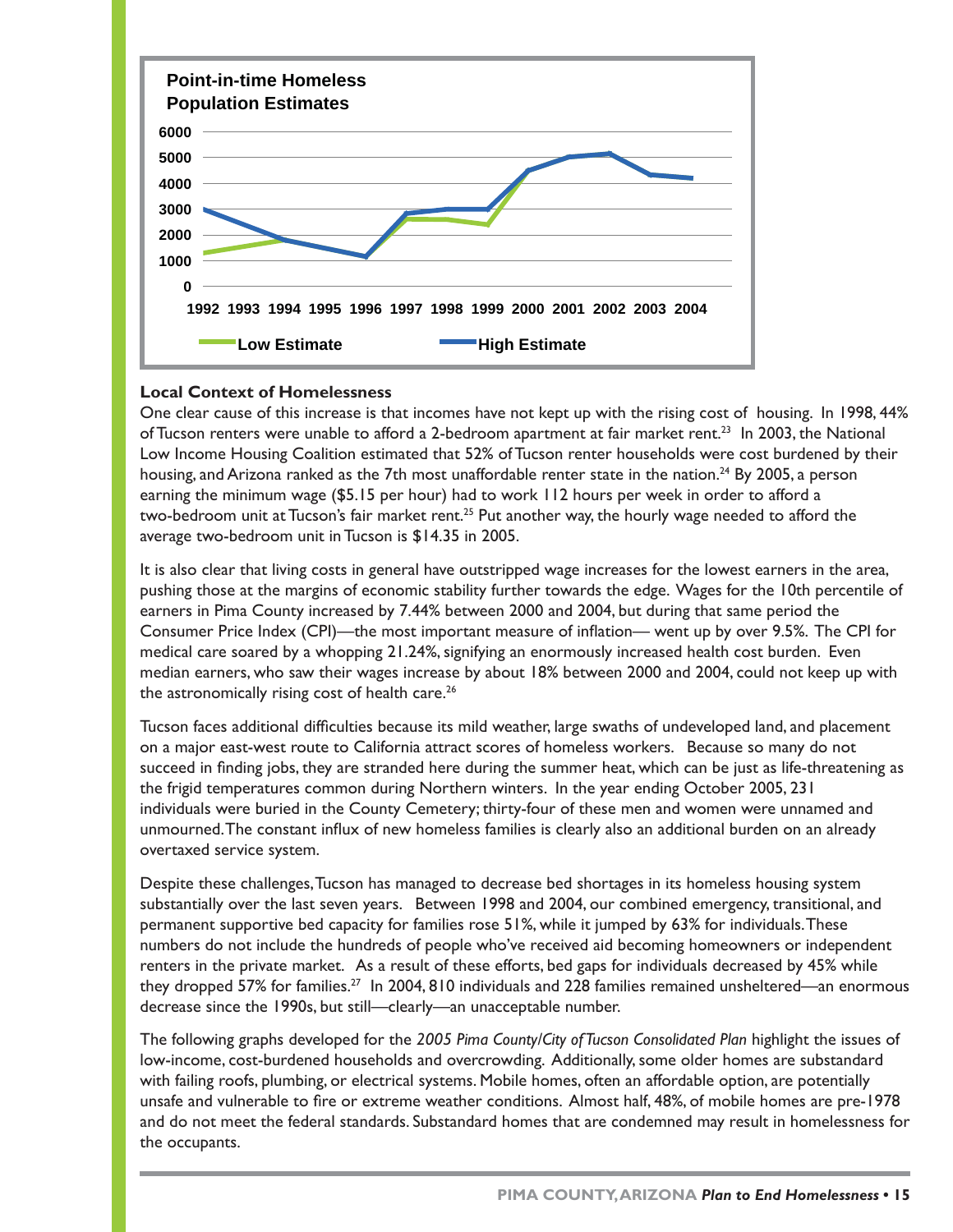

- Over 110,000 households in Pima County, 1/3 of the total, have household incomes that are less than \$25,000 per year.
- 132,800 households in Pima County are low-or moderate-income. This represents 40% of the households in the county.

- 74,456 of the 331,241 households in Pima County are cost-burdened low or moderate-income households (22.5%).
- "Other" households (single, non-elderly persons) are the largest segment of cost-burdened households represented in this chart.





- Households living in overcrowded conditions increased by 47% in the 1990s.
- Of the 23,380 overcrowded households in 2000, 46% were living in severely overcrowded conditions.
- HUD defines units with I to 1.5 persons per room as overcrowded
- Units with more than 1.5 persons per room are considered severely overcrowded.
- As evidence of need there were over 1,900 responses to housing and property complaints in 2004.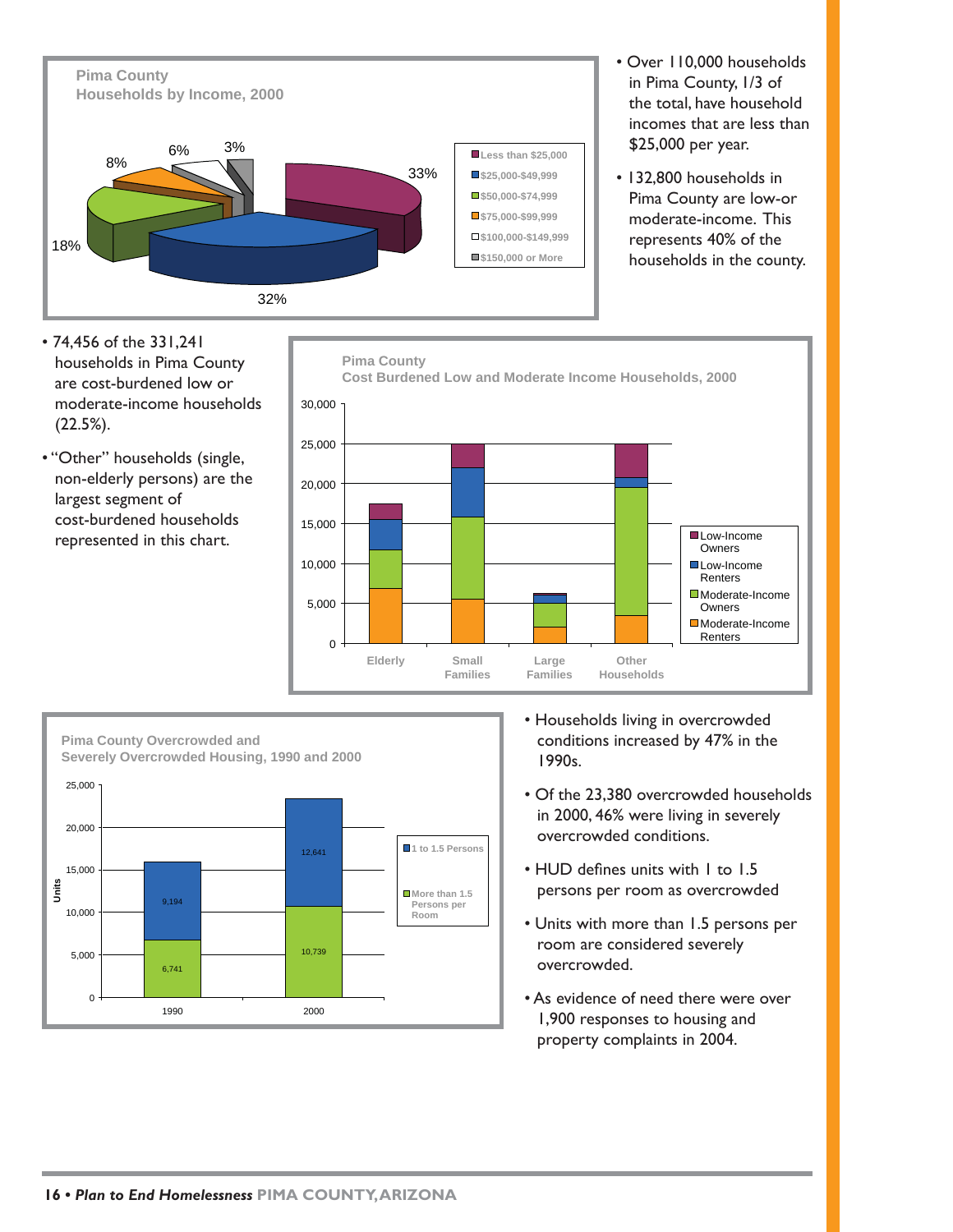

# **A Sketch of Tucson's Homeless**

People who are homeless are generally divided into Single Adults, Families, or Youth. In 1997 and 1998, University of Arizona researchers conducted a study of Tucson's homeless population,<sup>28</sup> finding the majority to be between 30 and 49 years of age, male (76%), and white (58%). Hispanics–composing about 30% of Tucson's overall population—were underrepresented among the homeless (at about 14%), while African Americans – about 3 percent of Tucson's population—were a whopping 13% of the city's homeless. About a third of respondents had alcohol problems or were physically disabled, and about a quarter were either mentally disabled or experienced drug problems. Nearly 40% of respondents were veterans.

More recent data from a study by former University of Arizona researchers<sup>29</sup> suggests similar racial and ethnic breakdowns, slightly higher substance use and disability rates (36-40%), and greater levels of serious mental illness (31% of study respondents had been hospitalized for mental health problems). Approximately 30% of all respondents were female, resonating with providers' common perception that women are increasingly represented in the ranks of Tucson's homeless population. The study also suggested that fewer veterans remain homeless in Tucson—about 29%—while a less scientifically derived estimate from Tucson's 2004 Continuum of Care report put veterans at less than 5% of the homeless population. In 2005, service providers have also noted an increase in the number of families with children who are less likely to be identified in a street count and an influx of new veterans from Iraq and Afghanistan. The McKinney Vento definition for homeless youth is a bit more lenient than for adults; many young people are in unstable housing situations, but may not show up in the surveys.



Derived from Snow & Shockey 1998 and Holscuh & Stewart 2002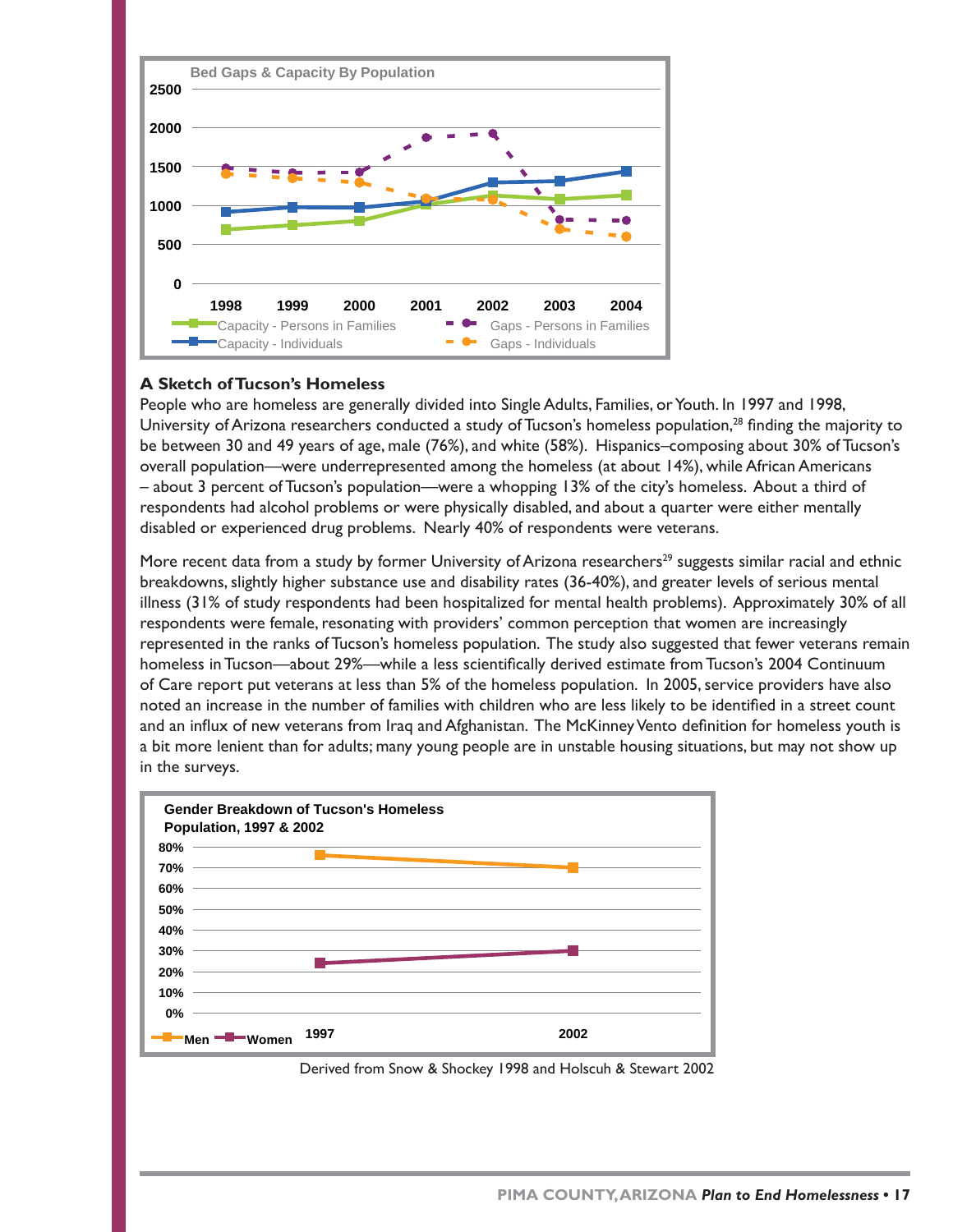



Derived from Snow & Shockey 1998 and Holscuh & Stewart 2002

# **Historical Response To Homelessness In Tucson**

As in other parts of the country, homelessness in Tucson really became a pressing social issue in the early 1980s. Manufacturing jobs began to disappear, people with mental illness were released from state hospitals with few independent or community resources to support them, and many single room occupancy (SRO) hotels and other inexpensive housing were demolished to make room for redevelopment. Tucson has had a broad-based response to homelessness since the early 80s, and many committed people have worked long and hard to provide housing and services to those on the streets. Over the years, Tucson's trailblazing initiatives have evolved into a coordinated and progressive force. As we develop recommendations for the future, we want to honor and acknowledge the past and build upon the many efforts and assets already in place.

# *Faith-Based*

Many early responses to homelessness were faith-based. Ray Chastain, a yardmaster for the Southern Pacific Railroad, founded the Gospel Rescue Mission as a shelter in 1953. In 1992, Gospel established Bethany House to serve women and children

The Salvation Army has had a long presence in Tucson, providing meals, shelter beds and transitional housing and is a major player in Winter Shelter.



Derived from Snow & Shockey 1998 and Holscuh & Stewart 2002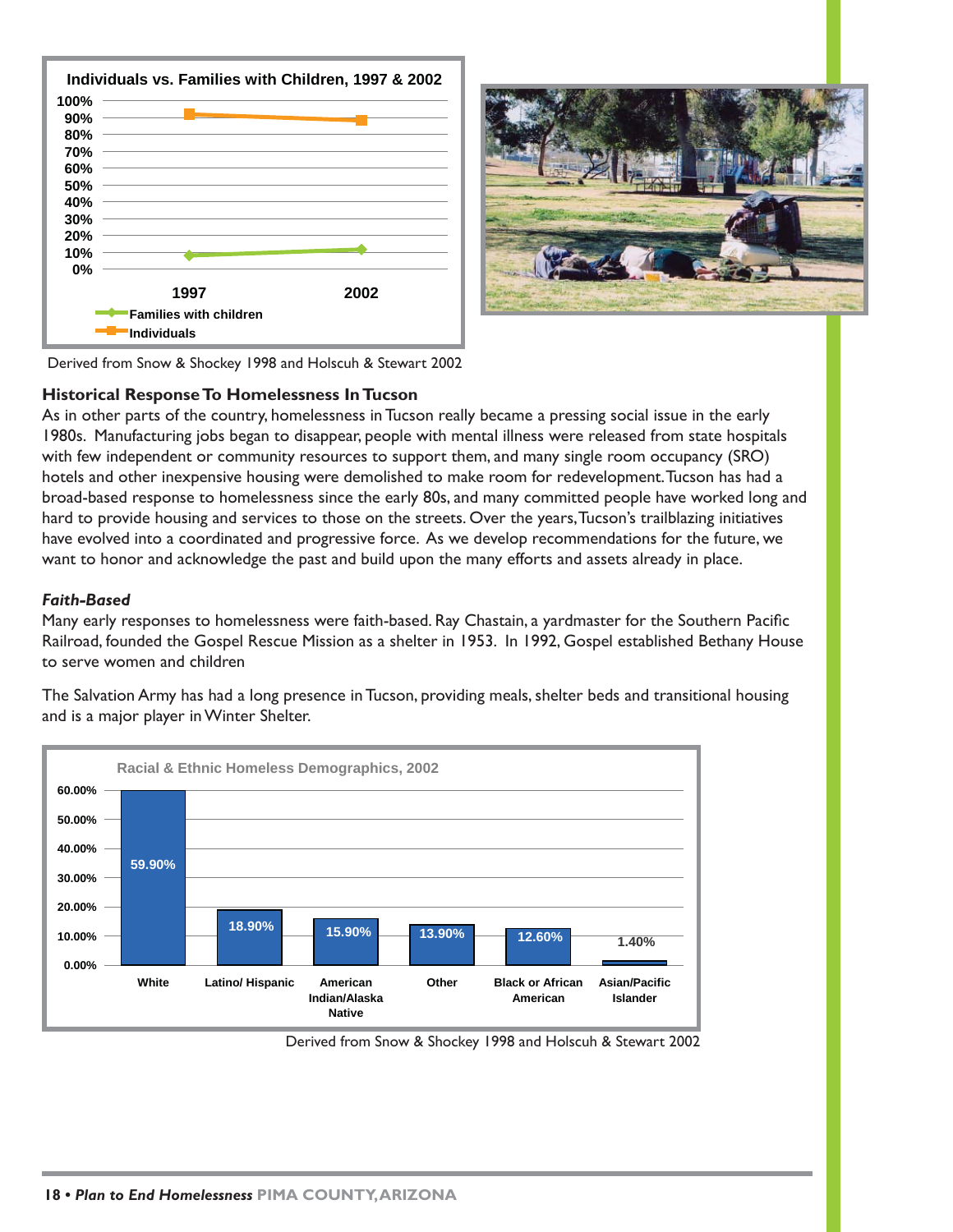Around 1980, Reverend Roland Brammier founded Traveler's Aid in Tucson as a spin-off of Tucson Metropolitan Ministry at St. John's Methodist Church, where it remains 25 years later. Traveler's Aid has grown to be a non-sectarian full service case management agency providing the array of housing options from emergency shelter to permanent housing. It currently houses over 300 individuals a night. Rev. Brammier was active in many other efforts to improve the lives of those on the street or struggling with mental illness.

In 1983, Fr. David Innocente, a Catholic priest, opened Casa Maria, a Catholic Worker community, to feed the poor and homeless. Over 20 years later, Casa Maria, located on the border between the Cities of Tucson and South Tucson, still feeds hundreds daily and offers showers and laundry facilities—all without any government funding.

An effort that helped mobilize the larger Tucson community and increased public awareness of the issue, began in 1982 with a soup kitchen started by two parishioners of St. Michael's and All Angels' Episcopal Church. Although this kitchen was closed a few years later due to lawsuits and neighborhood opposition, it opened their eyes and the hearts and the pocketbooks of many Tucsonans to the plight of the homeless. These pioneers, Gordon Packard and Nancy Bissell, formed the secular nonprofit Primavera Foundation. They were able to draw on their own social activist congregation, local student groups and artists, and the broader community for volunteers and donations. Primavera became the most well known homeless agency in Tucson, thriving on the energy and the work of thousands of volunteers. It received a Hands Across America Grant to open a men's shelter in 1986, for which volunteers provided–and in fact still provide—hot delicious meals 365 days a year. Primavera also began the first permanent residence for homeless individuals with mental illness in an old South Tucson hotel that many of its future residents helped to rehabilitate. Later, it received a large Mott Foundation grant for Primavera Works, which links the homeless to temporary and long-term employment.

In 1989, with a Gannet Foundation Grant as seed money, Primavera Builders became another model program, combining job training for the homeless – and later crews of high school students and women – with low-income first-time homebuyers' need for affordable homes. This program worked collaboratively with local banks, construction companies and Pima Community College. Over the years, Primavera Builders has built or renovated over 100 homes and trained hundreds of individuals in carpentry, electrical work and plumbing. In 2002, Primavera opened the Jim and Vicki Click Primavera Builders Training Center in the City of South Tucson. Jim Click, a local businessman and philanthropist, helped raised a million dollars to build this center.

Primavera continues to be a moral compass, linking services to the homeless to larger issues of economic injustice and social marginalization. It has received numerous national awards for its innovation and ability to involve the larger community in the concerns of the poor and homeless.

The Interfaith Coalition for the Homeless, in partnership with St. Mark's Presbyterian Church and the Tucson Board of Realtors, created the Tucson Shalom House, the first transitional shelter and support services program in the community for mothers and children who were homeless for reasons other than domestic violence. The Tucson Board of Realtors formed the Hearth Foundation to provide ongoing support for this very successful program, now called New Beginnings for Women and Children.

Caridad is a creation of a number of congregations active in the Pima County Interfaith Coalition. It is now housed at Holy Family Church and provides meals and other services to low income and homeless individuals and families. This program took up some of the slack when the Toole Avenue soup kitchen was closed.

While many of these early efforts were faith-based, other nonprofits with particular expertise have also provided services for many years. All of these agencies receive substantial public financial support from local governments, the state and the federal government. These efforts are coordinated and all entities cooperate in service delivery and funding applications.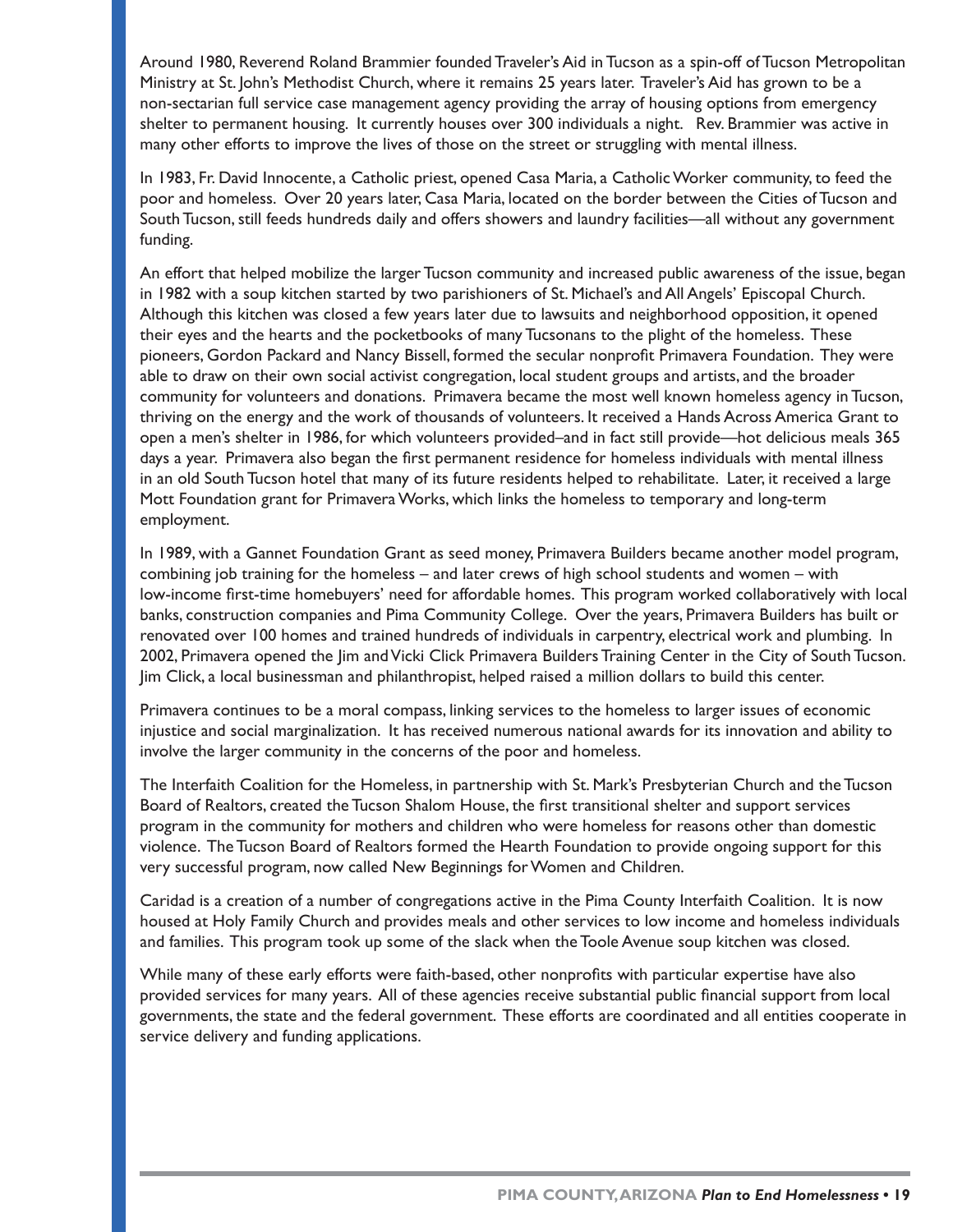This list is not exhaustive. It does not include private contributions or foundation grants. Other public funds from the Veteran's Administration, Housing Opportunities for People with AIDS (HOPWA), and the Substance Abuse Mental Health Services Administration (SAMHSA) are not reflected in this chart.

| IN 2005, FUNDING FOR THE HOMELESS IN PIMA COUNTY INCLUDED:                                      |                                                                                                          |  |  |
|-------------------------------------------------------------------------------------------------|----------------------------------------------------------------------------------------------------------|--|--|
| <b>Pima County Outside Agency Program</b>                                                       | Shelter and Care Management: \$629,074                                                                   |  |  |
| <b>Pima County Affordable Housing Program</b>                                                   | Emergency Shelter Grant: \$112,189                                                                       |  |  |
| <b>Pima County Community Action Agency</b>                                                      | Homeless Prevention: \$1,232,337                                                                         |  |  |
| <b>City of Tucson Emergency Shelter Grant &amp;</b><br><b>Community Development Block Grant</b> | Shelter: \$396,166<br>Transitional Housing: \$231,000<br>Prevention: \$134,127                           |  |  |
| <b>State of Arizona</b>                                                                         | Emergency Shelter Grant: \$68,789<br>Prevention: \$241,770<br>Department of Economic Security: \$659,899 |  |  |
| <b>Federal</b>                                                                                  | Continuum of Care: \$6,016,846                                                                           |  |  |

# *Special Populations*

By the mid-1980s, Tucson had developed a number of options for women and families fleeing domestic violence situations. Brewster Center, Tucson Centers for Women and Children and the AVA Program at the YWCA all offered shelter beds, counseling, legal assistance and other support in secure and confidential settings. One of these programs was housed at a former convent next to a Catholic church.

In the mid-1970s, the Local Alcohol Rehabilitation Center (LARC) opened in South Tucson as a community response to the issue of public intoxication. Prior to that time, if law enforcement officers encountered someone clearly very inebriated on the street or in a park, he or she was taken to the jail-based "drunk tank." Although many people only stayed the night to dry out, some began treatment programs or joined AA to begin longer periods of sobriety. LARC evolved into Gateway and then Compass Health Care, a treatment program that offers transitional housing options for women and men as well as detoxification beds to begin the process.

By the late 1980s, many agencies in Tucson were taking advantage of the HUD Transitional Housing Program (TH), which provided funds to build or purchase facilities to house the homeless. Two agencies that serve veterans – Comin' Home and Esperanza en Escalante – started at this time. They developed relationships with the VA Medical Center and active and retired military organizations, as well as local businesses.

Another partnership utilized a Shelter Plus Care grant award to house people with serious mental illness, chronic substance abuse or HIV. By 1993, the City of Tucson and its five collaborating agencies, had not only received one of the first grants for supportive housing in the nation, but were also outperforming expectations by operating more than the 100 beds for which they were funded. A number of behavioral health agencies began to provide housing for their clients, a trend which has continued and expanded.

By the early 1990s, Tucson and the rest of the nation were faced with a new cause of homelessness, AIDS. Again, the community responded, purchasing a number of small apartments and obtaining a HUD 811 grant for the construction of a small apartment complex to house those disabled by the disease.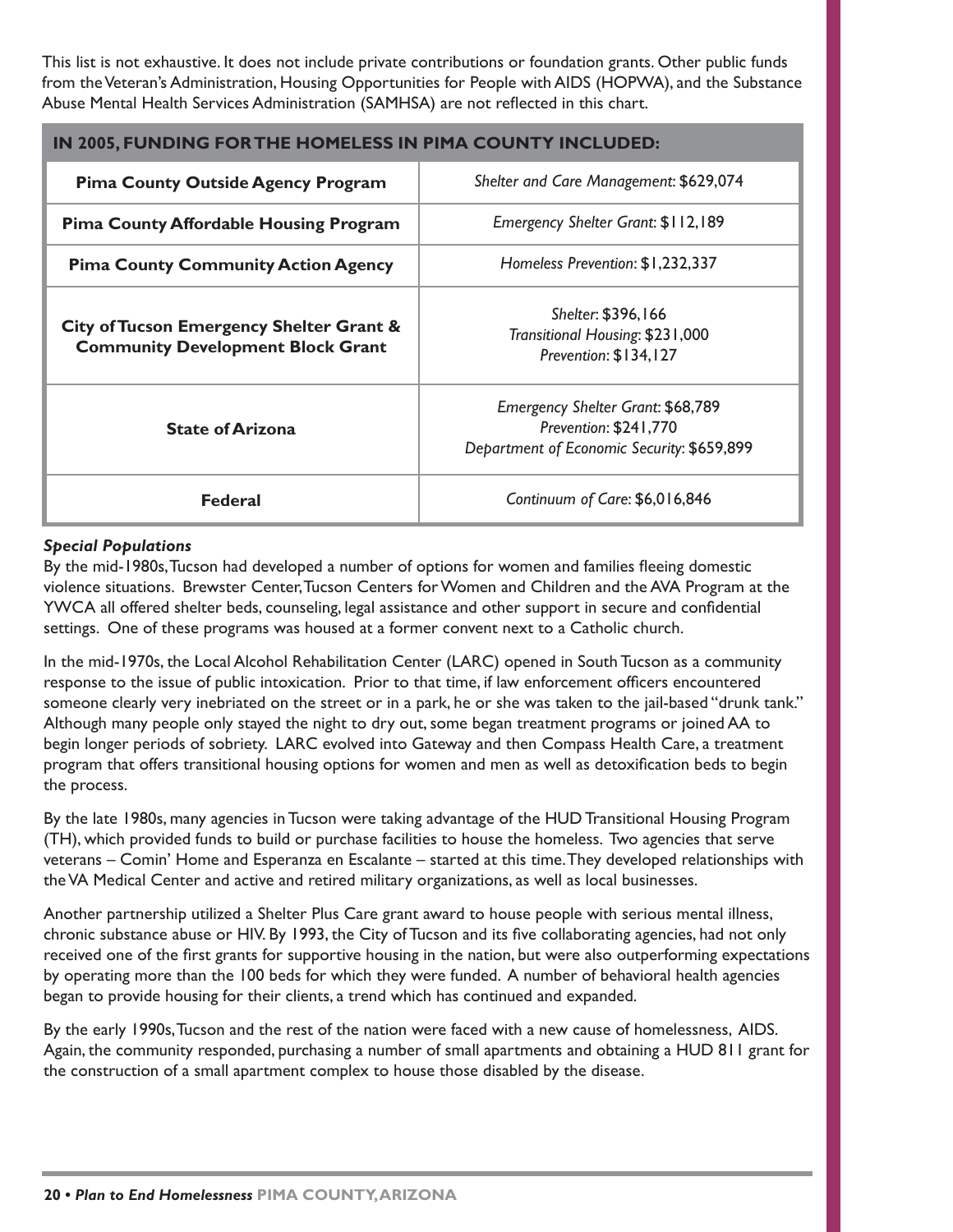The Winter Shelter Program, begun in the 1980s as a response to death on the streets, is a wide-ranging faith-based effort which draws on the efforts of over 50 congregations and social service agencies. Winter Shelter has three components: Operation Deep Freeze, Project Hospitality and—more recently—One Step Beyond.

*Operation Deep Freeze* is "called" by a team that includes agency staff and the Tucson Police Department when the temperature is expected to go below 32 on a dry night and 35 if it is raining. The police, social service agencies and numerous congregations work together to assure that all the city's homeless have access to shelter. The Salvation Army plays a major role, setting up overflow cots for those who cannot be accommodated in church sanctuaries or halls and preparing meals. There are always nurses available, and those with serious medical conditions are referred to hospitals or receive medical attention from doctors. Agencies also offer long-term services to all those housed on these cold nights. People who are intoxicated are offered services at Compass, an agency that provides detox beds.

*The Interfaith Coalition for the Homeless* coordinates *Project Hospitality*. Participating congregations, 39 this year, provide long-term beds on a prescheduled, rotating basis from November 28 – February 28. Many of the congregations prepare wonderful home cooked meals, show movies, and offer case management to connect people with other resources and services.

*One Step Beyond* is a congregation-based extended stay program for those willing to participate in more intensive case management. The program currently serves veterans; some have just begun employment, and others are in treatment programs.

# *Other Services*

In the early-1980s, El Rio Clinic, a comprehensive community-based health facility that had been serving low income and minority residents for over 30 years, received a Robert Wood Johnson Health Care for the Homeless Grant followed by ongoing funding from the Department of Health and Human Services which effectively initiated homeless health care in Tucson. In addition to services at clinic sites, nurse practitioners pay weekly visits to shelters, food programs, and transitional housing units for teens, women and other special populations. They provide primary care to hundreds of homeless people and are able to diagnosis and refer for more serious illnesses. The University of Arizona Medical School has also trained interns and residents in shelters and other sites.

In 1986, the Pima County Community Services Department started an employment program for the homeless. This program emphasized job readiness and job search. After evolving into the Jackson Employment Center, the program partnered with Traveler's Aid, which provided housing for those in job search or the first weeks of employment. One of their joint projects was the construction of a new SRO, the Catalina Hotel, to replace an SRO demolished to make room for a road into downtown. Over the years Jackson has expanded its partnerships with agencies serving youth, veterans, people with mental illness and those with addiction disorders.

# *Politics and Structure*

Initially, some elected officials were hesitant in their response to homelessness because of neighborhood fears and complaints about siting shelters, food programs, and other homeless services. As awareness grew about the complexity of this issue, and because local activists and advocates pressed tirelessly for just and humane homeless policies, both the City of Tucson and Pima County have become supportive of efforts to house the homeless. They have devoted CDBG funds for both operating and acquisition/rehabilitation of existing buildings. The local jurisdictions also provide technical assistance to nonprofit agencies and actively encourage collaborations and partnerships.

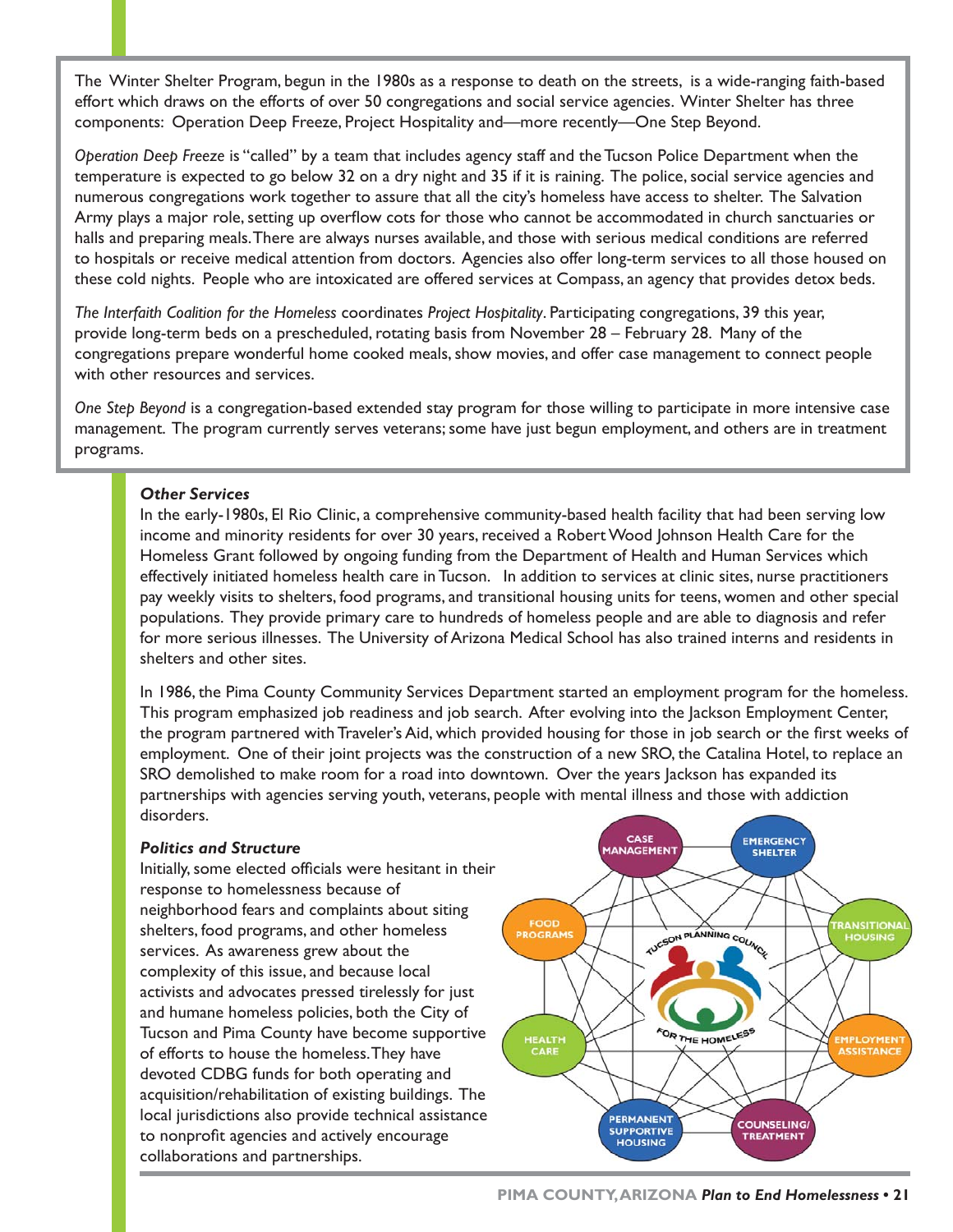In 1984, the city established the Neighborhood Emergency Transitioning (NET) Project, a community board funded by state and local government and the United Way, to develop an effective response to the growing homeless problem. After three years of work, NET made a comprehensive report to the city. A core of its members—a broad-based coalition of public, business, nonprofit and faith-based representatives—decided to formalize their coordination and commitment, and formed the Tucson Planning Council for the Homeless (TPCH) in 1987.

In 1995, TPCH and local officials developed an official structure of working relationships among city and county government and nonprofit service providers that has become the foundation of our Continuum of Care. This structure—based on input from over 50 public meetings—makes TPCH the lead entity for all homeless program planning and policy development. The diverse TPCH membership, which includes nonprofit service providers, City and County officials, state and regional agencies, members of the faith community, and law enforcement, divides its considerable work among a number of committees which meet at least once monthly. The general group also meets regularly, coordinating all aspects of Tucson's homeless response. The Interfaith Coalition for the Homeless acts as the fiscal agent for TPCH, administers and monitors contracts, and supervises preparation for the annual Continuum of Care. TPCH oversees the *Need Help* pocket pamphlet for homeless households.

Information and Referral Services administers the contract to develop and implement HMIS, operates a 24-hour referral hotline, and publishes the biennial *Directory of Human Services*.

The Tucson Planning Council for the Homeless standing committees include:

• *Continuum of Services Committee*

Gathers and analyzes data (including gaps analysis) on the inventory and occupancy rates of available beds and services, using this information as a planning tool. The committee is also responsible for coordinating the development of the HUD Continuum of Care Application. Some members also participate on both the local and state 10-year Plan-to-End Homelessness committees.

• *Education Committee*

Promotes the Tucson Planning Council for the Homeless mission through community-wide education. The committee works to increase community awareness and support related to homeless people, homeless issues, the Tucson Planning Council for the Homeless and service provider organizations. The committee also plans the biennial "How To's of Helping the Homeless" conference.

• *Legislative Committee*

Monitors federal, state and local legislation and actions related to homelessness and poverty. The committee makes reports to the full membership and asks for specific action to be taken by members.

• *Discharge Planning Committee*

Works to facilitate coordination between institutions discharging homeless people into the community (i.e. prisons, hospitals, nursing homes etc.) and homeless service providers.

• *The Winter Shelter Committee*

Expands the number of shelter beds in Tucson during winter months to protect the health and safety of people who are homeless. The effort involves up to 20 agencies, the Tucson Police Department, and 33 local religious congregations and provided 19,250 bed nights of additional shelter in 2004.

• *Homeless Youth Committee*

Plans, organizes, implements and evaluates services to homeless youth. The committee identifies gaps in services and develops collaborative partnerships that address the needs of young people.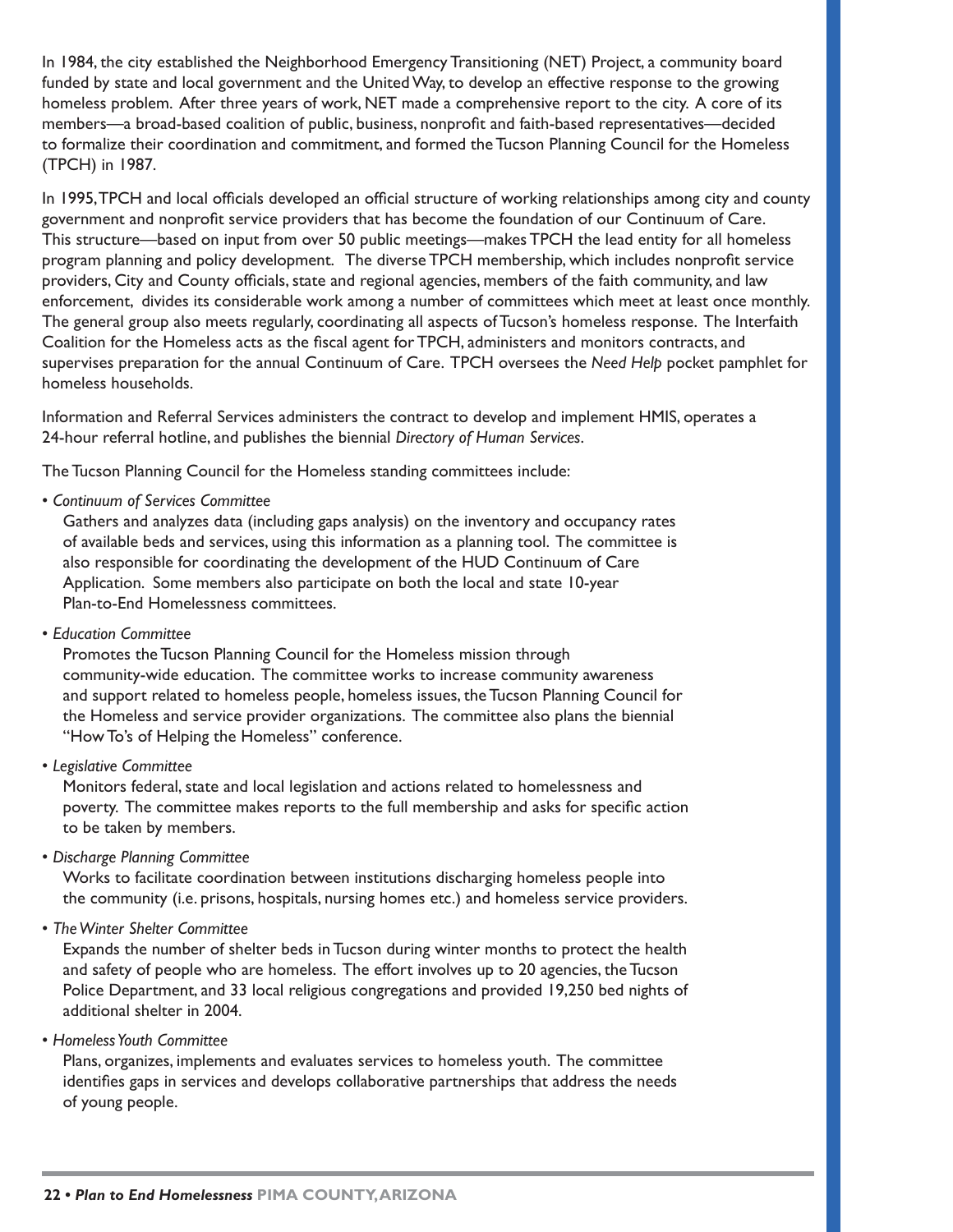• *Evaluation Committee*

Participates on the State Evaluation Committee and the implementation of the Self-Sufficiency Matrix.

• *Plan-to-End-Homelessness Committee*

Works with a broad range of local and state-level stakeholders to develop a plan with strong community support and connections to state and county policies. This committee will be absorbed into the Continuum of Services Committee to monitor progress toward goals and recommendations after the Plan is complete.

If we fast forward to 2006, many of Tucson's early nonprofits have matured and grown more sophisticated in their approach as the body of knowledge on homelessness grows and new treatments become available. Tucson Planning Council for the Homeless (TPCH) has 39 members, representing housing providers, behavioral health agencies, faith communities, law enforcement, state and local governments, foundations and businesses. TPCH is also linked to the broader community through the Boards of its member agencies and its participation in national advocacy groups and trade organizations.

Service agencies have improved coordination with each other, local hospitals, schools, and the Tucson Police Department (TPD). The City Community Services Department has worked with the TPD to develop more effective protocols for handling homeless encampments and the TPD has improved training for officers dealing with people who are homeless. In the face of a rising homeless population, Tucson has reduced the number of unsheltered individuals and families by continually building up its housing capacity. Pima County has also been consistently successful in obtaining funding through Continuum of Care applications and other competitive homeless-related grants. And smaller, often faith-based providers like individual churches—many of whom do not participate in the formal TPCH structure—have continually stepped up to the plate to fill gaps and respond to urgent community needs. These developments have put Tucson and Pima County at the forefront of national policy trends.

# **GENERAL RECOMMENDATIONS**

While metropolitan Tucson has made great strides in the last 25 years in committing resources, creating housing units and addressing the multiple needs of those without a place to live, homelessness still persists. The innovative resources we already have here in Tucson must be supported, continued, and in some cases expanded. Without some changes, however, we will continue to fall short of addressing the full causes and consequences of homelessness.

We cannot take homelessness out of the larger context of poverty, lack of affordable housing, low wages, low educational attainment, racial and ethnic discrimination, gender dynamics and other factors that drive poverty, inequality, and housing instability. We cannot pretend that our proposals will counter the broader issues of wage injustice, rising housing prices, and insufficient Federal supports for the disabled. We cannot pretend that millions of dollars will rise up to meet our ideas, because in fact our resources are shrinking every year. Neither can we claim that housing without services will address the complex root causes of homelessness, and that constructing buildings to warehouse the homeless is the solution to our problems. Instead we must carefully leverage the funding we still have, seek greater efficiency, find innovative ways to confront new and evolving challenges, improve coordination, continue to link housing with supportive services, build on existing resources, develop a more outcome-driven approach, and generate greater private sector support.

Homelessness is a community issue and while there is a critical role for businesses, academia and the faith-based communities to play, the major efforts to end homelessness and provide appropriate services will continue to fall to federal, state and local governments. If they are unable to play that role due to conflicting budget priorities, we can expect homelessness to continue and indeed to increase.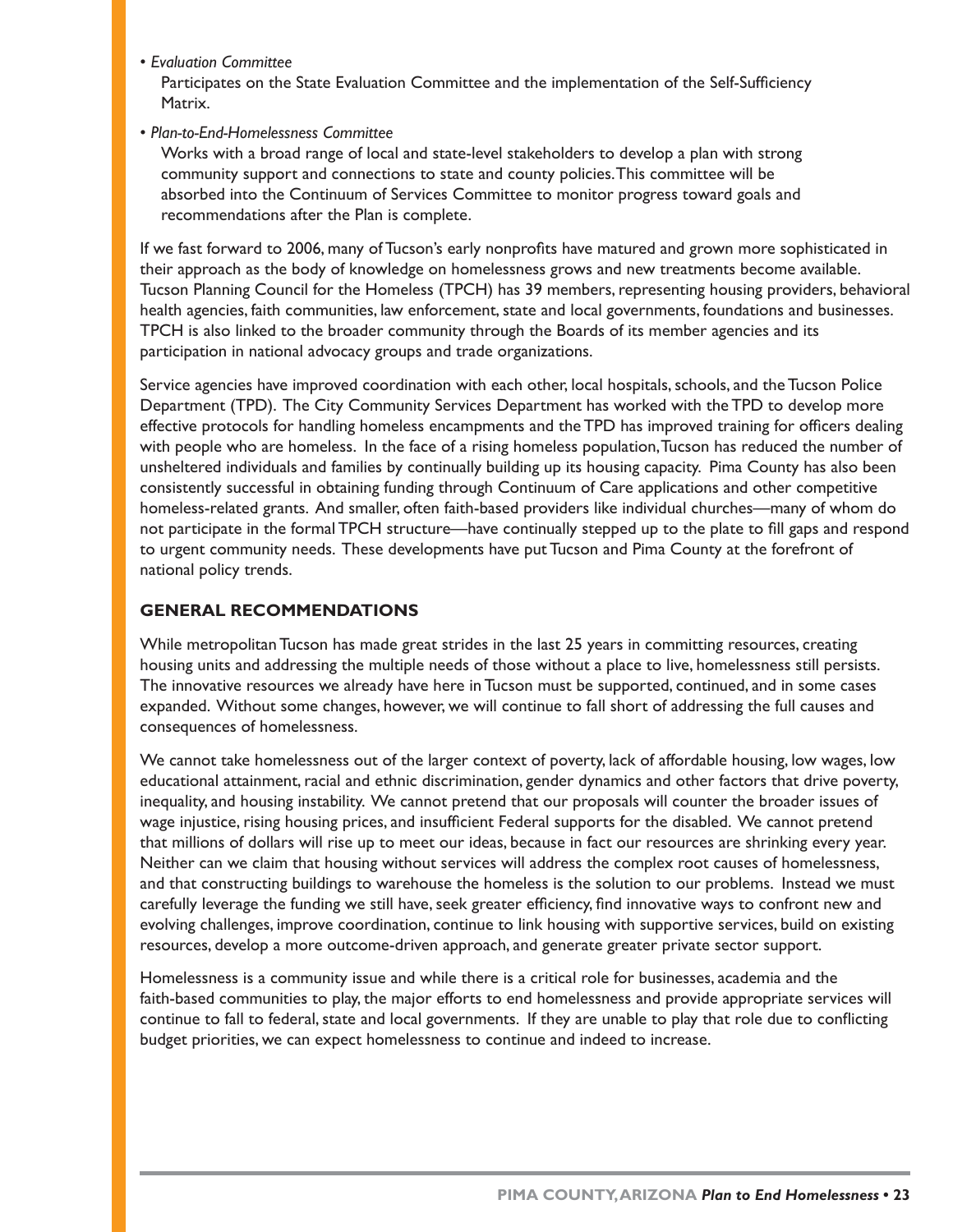# **Prevention**

# *Background & Existing Resources*

For 20 years, Pima County has had a data-linked rent and utility assistance program, administered through the Pima County Community Action Agency, with 30 agency partners throughout urban and rural areas of the county. In addition to one-time emergency assistance funds, applicants receive case management and budgeting assistance and referrals to other services. Each month these funds run out quickly leaving many families without assistance and at risk of homelessness. The State of Arizona began funding prevention services about five years ago. In 2005, in recognition of the importance of homelessness prevention, the Arizona Department of Housing awarded \$140,175 to Pima County and its partners and another \$94,000 to Arizona Housing And Prevention Services.

# Challenge/Gap

Although the Pima County Community Action Agency Emergency System (ESN) provided rent/mortgage eviction prevention assistance to 1,886 households in FY 2003-2004 at a cost of almost \$950,000, it is woefully underfunded and oversubscribed. In partnership with the utility companies, another 5,658 families received utility deposit or assistance to prevent service termination. The limited amount of funds for case management restricts the ability to do in-depth work with the families on budgeting and referral follow-up.

# *Goal*

Increase funds for and accessibility to programs providing emergency rent, mortgage and utility assistance.

# *Objectives*

- Using existing networks and new partnerships, advocate for an increase in federal and state funds for Emergency Assistance (EA) from LIEAP, FEMA and other sources
- Strengthen existing and develop new relationships with agency partners to improve coordination and increase efficiency
- Develop and strengthen relationships with mortgage lenders, landlords and utility companies to increase private sector cooperation and philanthropy with emergency assistance
- Develop a media/public awareness campaign on eviction prevention to both improve opportunities for private sector cooperation and increase public support for eviction prevention

# *Benchmarks*

- Increase rent, utility and case management funds by \$250,000 a year on the base already funded by ADOH allowing approximately 500 additional families to be served
- # of People Receiving Assistance For Eviction Prevention
- Increased Use Of Bill Check Offs For Contributions
- # of New Partnerships Formed And Outcomes For Applicants
- Increase in the number of participants in ECAP and United Way campaigns designating homeless providers for their contributions

# **Maximizing Existing Resources**

# *Background*

With the growing number of agencies and the wide range of services provided to homeless households, it is important to reduce duplication and improve coordination of services. Each of these agencies has administrative costs in accounting; human resources including hiring, training, benefits and payroll; management information development, maintenance, and technical assistance; purchasing; and facilities maintenance and management. In the past year, one group of agencies has researched combining elements of their back-office operations and two other agencies serving homeless youth have begun a structural merger. In the first case, there were barriers to completing these efforts, but valuable lessons were learned. Our Town and Family Counseling Agency have overcome board and staff concerns to form a new entity, Our Family.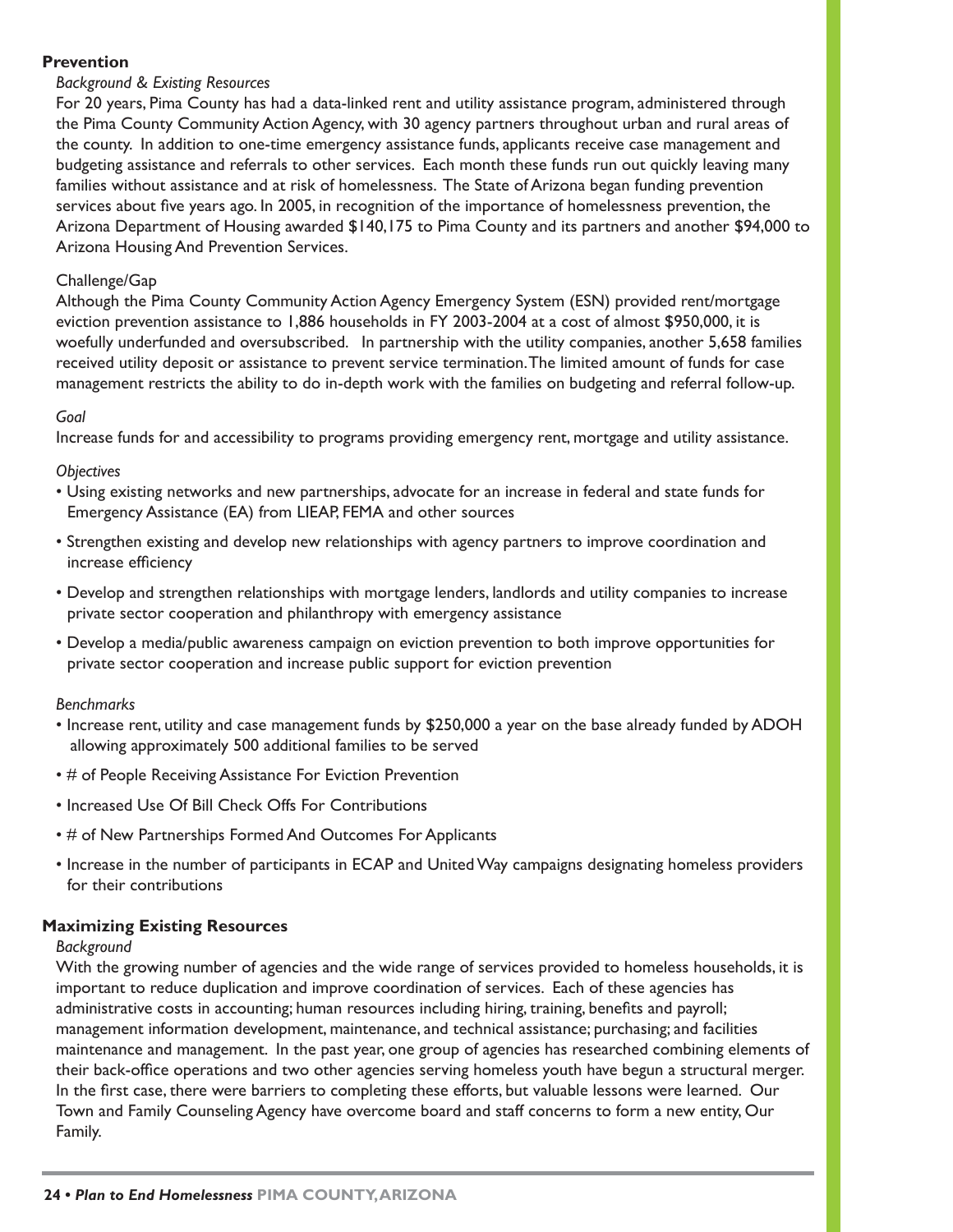These mergers can better allocate resources to program participants and achieve some operational efficiency. The City of Tucson, Pima County, United Way and the Community Foundation for Southern Arizona are all supportive of increased collaboration among agencies serving similar populations.

# *Challenge/Gap*

As funding becomes more scarce, it is essential to dedicate as much of it as possible to direct services.

#### *Goal*

Reduce administrative and other operating costs so that service dollars are maximized.

#### *Objective*

• Convene a local funder forum on integrating administrative functions across agencies utilizing the expertise of the Executive Directors of those agencies involved in this year's administrative consolidation study: SAAF, Wingspan, Planned Parenthood and SACASA, as well as Board and staff from the newly merged Our Family Services, Inc.

# *Benchmark*

• Homeless serving agencies will attend this forum and begin work groups of Board and staff to pursue streamlining their administrative functions or developing a Management Services Organization (MSO).

# *Objective*

• Work with local governments and other local funders to incentivize mergers and collaborations by funding start-up and conversion costs. Hire an intern to research and assist in this project.

# *Benchmarks*

- # of new collaborations.
- # of mergers in progress or completed by 2010.

# **Leveraging Volunteers and Funding**

#### *Background & Existing Resources*

Many Tucson businesses have been generous with donations of food, goods, or items for charity auctions. In the early 1980s, homeless agencies built an enormous volunteer base that contributed extensive time and money. Many agencies rely on their volunteers for individual mentoring, intake, tutoring, cooking and serving food, and a wide variety of other activities. While an impressive number of volunteers are still mobilized, many others have aged or moved on to other pressing social issues. This includes many faith-based groups, who have begun focusing their social justice efforts on immigration and border concerns.

We do, however, have a large and as-yet-untapped potential volunteer base. Pima County is a high-growth area with thousands of newcomers arriving every year – especially to Marana and Oro Valley. Many of these new residents are retirees from other parts of the country, who often join local congregations, but have not yet been hooked into service work. We also have a new generation of clergy whose energy would be enormously valuable in driving new volunteerism among retirees and others, but who have not yet become engaged with homeless issues. The University of Arizona and Pima Community College have still more resources. Hundreds of students at these schools might be available as interns and volunteers, including graduate students with expertise in administration, accounting, management, program design, workforce development, counseling, and political advocacy.

The annual Hope Fest held each October provides a one-stop collection of services for both those who are homeless as well as low-income working families. People can access public programs, food staples, and preventative medical care. San Francisco is exporting its Project Connection concept, held quarterly, which involves hundreds of volunteers from veterinarians to barbers. They have found that people are not suffering from compassion fatigue, but are looking for ways to volunteer their skills in a meaningful, organized manner.

In response to Hurricane Katrina, large number of volunteers offered time and all manner of assistance from homes to haircuts to the evacuees in Tucson. Local businesses offered jobs and donated furniture and household items to help establish people in their new housing.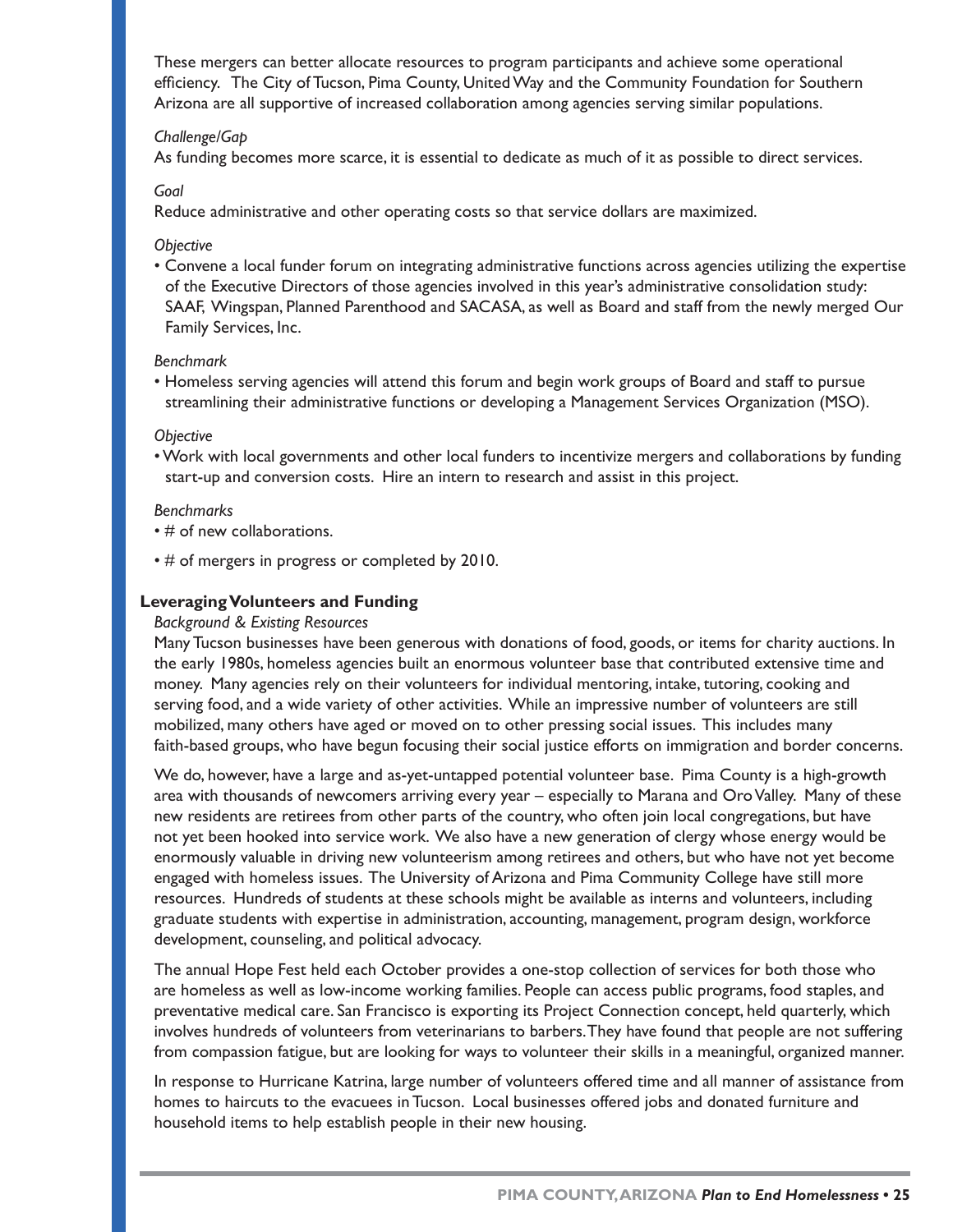# *Challenge/Gap*

Nonprofit agencies are always short on financial resources and need the expertise and time of volunteers. They also need in-kind donations of goods and materials and unrestricted funds to supplement their government funding.

# *Goal*

Re-enlist faith communities and other volunteers in homeless issues and engage new congregations and individuals in contributing more time and money to nonprofit agencies serving people who are homeless.

# *Objective*

- Draw on the leadership of "deans" in the faith communities, both clergy and volunteers, to convene a forum on issues facing the homeless community and develop an agenda for involvement.
- Engage the Volunteer Center in Hope Fest planning to expand number and type of volunteers.

# *Benchmarks*

- Increased donations from faith-based groups or new individuals.
- Increased number of volunteers to assist with intake at shelters or meal preparation and delivery, fund raising efforts, or Board activities of individual agencies.

# *Objective*

• Better utilize college interns and volunteers for special projects, coordinating activities, recruiting new volunteers, identifying funding sources and other tasks.

# *Benchmarks*

- Increase the number of college interns and volunteers at both individual agencies and the TPCH partnership.
- Track the results of projects initiated or completed by interns in terms of increased funding, volunteers or other measures that increase agency capacity or resources.

# *Objective*

• Engage business leaders from across the spectrum to lend leadership, donated goods and services and to encourage volunteerism among their employees.

# *Benchmark*

• # of new businesses offering expertise and in-kind or financial assistance to homeless individuals or homeless serving agencies.

# **Transportation**

# *Background*

Inadequate transportation is a major barrier to services, housing and employment for people who are homeless in Tucson. The public bus system ends service at 8 p.m., and the wait at transfer points is often quite long. The city is large and sprawling, and busses do not reach many major employers–particularly those located outside city limits. As a result, workers for distant construction sites and resorts, and even those working night shifts in the middle of town, have few affordable transit options. The voters approved a County-wide, Regional Transportation Plan in May 2006 and a sales tax increase to fund it. This plan includes new express routes and new circulation to the outlying communities of Marana, Oro Valley and Sahuarita as well as the high growth southeast corridor of metropolitan Tucson.

In combination with the highly specialized and geographically spread services Tucson offers, the state of the city's transportation forces many homeless Tucsonans spend all day traveling from site to site just to meet their basic needs. There is little time left or adequate transportation to seek jobs or housing in addition to this travel burden. For those who cannot access free or subsidized bus passes (some grants allow limited funds to go toward bus passes or car repair, but demand often exceeds supply), the travel burden is even greater.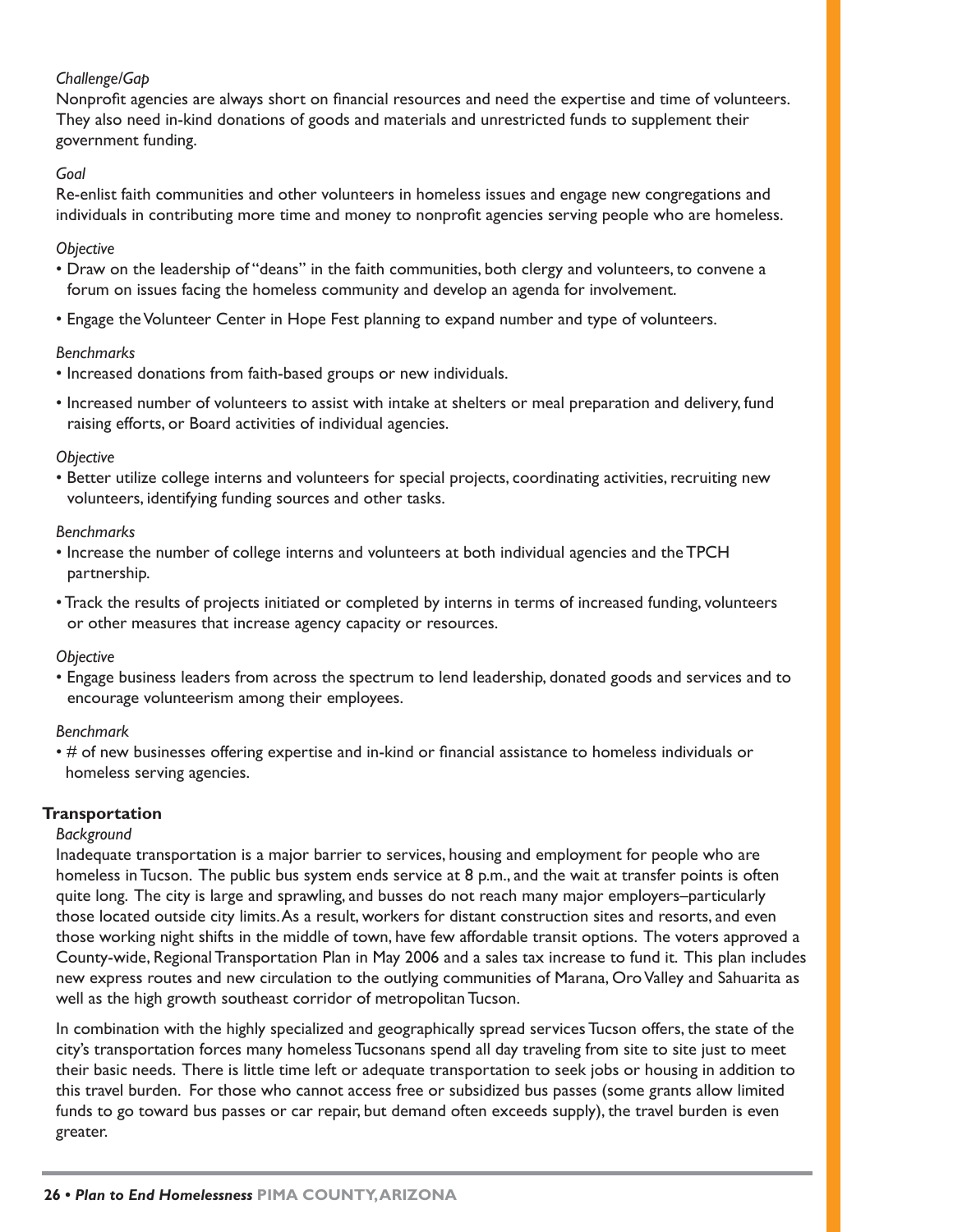Sun Tran, the local transit company, has authorized over 100 nonprofit agencies to utilize special bus passes serving low-income residents. Monthly passes are \$12 and two "low-income" rides cost a \$1. Sun Tran is more generous and receives fewer subsidies than many other public transportation systems throughout the country, and will be initiating a fare review process soon to reevaluate these low income passes. This likely means an imminent fare hike for low-income riders.

Jackson Employment has an SHP grant-funded pool to purchase items that reduce barriers to employment. They use these funds for uniforms, tools and transportation assistance. Jackson is able to provide bikes to some participants for their job searches or commutes. Tucson is considered a bicycle-friendly community; it is fairly flat within the central city and has bike paths on many major arterial streets. However, it is also over 100 degrees during the day from May into October. This heat makes it difficult to ride long distances and show up looking cool, crisp and professional for work. Bikes are also unsuitable transportation for a parent with small children attempting to get to childcare or appointments.

Although a few agencies have donated or purchased vans to help meet the transportation needs of their clients, the high cost of insurance and driver usually limit interest in this option. Sharing vans between agencies has been examined, but the logistics are usually prohibitive.

#### *Challenge/Gap*

The lack of viable transportation options and the dispersed nature of services in Tucson make service accessibility difficult for many people who are homeless.

# *Goal*

Reduce transportation barriers by as many means as possible.

#### *Objectives*

- Develop a dedicated funding source to provide bus passes that could be shared by all homeless serving agencies. Pilot request 100 a month with increases after evaluation.
- Advocate for increased hours and transit routes as part of the Regional Transportation Plan.
- Develop a pool of volunteer chauffeurs willing to take people to appointments especially in places that buses do not go.
- Explore the limited use of taxi vouchers for families with small children or people with disabilities.
- Increase the number of partnerships with reputable mechanics to repair older purchased or donated vehicles.

#### *Benchmarks*

- People in employment and housing programs will not identify transportation as a major barrier to service accessibility.
- Those obtaining bicycles will reduce their missed appointments, training classes or work and will be able to continue their case plan to stability.
- The proposed Regional Transportation Plan will have increased hours of service and expanded routes in the newly funded package.

**Pima County received a HUD Best Practice Award for its creativity in the development and use of community linkages. Jackson and its partners were honored for their work in providing housing and educational opportunities to youth 16-21.**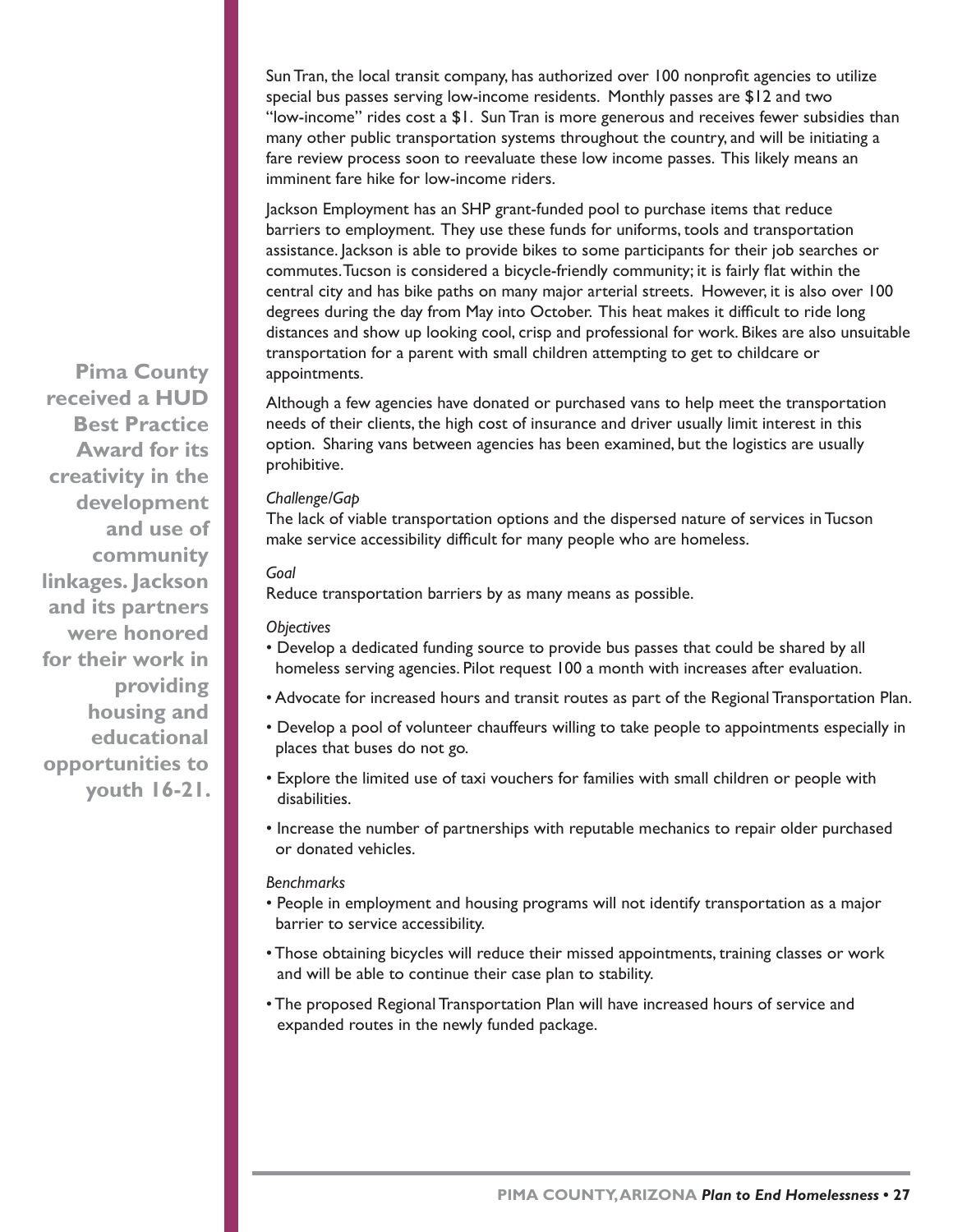# **Employment**

For most people, stable employment with adequate wages and benefits is the only path back to housing. For those with housing, maintaining employment at decent wages and benefit levels is just as critical. Families with few savings can be pushed over the edge by just a few weeks of unemployment or large medical bills, but even people with greater financial stability lose their jobs, encounter huge medical expenses, or experience other crises that erode savings and make rent or mortgage payments impossible. In short, employment is a core strategy for both preventing and ending homelessness. While we cannot control the larger economic forces that create and erode jobs in this community, we can prepare people for employment and develop some new jobs via micro enterprise.

Jackson Employment Center is a Pima County One Stop career development program that serves homeless adults and youth through integrated case management and employment training. It works in partnership with local housing and behavioral health agencies as well as local churches, and offers services tailored to diverse populations including ex-offenders, veterans and people with mental illness. Of the 536 people Jackson served in the 2003-2004 fiscal year, over half were women. The key to the employment success at Jackson is the SHP funded partnerships with the transitional housing programs serving multiple populations.

Jackson's case managers work with clients to stabilize those entering the program in crisis and address their basic needs. The program fosters job "readiness" by replicating an employment environment with a strict structure and offering a two-week training on employability skills stressing attitude, attendance, "dressing for success," and other issues of self-presentation. By utilizing local resources like Pima College, Jackson also connects clients with a range of job skills, from basic literacy to construction or nursing. Clients then must engage in a self-directed job search utilizing the program's research resources and call center, and are encouraged to take jobs that meet their skill level and pay above minimum wage. Once clients have obtained a job, Jackson provides follow-up care, including mediation at new job sites to avert new episodes of unemployment. The program's placement rate varies by population from 50 – 78%.

Dot Kret and Associates (DKA) is a private agency providing training and support to people with disabilities and others with significant barriers to employment. This program also partners with housing providers. Last year, DKA was awarded a HOPE grant by HUD/HHS/ VA to increase resources and training to assist homeless persons with disabilities in obtaining Social Security benefits.

Primavera Works provided temporary work opportunities for 317 people last year and offered services to an additional 250. The work crews provided 31,412 hours for local businesses, residential and municipal customers. Of the 608 who left the program, 48% or 290 individuals went into full time work.

RISE is a Community-Based Development Organization (CBDO) that provides vocational services for low-income or unemployed persons who are homeless or at risk of homelessness. RISE partners with a local behavioral health agency to deliver career/educational counseling, job shadowing, resume preparation, self-presentation skills, job search assistance, and supportive counseling. The program avoids displacing other low-income Tucson workers by creating new jobs in niche areas. In one innovative partnership, RISE worked with downtown businesses to develop recycling, light landscaping, and office cleaning ventures. These enterprises allow RISE to reduce its reliance on government funding while beautifying downtown areas and providing valuable job training opportunities for many program clients. The program has also been very effective in obtaining large private donations. Last year 65 individuals obtained full-time community employment after training.

**RISE has been honored by both NAHRO and Arizona Clean and Beautiful. In May 2004, RISE was profiled in People Magazine for its recycling innovations.**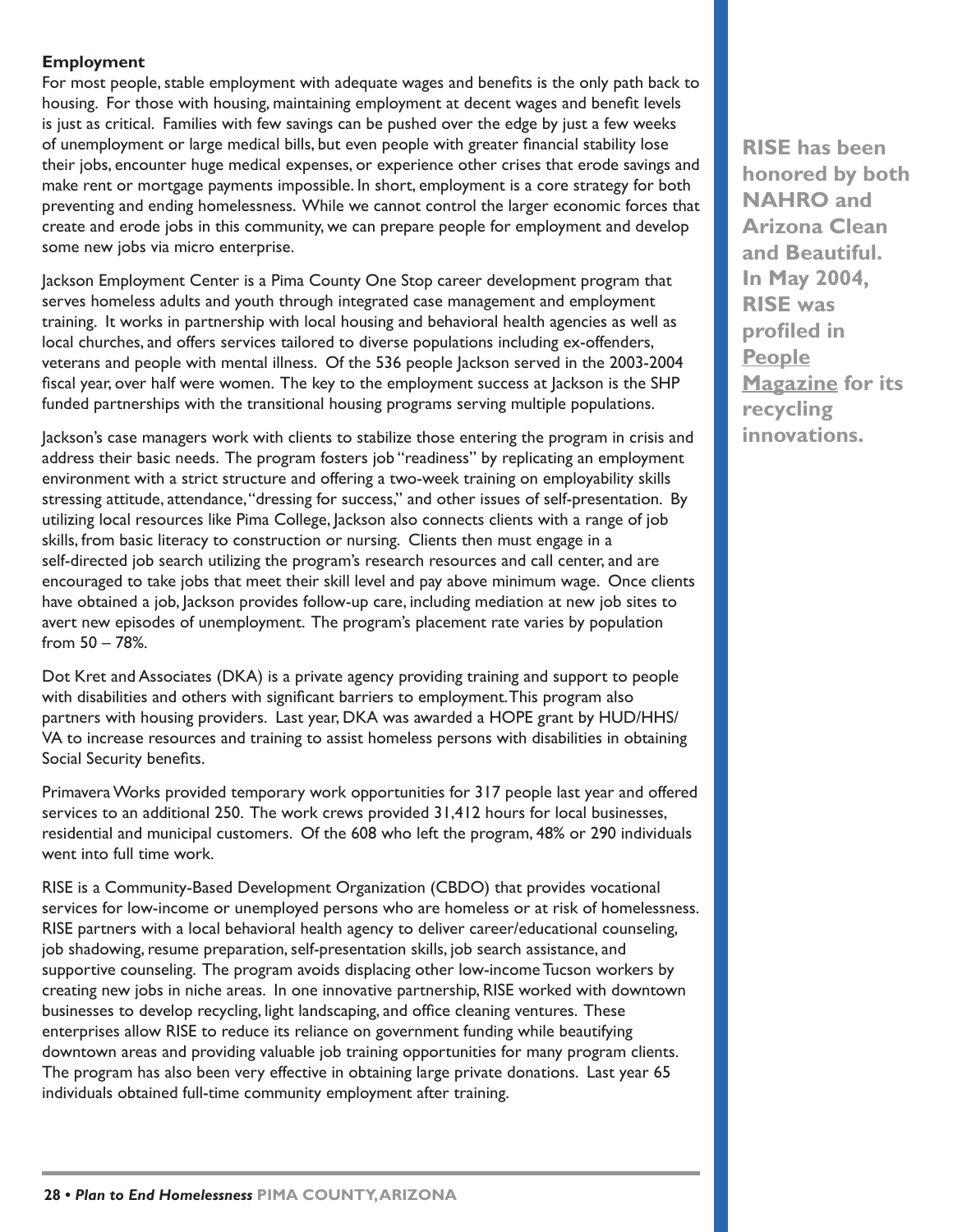For some people with physical or mental disabilities, entrepreneurship or self-employment may be an option. The State Vocational Rehabilitation Department has resources to assist those with a viable business plan, including counseling and subsidies.

Despite these award-winning services, Tucson is not fully meeting existing employment needs. First and foremost, there are simply not enough living wage jobs for people with little education. All the job-training programs in the world cannot force employers to offer living wages and decent benefits to their employees. Even in the area of job training, gaps exist. Jackson's strict style is highly effective for most of its clients, but there are some populations—particularly youth—who need a less structured employment program. For others, the "red tape" or perceived complexities involved in applying to any job-training program are overwhelming. And finally, ex-offenders face the greatest barriers of all, with few employers willing to give them a second chance at a stable life.

#### *Challenge/Gap*

Some homeless people do not access available employment programs due to their highly structured nature or perceived complexities or red tape in the application process.

#### *Goal*

Maintain a range of job training options suited to the varied needs of homeless, unemployed, and low-income Tucsonans.

#### *Objectives*

- Provide additional employment services slots in a minimally structured environment by building on existing organizational resources.
- Begin a dialogue between innovative programs like RISE and the rest of the service community to emulate the program's success in obtaining private donations, creating new jobs, and effectively training and placing people with serious barriers to employment.

#### *Benchmarks*

- Additional employment services slots created.
- Increase in the number of people trained or placed in jobs.
- Completion rates for all job training and placement programs.
- Job placement and retention rates for those receiving employment services.
- Amount of additional donations from the private sector.

# **The Homeless Management Information System (HMIS)**

#### *Background*

An efficient, effective service system depends on accurate information—about clients, the local service community, and the overall homeless population. Though Tucson has refined its data collection over the years, it is still limited to inexact estimates of homeless demographics, bed and service gaps, and client and program outcomes. The newly HUD-mandated Homeless Management Information System (HMIS) will allow us to base community and organizational decisions on more precise and consistent data, leading to better outcomes for clients and more efficient use of our limited resources.

In 2001, Congress directed HUD to begin collecting unduplicated homeless counts, service usage patterns, and program outcome data across the country by 2004. By 2007, most of Tucson's HUD funding will be tied to our participation in this system. Already, 25 organizations, defined as user groups or programs, have been trained to use HMIS and 17 are online. By January 2006, 5,217 homeless clients had been entered into the Tucson HMIS database. Information & Referral Services, which administers our system, has also begun making HMIS participation more viable by offering hardware and Internet connection assistance. Recent improvements in our local software package should further reduce barriers to participation. The Arizona Department of Housing and the Department of Economic Security are also using HMIS in their funding decisions for homeless services.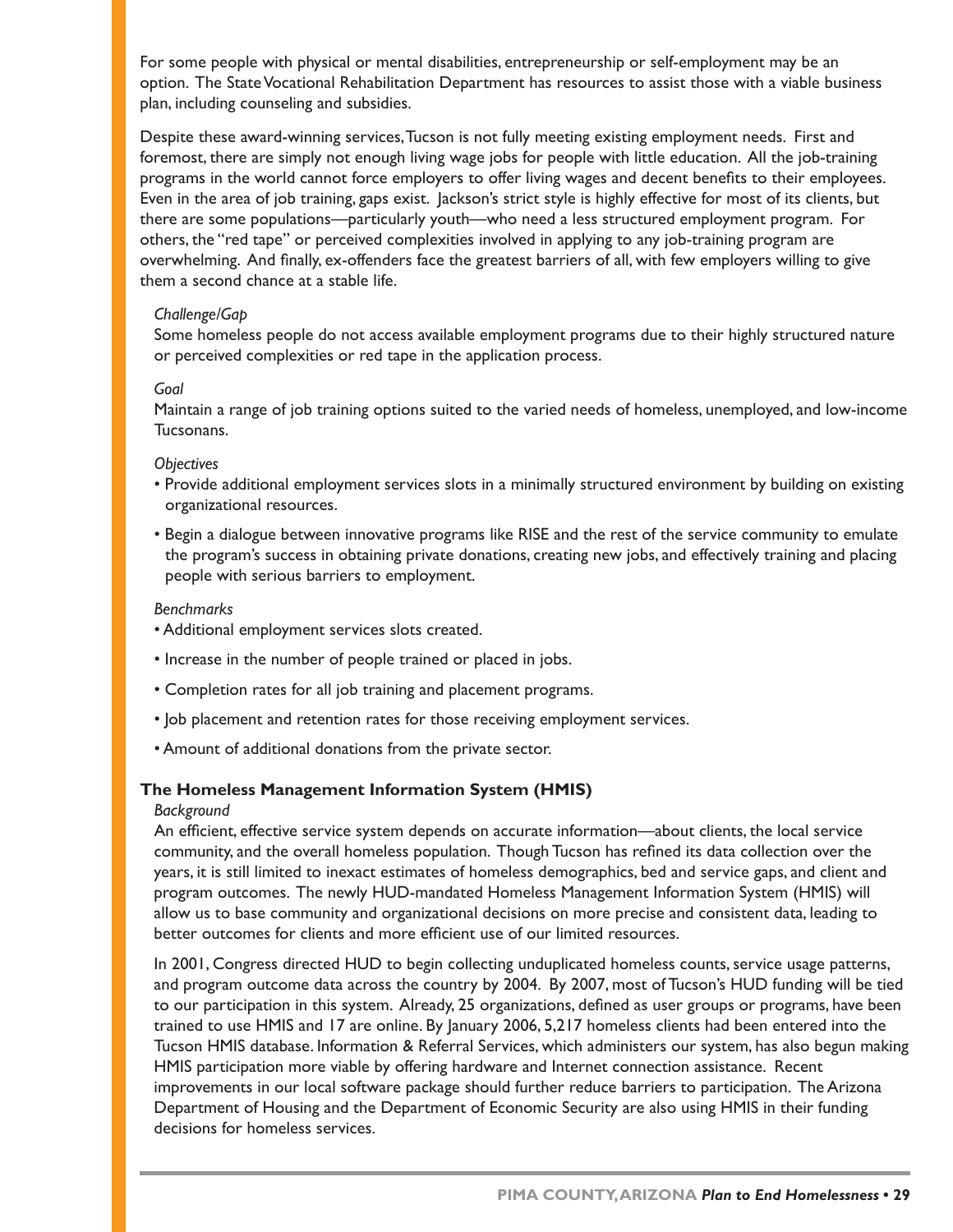While some agencies are embracing the potential of HMIS, there has been some resistance to change. Some agencies have been reluctant to participate because of the perceived reporting burden inherent in HMIS on data entry staff members. There are also concerns about client confidentiality and shared information across agencies. Also of concern are the technological barriers to optimum system usage, both because early versions of Tucson's software contained serious flaws and because functions like adding new categories are difficult to master. The system can be complicated, especially for new users, and particularly in capturing the status of homeless families with multiple household members.

Though HMIS offers broad data options, we are only required to report client demographics, former address, type of housing, and program entry/exit dates. This information will enable Tucson agencies to minimize service duplication and client paperwork burdens, assess service usage history and individual outcomes, evaluate city and program-level performance and service gaps, and ultimately provide far more effective and coordinated case management. HMIS will also allow for real time measurement of local service utilization and homeless demographics, automate point-in-time shelter counts, and produce standardized reports on program outcomes. This data will empower the community to determine systemic gaps, emerging needs, and the effectiveness of different housing and service models.

HMIS is also being utilized as a planning tool at the State level with the Arizona Evaluation Project. The Arizona Department of Economic Security will analyze data from all three Continuums of Care (Tucson/ Pima, Phoenix/Mesa/Maricopa, and the 13 rural counties), creating a statewide system to track demographic trends and service usage. The collected information will also be used to determine program outcomes via a "self-sufficiency matrix" the state is developing to measure individual progress from crisis to independence.

# *Challenge/Gap*

Insufficient data to assess community needs, system efficiency, or program outcomes; insufficient data to effectively coordinate services between or among agencies; excessive paperwork burdens for homeless clients, who must report the information to every agency they visit.

#### *Goal*

Data-driven community planning and service coordination, along with decreased paperwork burdens for Tucson's homeless clients.

# *Objective*

• Support implementation of HMIS. Engage the service community in dialogue about HMIS's emerging role in the planning process and its potential to improve service coordination.

# *Benchmarks*

- Publicly funded Tucson homeless-serving agencies will be utilizing HMIS by 2007.
- The community will develop a plan to utilize HMIS data in planning and coordination by 2007.
- HMIS data will be a foundation for planning and funding decisions by 2010.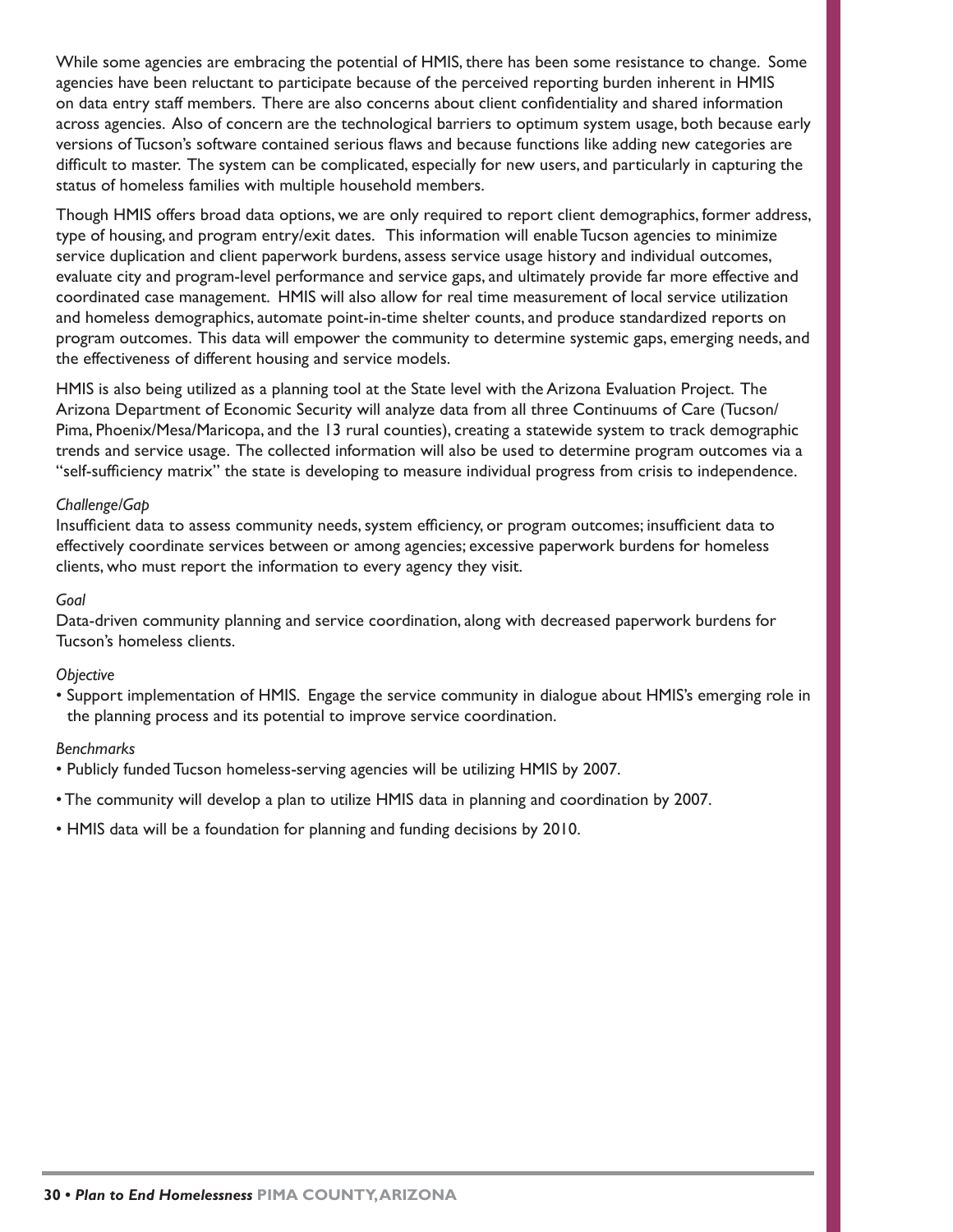# **CONTINUUM OF SERVICES IN PIMA COUNTY**

Over 60 organizations provide services and housing to homeless or near homeless individuals and families. Generally, these agencies work in a case management/advocacy model that links need to programs. The Plan recommends increases to those services which are oversubscribed.

#### Some of the services include:

| <b>Housing</b>                                       | <b>Prevention</b>                                                                 |
|------------------------------------------------------|-----------------------------------------------------------------------------------|
| • Emergency Shelter                                  | • Rent/Mortgage/Utility Assistance                                                |
| • Transitional Housing                               | • Emergency Home Repair                                                           |
| • Permanent Supportive Housing                       | • Employment/Training                                                             |
| <b>Support Services</b><br>• Mental Health Treatment | • Crisis Intervention<br>• Basic Needs Assistance – Food/Clothing/Gas<br>Outreach |
| • Drug and Alcohol Abuse Treatment                   | • Mobile Medical                                                                  |
| $\cdot$ Child Care                                   | • Street Outreach Teams                                                           |
| • Education/Employment                               | • HIV Testing                                                                     |
| • Transportation                                     | • Drop-in Centers                                                                 |
| • Life Skills Training                               | • Soup Kitchens                                                                   |

# **Public & Internal Education, Advocacy, & Coordination**

#### *Background*

Tucson activists, advocates, and members of the service and homeless communities have worked for many years to educate the public about the causes and consequences of homelessness. The Phoenix-based Arizona Coalition to End Homelessness advocates for state funding and supports or opposes legislation impacting the homeless. Despite these efforts, ignorance remains, affecting community funding priorities and responses to the siting of homeless facilities.

The Education Committee of Tucson Planning Council for the Homeless—whose membership was quite sparse for some time—has recently been reinvigorated with new involvement, and will now have increased capacity to take on public education efforts.

This committee is also the logical place to tackle communication and education within the TPCH membership. Currently, there is little regular discussion about evolving service or treatment capacity among TPCH agencies. TPCH meetings have evolved to deal largely with funding issues, and without a structured forum to share information; under-funded/oversubscribed organizations tend to protect their limited resources by keeping them unpublicized. Not all agency staff members attend TPCH meetings, and turnover within agencies further erodes communication among them. As a result, most agencies serving or interacting with the homeless (from the police to shelters to youth service and behavioral health agencies) have limited up-to-date knowledge of the resources available to their clients throughout the service system.

#### *Challenge/Gap*

Educating the public regarding the causes and consequences of homelessness.

#### *Goal*

Improve public awareness and communication with policy-makers, local businesses, and neighborhood associations.

#### *Objective*

• Support the Education Committee in its public education efforts.

#### *Benchmark*

• Policymakers, neighborhood associations, landlords, and local businesses will be more sympathetic to siting homeless facilities and more willing to embrace new residents or employees that were once without stable homes.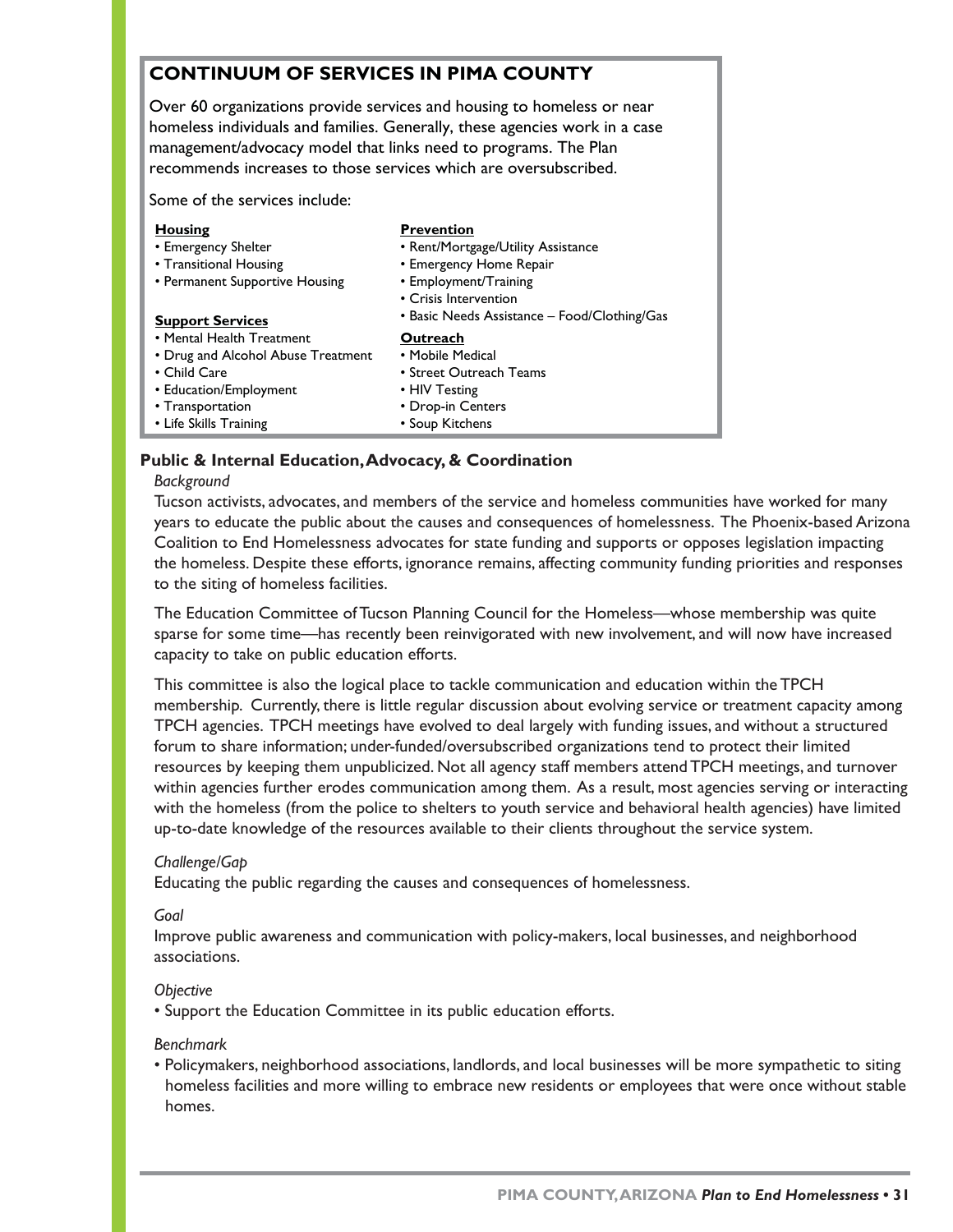# *Challenge/Gap*

Due to turnover and lack of training mechanisms, TPCH member agency staffs, including local law enforcement, are unaware of the full range of resources available to homeless clients.

# *Goal*

Remove barriers to resource utilization by improving communication among TPCH member agencies.

# *Objective*

• Encourage the Education Committee to develop a structure for internal communication about existing evolving service resources.

# *Objective*

• Continue to widely publicize the Information and Referral Affordable Housing list availability and the State Housing Department web based list of low cost rentals.

# *Benchmarks*

- Within one year, TPCH member agencies will regularly contribute to whatever information hub or communication channel the Education Committee develops.
- Member agencies (at all levels) will be fully aware of each other's evolving programs and service options.

The Tucson Police Department has made tremendous strides in educating its force about dealing with the homeless, offering both a short course in the Police Academy and a voluntary 40-hour course for all their officers. However, there is still imperfect communication between officers/divisions and the rest of the homeless serving community about evolving programs and capacity. Officers need up-to-the-minute information about the programs available to those they encounter on the street and the workings of Tucson's full continuum of care.

# *Challenge/Gap*

An ongoing mechanism is needed to train law enforcement officers from all jurisdictions on referral options.

# *Goal*

Assure that all public safety employees are well versed in behavioral health issues and resources.

# *Objective*

• Working with CPSA and other TPCH members offer additional training on mental illness and community resources on an ongoing basis to all local law enforcement agencies.

# *Benchmarks*

• Police officers and Sheriff deputies will be able to identify strategies and partners to strengthen their response option to homeless people with behavioral health issues.

# **Subpopulations**

The above recommendations benefit the general population of homeless individuals and low-income families at risk of becoming homeless. Specific subpopulations may require long term housing assistance with services to break the cycle.

Homelessness is a complex issue, but one we have the power to confront. The causes vary widely: job loss, family illness, low wages, poor money management skills, mental or physical illness, lack of affordable housing, high utility costs, domestic violence or abuse, chronic substance abuse, discharge from jails or prisons, frequent moves, discrimination, lack of education or coping skills, or any combination of these problems.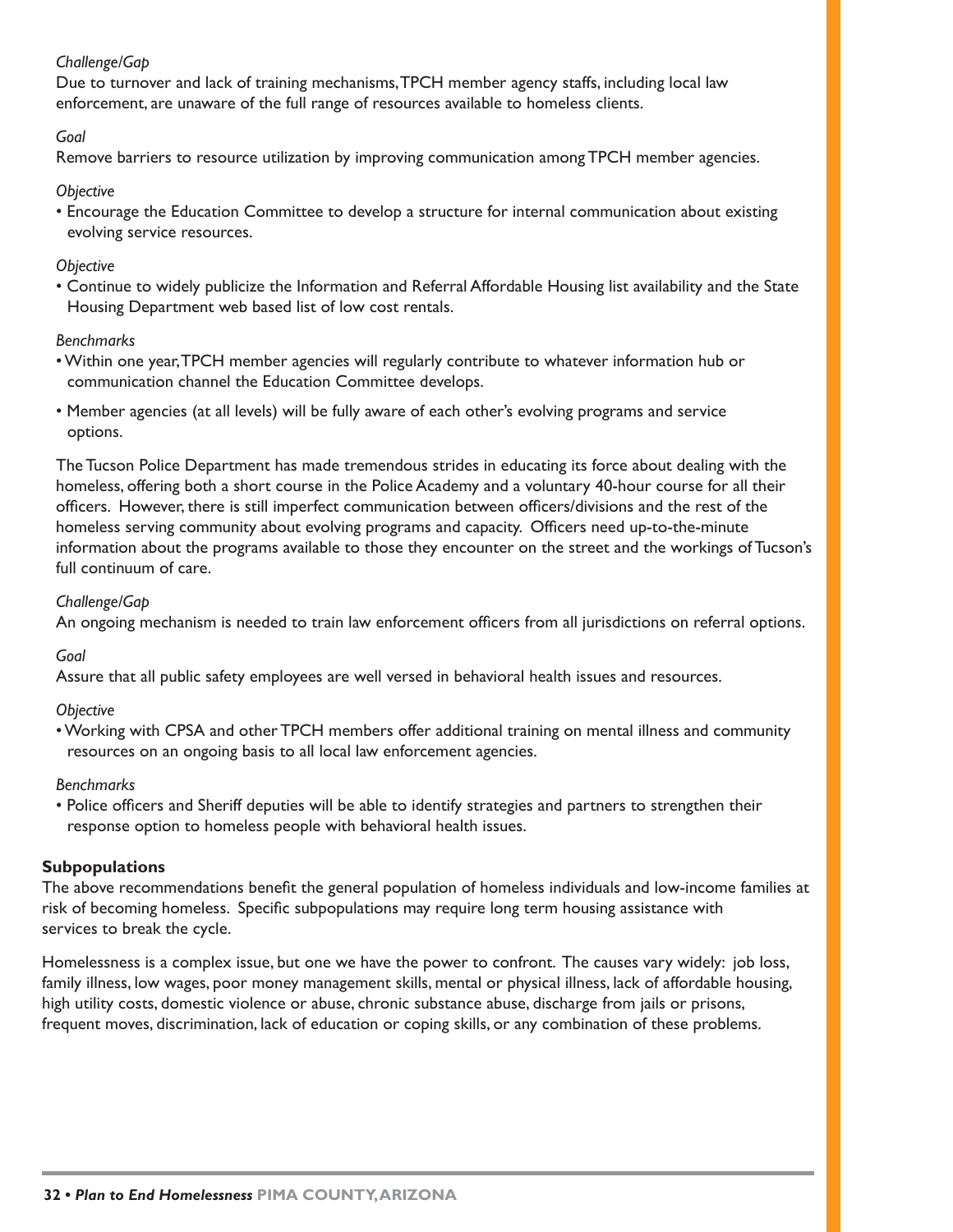The vast majority of single adults who enter emergency shelters –80%– are homeless only once or twice in their lifetimes, stay in a shelter system for about a month, and never return.<sup>30</sup> These "episodic homeless" are often young with few accumulated resources or have experienced an economic shock like job loss or serious illness. Others –about 20% of single adult shelter users—have longer or more recurrent episodes of homelessness. These "chronically homeless" individuals experience frequent or prolonged bouts on the street, often for many years.<sup>31</sup> While families fall into both usage patterns, they are largely seen – and defined by HUD—as part of the "episodic homeless" population.

| <b>From</b>                                                                  | <b>Cause/Issues</b>                                                                                                                                                                                                                                               | To                                                                                                                                                                                   |  |
|------------------------------------------------------------------------------|-------------------------------------------------------------------------------------------------------------------------------------------------------------------------------------------------------------------------------------------------------------------|--------------------------------------------------------------------------------------------------------------------------------------------------------------------------------------|--|
| Home<br>Institutions/<br>Correctional/<br>Medical/Psychiatric<br>Other State | Domestic Violence<br><b>Financial Issues</b><br>Health Or Substance<br>Abuse Issues<br><b>Unsafe Current</b><br>Home/Environment<br>Loss Of Relationships<br>Lack of education and/or<br>coping skills<br>Arriving From Another State<br><b>Without Resources</b> | Domestic Violence Shelter<br><b>Homeless Shelter</b><br><b>Streets</b><br>Living In Car<br>Living In The Forest<br><b>Or Desert</b><br>Moving From Family/Friend<br>To Family/Friend |  |
|                                                                              |                                                                                                                                                                                                                                                                   |                                                                                                                                                                                      |  |

Modified From State Ten Year Plan for Services<sup>32</sup>

# **Chronic Homelessness**

The federal government defines the chronically homeless person as "an unaccompanied individual with a disabling condition who has either been continuously homeless for a year or more or has had at least four episodes of homelessness in the past three years." Many feel that this definition excludes too many people who have been on the street for a long time. Some of them may have no disability or are unwilling to acknowledge a disabling condition. Others are not "unaccompanied," but traveling with a spouse or partner or with other family members, including children.

The chronically homeless disproportionately experience serious mental illnesses, physical disabilities, and addiction disorders—or combinations of the three. Recent findings from Tucson's Homeless Management Information System suggest that the city's chronic homeless have three times more disabling conditions than the general homeless population—most commonly addiction disorder.<sup>33</sup> A 2002 study by former University of Arizona researchers found that nearly half of chronically homeless respondents had a physical disability or chronic substance use problem, while 58% of those homeless a year or more were enrolled with a mental health provider.<sup>34</sup> And in a 2004 survey of the chronically homeless guests of winter overflow shelters, 56% reported having disabling conditions.35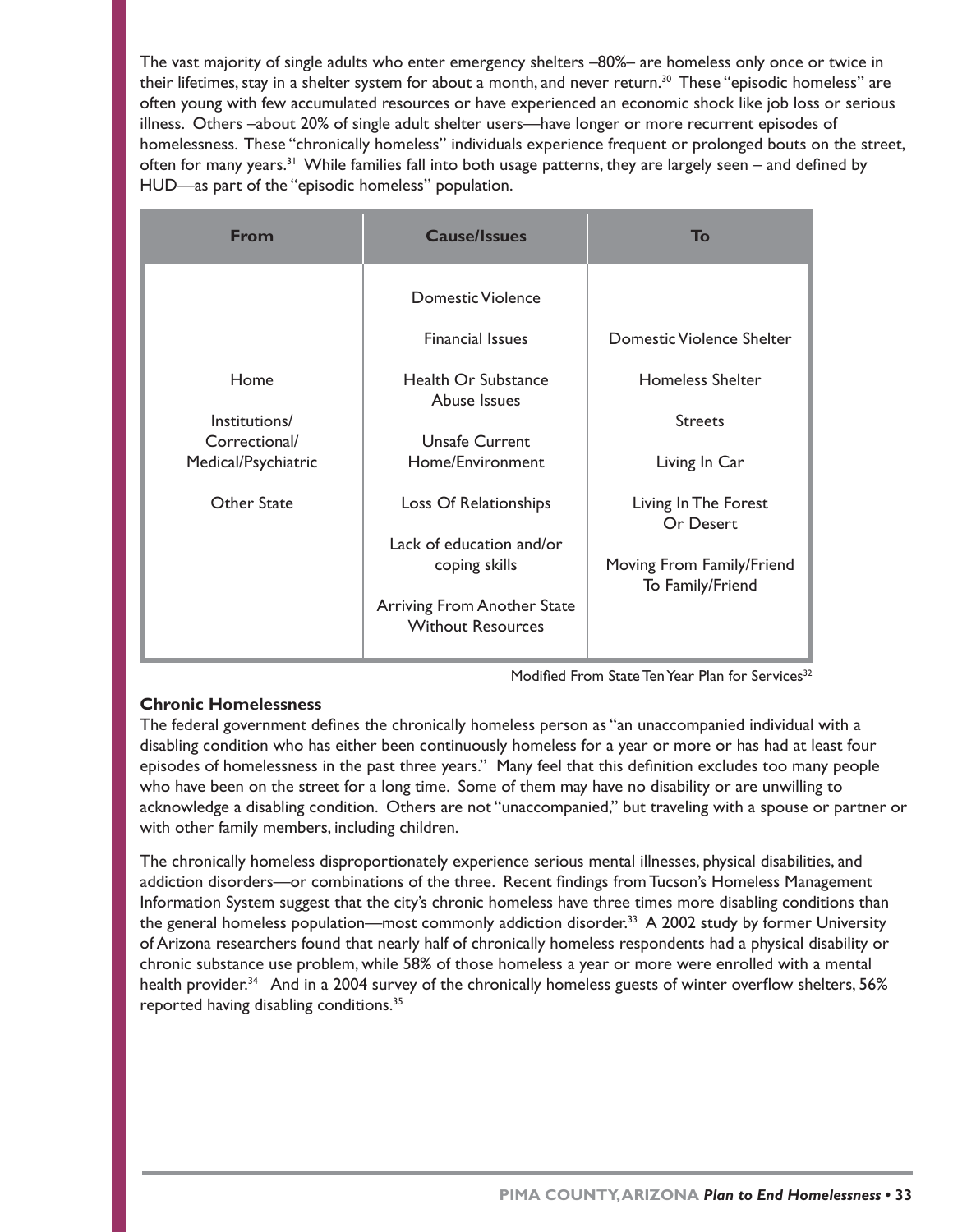

The chronically homeless may also have histories of hospitalization or incarceration and have long periods of unemployment. This population consumes a disproportionate number of shelter days and is often the primary focus of public and policy attention. The chronically homeless are the most visible face of homelessness in parks and libraries, downtown shopping areas and bus or train stations. They utilize extensive public resources, especially in the law enforcement and health care systems. The chronically homeless are frequently difficult to engage in services, often resisting shelters and detoxification facilities. They may distrust government-funded programs, be reluctant to share their Social Security numbers or other personal information, or maintain resentment about past treatment, strict program requirements, and excessive paperwork burdens. Social groups are an important part of life on the streets. Most housing programs have strict rules about occupancy and some have curfew or other requirements perceived as "red tape". Achieving compliance with these restrictions is often ineffective and contributes to the revolving door. Outreach workers may spend months or even years providing water and other necessities and building up trust with an individual before he or she will consider entering housing or accepting services.

# *Low-Demand Housing for the Chronically Homeless with Mental Illness and Dual Diagnosis*

# *Background & Existing Resources*

Tucson has one Safe Haven program that provides housing for seriously mentally ill persons not enrolled in the behavioral health system. Sonora House offers 15 bedrooms to both men and women, and operates on a "low demand" model, requiring minimal service and sobriety compliance from its residents. It also operates a day program, which provides "low-demand" day shelter (along with hot meals and supportive services) for 15 additional unhoused seriously mentally ill Tucsonans. The day program is desperately needed, as most shelters are not open during the day and Tucson heat can pose serious health risks to those outdoors. Sonora House has communal space and shared chores. It allows people to make the transition in companionship, not isolation. Tucson has few other portals into stable housing and supportive services for seriously mentally ill homeless persons who are resistant to mandatory service or sobriety requirements. There are many additional people on the streets that could benefit from such low demand and all-day housing.

A number of agencies operate Shelter Plus Care or Supportive Housing Program units, generally in scattered private market rental communities. These programs offer permanent supportive housing for people with serious mental illness, chronic addiction disorders, HIV/AIDS or other disabilities. While these programs are considered permanent supportive housing, their HUD contracts are only for a year or two. These housing options operate at full capacity and the community would be able to fill more units easily if support services for the residents were in place.

# *Challenge/Gap*

Day shelter and low-demand housing for homeless individuals with serious mental illness is inadequate.

# *Goal*

Provide an additional low-demand facility that both houses the chronically homeless with mental illness and serves as a low-demand day center.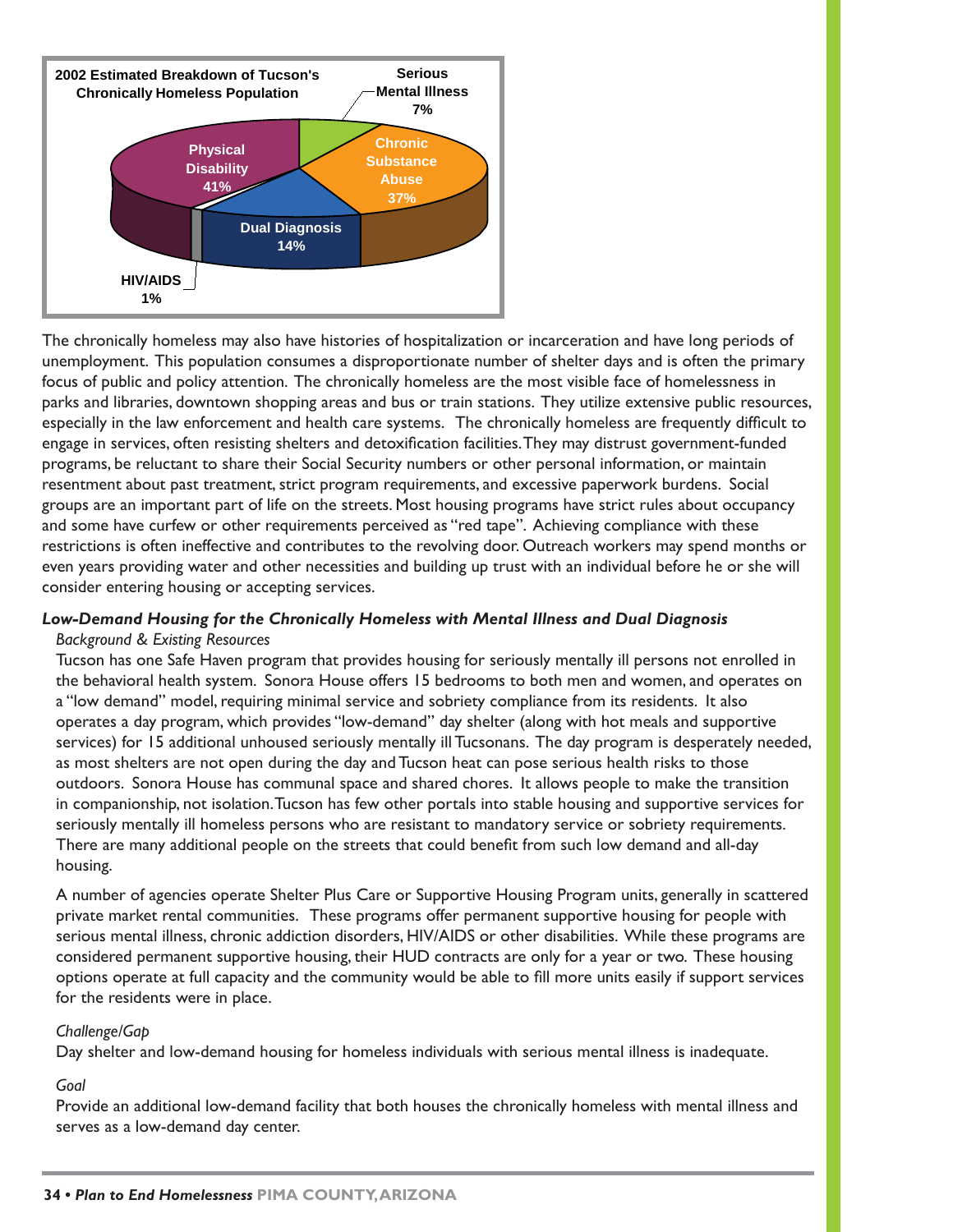*Objectives*

- Build or acquire and rehabilitate a complex suitable to house up to 20 individuals with common space for shared meals, meeting rooms, respite rooms and office space.
- Identify a funding source for ongoing maintenance and service delivery.

#### *Benchmarks*

- The construction or rehabilitation of the facility.
- Implementation and continuation of appropriate services.
- The number of individuals served who attain greater self-sufficiency (as measured in the self-sufficiency matrix).

#### *Challenge/Gap*

Insufficient number of permanent supportive housing units with appropriate level of services.

#### *Goal*

Increase the supply of permanent supportive housing units with the necessary support services for people with mental illness or other disabling conditions.

#### *Objective*

• Continue to apply for the maximum number of Shelter Plus Care, Supportive Housing and other federal supportive housing funds as possible.

#### *Objective*

• Using state and local funds, build, rehab or issue tenant based rental assistance to provide 25 new supportive housing units with wrap around services a year for the next five years.

#### *Benchmark*

• # of new permanent supportive housing units added to the inventory in Pima County.

# **Families**

In 2004, over 1000 families were homeless on any given day in Arizona, about two thirds of them headed by single females.<sup>36</sup> Generally, families face a crisis that propels them into homelessness. Most were already poor and had no cushion to sustain job loss, major vehicle repairs, illness, and other financial shocks. Others—about 15-20%—have fled domestic violence situations. Nation-wide, millions of families live in substandard housing, and many become homeless when their apartments are condemned or their heating/cooling systems break down. Homeless families often have limited support systems, which in combination with their relative poverty makes it difficult to weather a crisis. They tend to be young, and either pregnant or parenting an infant.<sup>37</sup> They may need support with parenting skills, money management, job training, substance abuse treatment, or simply in finding safe, affordable housing.

Families fleeing domestic violence have especially urgent needs. Some of these families may need to restart their lives from scratch. They need safety from their abusers, but also income, health care, trauma counseling, permanent affordable housing and a host of other supports. Many women without this financial and emotional support will return to their abusers. Unfortunately, the key to their continued success and safety—domestic violence shelters—are often full and have to turn victims away.

Being homeless is particularly hard on children, whose emotional and physical health and academic performance are deeply affected by unstable living conditions. Constant moves can set a child back years in her education. According to the National Association for the Education of Homeless Children and Youth, every time a student changes schools means a four to six month academic recovery, and highly mobile students tend to have lower test scores and overall academic performance than their more stable peers.<sup>38</sup> And while the McKinney-Vento Act mandates that districts keep students stable in their old schools when their families become homeless, this often means hours a day in transit—a burden which can outweigh the problems posed by changing schools.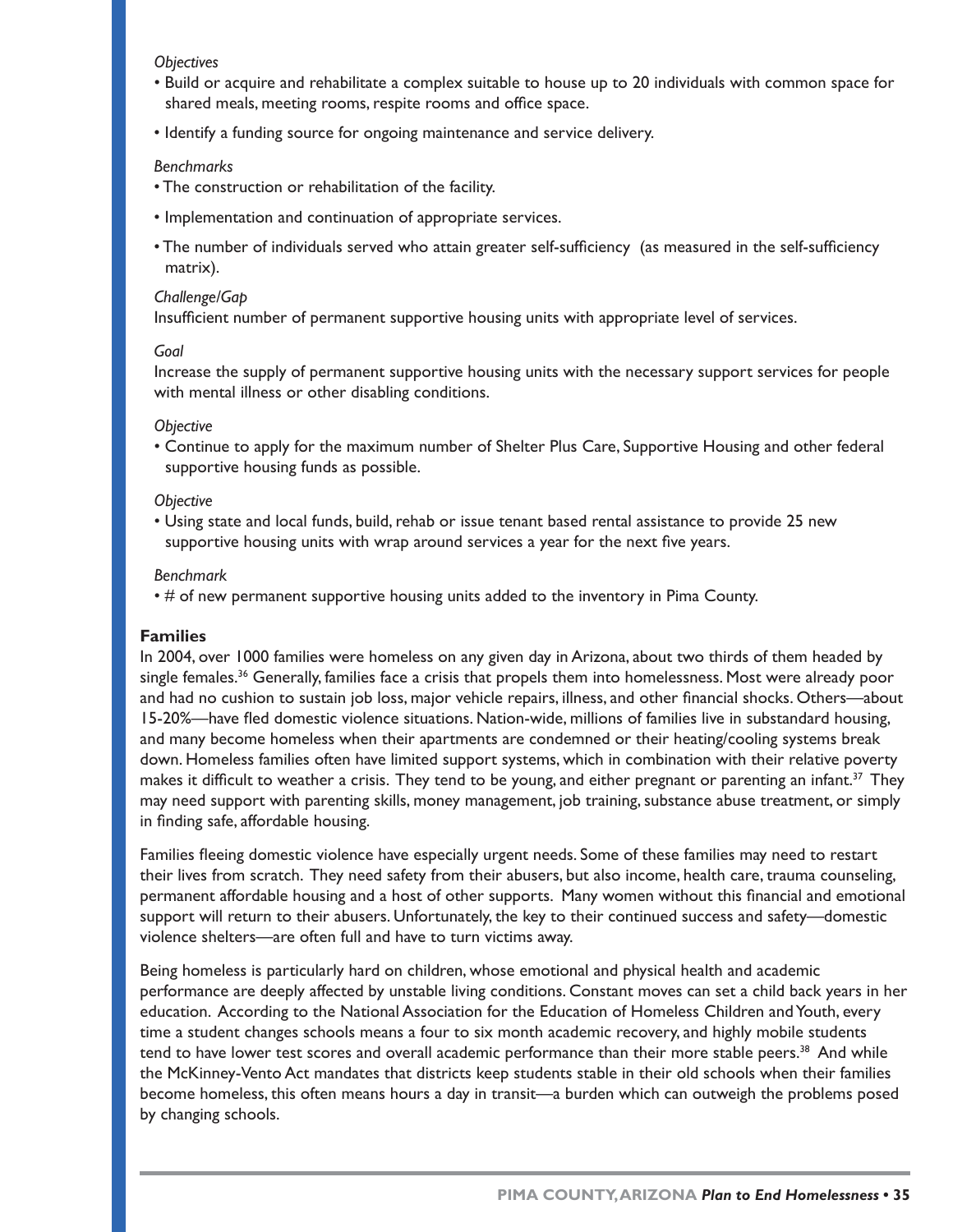Homeless families face further difficulties in emergency shelter. Safety and logistical concerns force many shelters to restrict access by gender, meaning families must often break up to find lodging. In 2003, the U.S. Conference of Mayors reported that in 60% of surveyed cities, families might have to separate to find shelter.<sup>39</sup> Shelters might also require residents to remain outside during daytime hours, which poses obvious problems for those with very young children.

Multiple Tucson agencies report that they have recently seen an increase in family homelessness. There are a number of local agencies serving victims of domestic violence and others that serve low-income single women or those with children. Most of these programs operate at capacity throughout the year.

# *Challenge/Gap*

There are insufficient housing options for low income families and families experiencing homelessness.

# *Goal*

Increase the number of supportive or transitional housing units for families made homeless by a variety of factors.

# *Objectives*

- Build or acquire and rehabilitate an additional 50 units of transitional housing for low-income families or women, with or without children over the next three years.
- Fund appropriate support services to allow these families to achieve independence within two years

# *Goal*

Increase the number of affordable private market rentals available to low-income families on the verge of or exiting homelessness.

# *Objectives*

- Develop a pilot project aimed at replicating the success of other localities and agencies—for instance Hennepin County, MN or the Salvation Army in Columbus, OH—in expanding the affordable private rental market. By developing relationships with private landlords, and offering rent or damage guarantees in exchange for reduced rental costs, several programs and localities have been able to "create" hundreds of additional affordable units. Such programs have become so popular with landlords that many now actually request to become program participants. A vacancy rate of 8% may motivate some landlords to participate. If successful, this model could be extended to other subpopulations.
- Identify agency or agencies willing and able to take on this pilot project.
- Identify funding source or appropriate reallocation of funds for agencies engaging in this new function.

# *Benchmarks*

- Reduction in the # of homeless families and children.
- Those assisted in the supportive transitional housing will remain stably housed for a period of three years.

# **Youth**

In Arizona, about 1780 youth less than 18 years of age are homeless at any given point in time, while Arizona schools estimated that they had nearly 15,000 homeless students in the 2003-2004 academic year.<sup>40</sup> An indeterminate number of 18-24 year olds also live on the streets; while by most legal definitions they are technically adults, this population's needs are similar to their younger counterparts. Young people may find themselves on the street for a number of reasons. Some are fleeing abusive households or rejecting family rules. Others have been cast out of their homes for real or perceived misconduct. LGBT (Lesbian, Gay, Bisexual and Transgender) teens are especially likely to face abuse, harassment, or outright rejection by their families, and thus compose a hugely disproportionate number of homeless youth—somewhere between 20 and 40%.<sup>41</sup> Many other homeless youth between the ages of 18 and 24 have aged out of the State Foster Care System and have nowhere to go. They may lack jobs, savings, family support, strong academic skills and other resources to make a smooth transition to adult responsibility. Young couples or young parents may have low wage jobs, no credit or rental history and other barriers to both employment and stable, safe housing.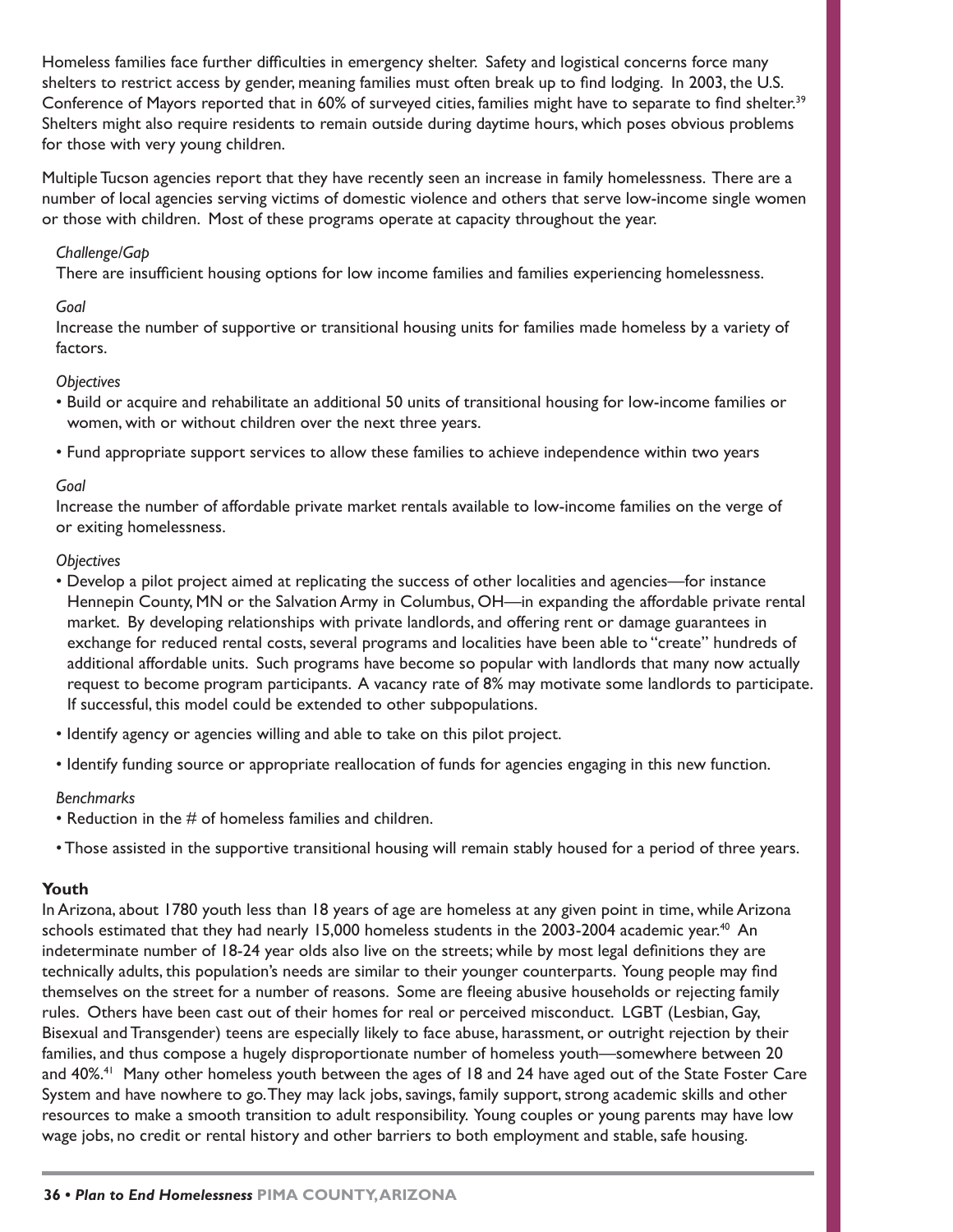Those under 18 cannot sign leases or otherwise enter into contracts. Most youth do not have any credit history and have few resources to save for a deposit and first month's rent. Tucson youth service providers also report an explosion of methamphetamine use—a trend mirrored nationally. Drug abuse can be both a cause and consequence of homelessness, but in either case can lead to a downward spiral as youth engage in ever-riskier behaviors to support their habits. In part because of rampant drug use on the street, once a youth has been homeless and living in survival mode, getting him or her reunited with family or hooked into employment and housing is really difficult; the longer a youth has been homeless, the more thorny this process becomes. Early interventions with homeless youth are thus extraordinarily important, even in the case of those who are merely "couch hopping" and not visibly "homeless."

#### *Background & Existing Resources*

There are number of agencies that have programs for teens or young adults or serve youth as their primary focus. Open Inn has scattered site units where young people hold leases in their own names and provides five housing units via the City of Tucson Bridges Program. Youth on Their Own (YOTO) served 500 youngsters (mostly between 14 and 18) last year with monthly stipends as they worked toward their high school diplomas. It also provided first month's rent and deposit money, along with help brokering apartments or referrals to other agencies or host families. La Paloma operates seven group homes for about seventy 12-18 year olds in the foster care system; some are also in the juvenile correction and/or the behavioral health systems. The program also provides extensive supports and behavioral health intervention. Our Town Family Center has offered homeless adolescents case management, skills classes, and transitional housing. They also operate a downtown nonalcoholic, live music club for teens. Family Counseling Agency's Teens in Transition Program works with over 45 local high schools, charter schools, and magnet schools to help kids graduate from high school with extensive case management supports, bus passes, food boxes, medical care, and training. They also provide a comprehensive transitional living program for pregnant or parenting young women ages 18-21 and their children. Our Town and Family Counseling merged in 2005; they are now doing business as Our Family Services. While LGBT youth do not have specialized housing which might serve as a "safe space" here in Tucson, Wingspan does provide other support under the auspices of the Eon Youth Lounge. The Interfaith Coalition for the Homeless partners with other youth serving agencies to offer mentoring and sports physicals to teens in the central core of Tucson.

The youth served by Tucson agencies often have parents in jail, dead or with serious addiction disorders and unable to care for them. They may be bruised from years of abuse, developmentally immature, have developed survival skills unsuited to productive adult life, or have never had the opportunity to learn basic coping skills. Whether they are "legally" adults (i.e. over 18) or not, these youth are at best uncomfortable, and at worst subject to victimization, in adult shelters or service environments. While Tucson's youth services are extensive, they are not enough to meet these needs. Youth 18-24 have few, if any, emergency and transitional housing options. Youth of all ages have almost no affordable addiction treatment options: in part because there is little funding to serve them, in part because agencies which do offer youth treatment are oversubscribed, and in part because youth simply do not feel comfortable engaging in therapeutic environments with older adults. LGBT youth, many of whom have already been victimized, have no dedicated, safe emergency or transitional housing alternatives. And all youth making a transition to independence need serious—and now seriously underfunded—life and job skills training, adequate housing, and often counseling.

# *Challenge/Gap*

Emergency and transitional housing for young adults (18-24).

# *Goal*

To reduce the number of young adults on the street or in emergency shelters and to provide them with the resources to transition to self-sufficiency.

# *Objective*

• Construct or renovate facilities that will accommodate up to 20 young adults (18-24) with appropriate wrap around services to move them quickly into employment.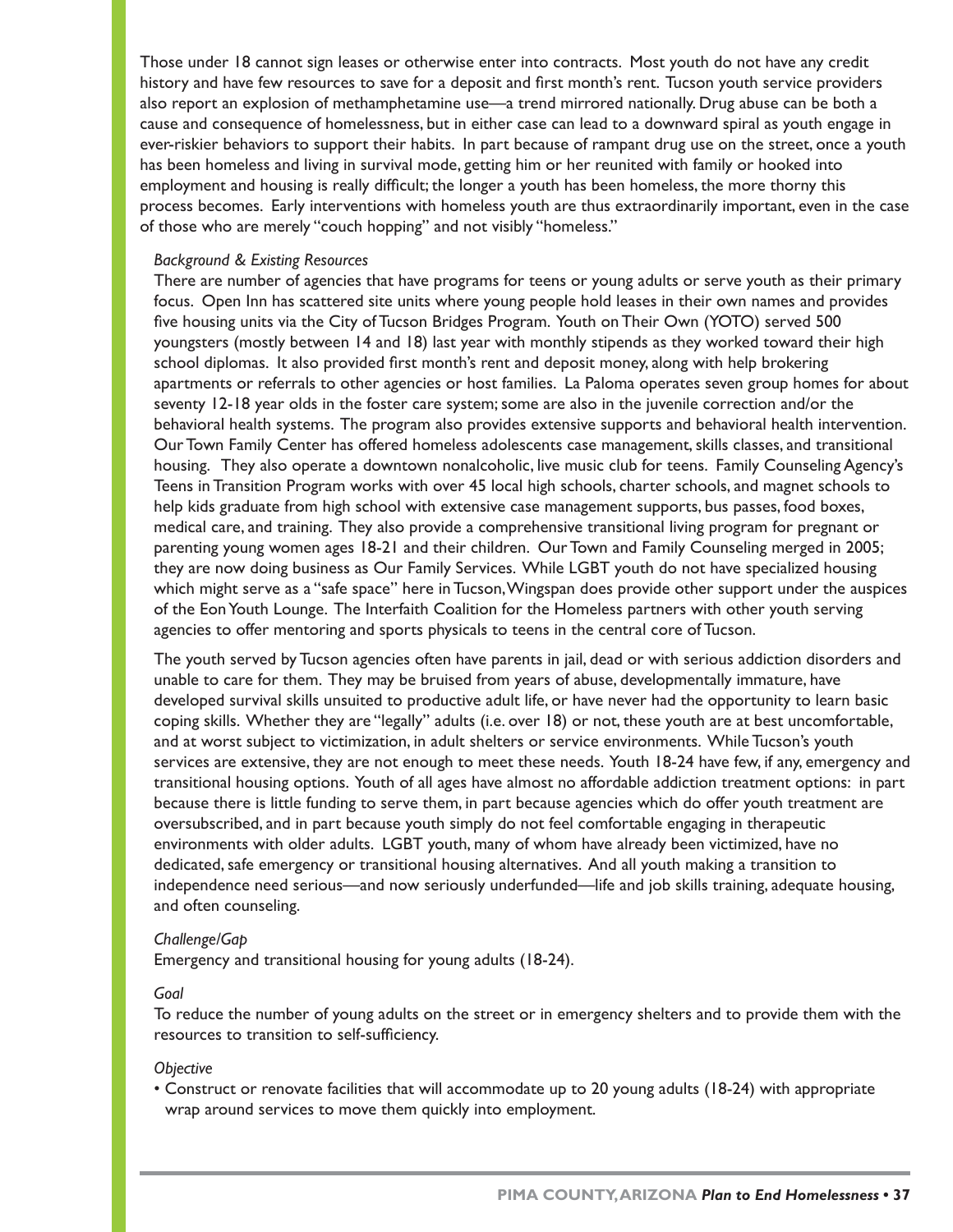# *Benchmark*

• The number of young adults that successfully transition from the program into employment and further education and are able to afford their own apartments.

Note: University of Arizona architectural students frequently do senior year design projects for nonprofit agencies, neighborhood associations, and local governments, including tribes. These students would be a perfect resource to develop creative concept options geared towards housing young people. This could be accomplished via the community partnership already established between the school and public entities. Also note that this is the type of project that appeals to the private sector, and as such could feasibly be funded via donations from local individuals and businesses.

# *Challenge/Gap*

Discharge from the foster care system does little to foster successful adulthood, including stable employment and housing, for its participants.

# *Objective*

• Begin a pilot program for 18-21 year olds aging out of foster care. Six months prior to discharge, engage them in life-skills education; set up residence in safe, affordable housing; connect them with employment or training; and have mentors aid them in the transition to adult life.

# *Benchmark*

• # of youth making a successful transition to stable housing within two years.

# *Challenge/Gap*

Housing for specialized populations of youth (<18, 18-24), particularly LGBT youth, who often encounter harassment or worse in mixed settings.

# *Goal*

Design a small pilot project for gay/lesbian/transgender youth to help them transition to self-sufficiency in a safe and sensitive environment.

# *Objective*

• Acquire a group home setting that could accommodate 5-7 young people with appropriate educational, employment and counseling services.

# *Benchmark*

• The successful "graduation" of these young people to independent, secure lives.

# *Challenge/Gap*

Limited affordable substance abuse services for adolescents and young adults as well as a concern from providers that if they widely publicize existing services they will be overwhelmed with demand.

# *Goal*

Adequate and well publicized substance abuse treatment options for adolescents and young adults.

# *Objectives*

- Work with/in Youth Services Committee to seek funding for and identify culturally appropriate behavioral health agency to administer a youth-targeted substance abuse treatment program.
- Within the context of CPSA and its provider agencies, increase outreach to youth-serving agencies so they are aware of existing treatment programs for low-income youth.

# *Benchmark*

• Homeless youth will be able to access substance abuse treatment.

# *Challenge/Gap*

Money for already over-capacity youth services has been reduced over recent years, largely due to a dry-up of Federal funding sources.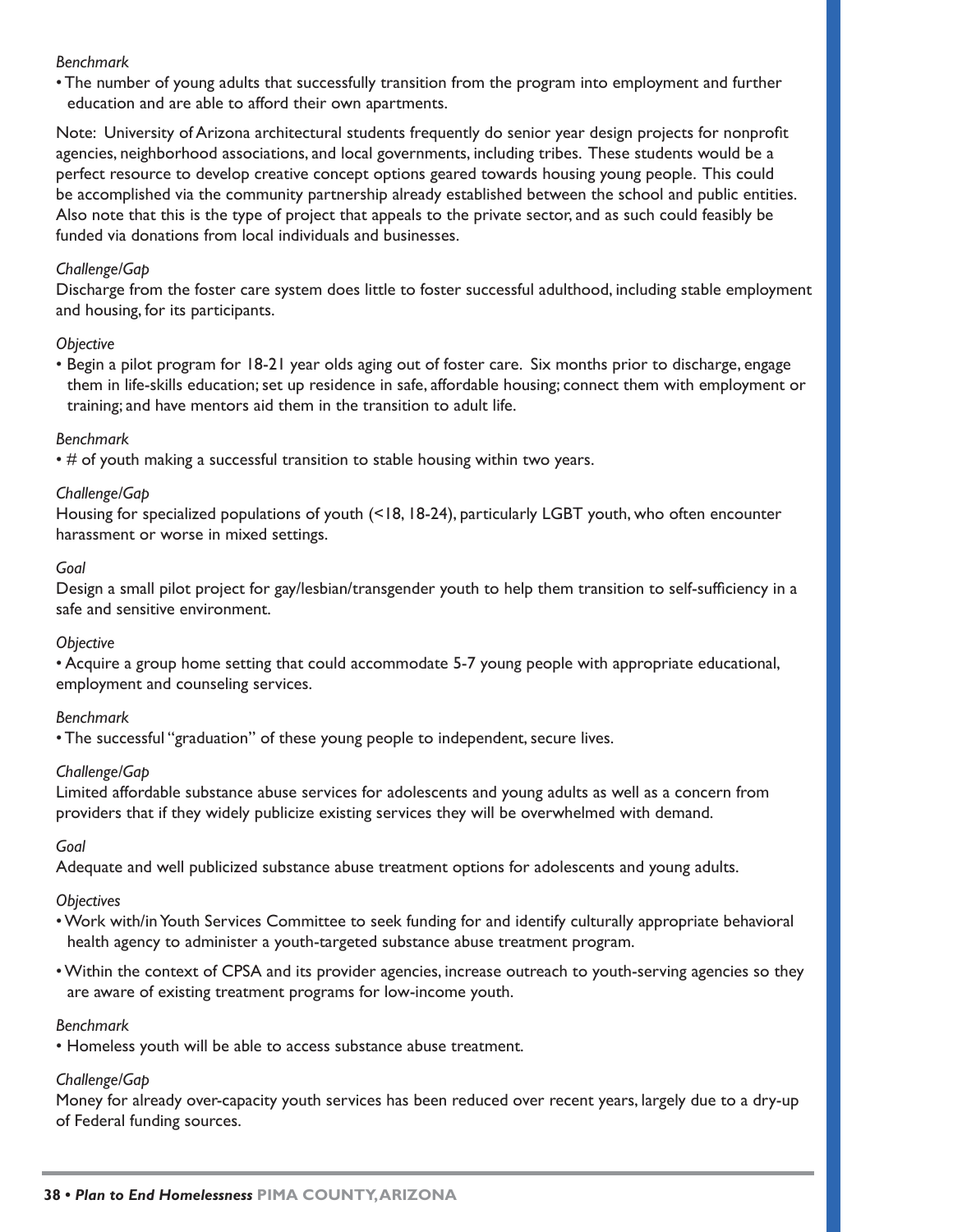#### *Goal*

Continue to advocate for service funding for teens and young adults to support their successful transition to education, employment, housing, meaningful relationships and a healthy lifestyle.

#### *Objective*

• Engage the private sector in sponsoring and supporting first chance programs so youth do not become chronic users of the public health, law enforcement or shelter systems.

#### *Benchmark*

• Amount of private sector funding raised to support programs serving teens and young adults.

# **Elderly**

Homeless adults are surprisingly young—the average age in most studies falls in the low to middle thirties.<sup>42</sup> This is likely for two reasons: 1) eligibility for many benefits begins at age 65, helping many get off the streets and 2) high mortality rates among the homeless means that few are likely to survive into very old age.<sup>43</sup> Their relatively small size within the larger homeless population does not, however, make the elderly person's needs any less urgent or severe.

Between 2002 and 2003, Arizona experienced a 9% increase in elderly individuals receiving services from transitional housing or shelters.44 Many factors can lead to housing instability: prolonged illness decimates savings and other assets; "second parenthood" of one's grandchildren due to the death, illness, incarceration or instability of their parents can be an enormous drain; and increased utility costs can chip away at already limited spending power. These financial, emotional and physical burdens may push vulnerable families off the precipice. Moreover, the elderly disproportionately find themselves in poor physical health, and—like millions of other Americans—choosing between their prescriptions and their rent payments.

#### *Challenge/Gap*

An increasing number of elderly are showing up in women's shelters or other programs for the homeless.

#### *Goal*

Increase the number of affordable units for the elderly, with or without dependents.

#### *Objective*

• Using HUD 202 or other designated funds, increase the supply of units specifically geared to elderly low-income residents by at least 50 a year.

#### *Benchmark*

• Reduction in the number of elderly that rely on shelters or appear in homeless agencies.

#### *Objective*

- Research the number of elderly households raising grandchildren or with other minor dependents.
- Design a pilot program to meet this need that could utilize shared resources and feature respite child care and other specialized services.

#### *Benchmark*

• # of elderly families with children that are stabilized and thriving in this environment.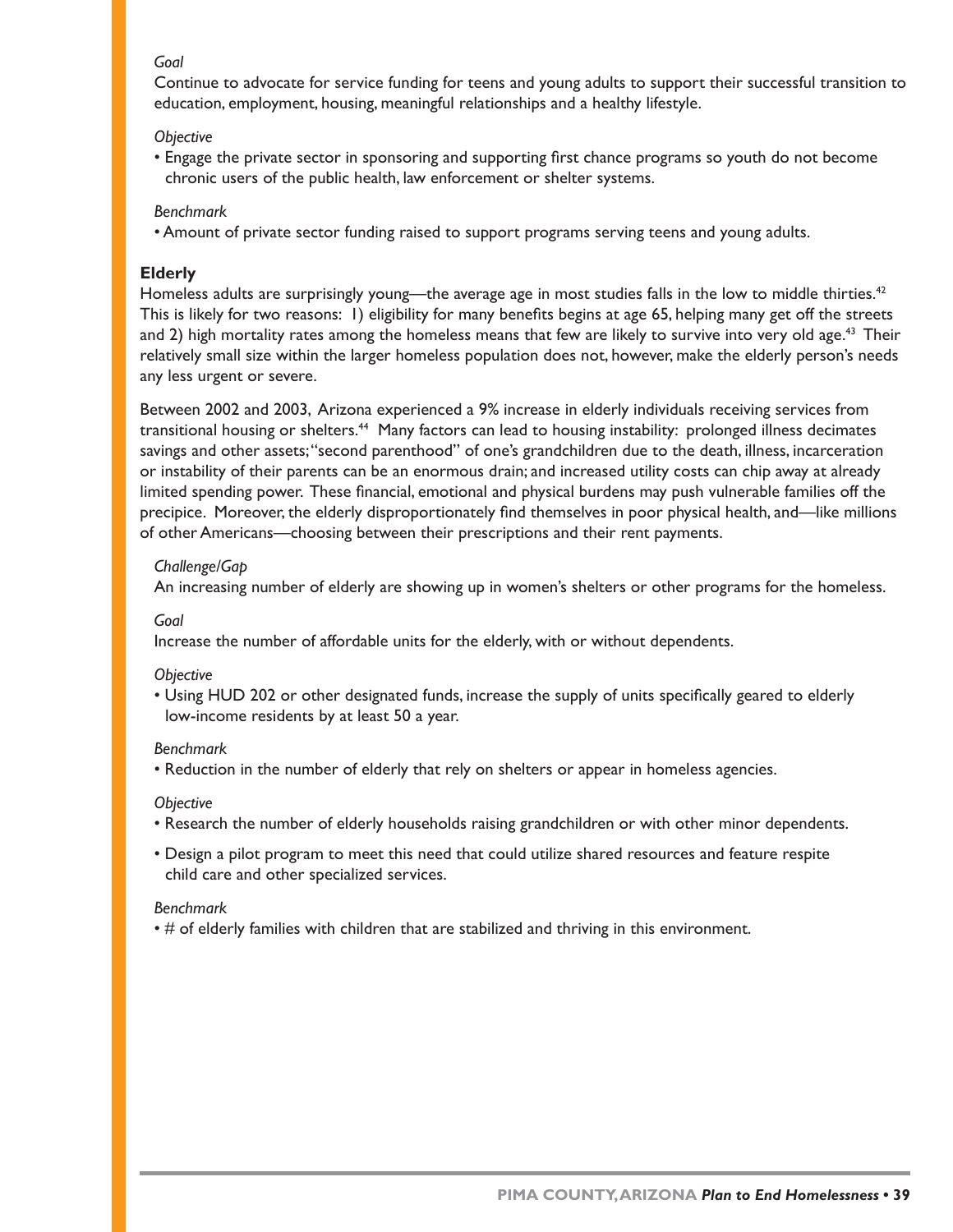#### **Institutional Releases**

#### *Background*

Each day in Tucson, people leave jails, prisons and mental health facilities without a home or a job. Each day, 18-year olds age out of the foster care system and enter the adult world with few resources and little education. This funnel into homelessness from public institutions has been a major problem for years, and though many have worked to improve the discharge process, we still have a long way to go. Since many discharging entities are controlled by various state level departments, the Arizona Interagency and Community Council on Homelessness is taking the lead on improving discharge planning, especially from the prison system. The State Plan calls for the Department of Corrections to focus their use of substance abuse rental assistance funds to promote sobriety and maximize effectiveness.

About 20% of the offenders released from the Arizona State prison system in 2004 went to either private group homes or the streets. Re-housing this population is extremely difficult. Many of those released from prison will be unable to pay security deposits or first month's rent.

People leaving the correctional system need both stable housing and employment immediately upon release. They face a serious obstacle in the form of the Arizona Crime Free Housing Statute. This lease provision used by many property management companies often precludes ex-offender from obtaining a rental agreement due to their previous incarceration. The law prevents many potentially responsible renters from finding housing because it does not take type or severity of criminal records, prison conduct, or time elapsed since an offense, into account.

Public housing and other subsidized housing programs also follow these provisions. Former inmates may not stay in subsidized housing without putting their relatives or friends at risk of losing their subsidies.

Sex-offenders and ex-offenders with addiction disorders or co-occurring mental illness have the most difficult time leaving homelessness. Sex offenders are generally banned from subsidized housing for life. The lack of stable housing options for this population is often cited as one of the causes of criminal recidivism.

Neither scattered-site private subsidized rentals nor a concentration of ex-offenders in an agency-operated complex are smart, easy or politically viable housing choices for this most difficult population.

Employment is also critical for those coming out of prison or jail. Without a job, the rigors of survival will lead many right back to prison. Women inmates in particular may lack job skills or previous employment experience. Those with drug offenses are banned from receiving higher education grants, food stamps or TANF cash benefits. These punitive measures impact ex-offenders long after they have served their time and make the transition to self-sufficiency for them and their children extremely difficult. Ex-offenders also have great difficulty finding employers who will hire them. While Jackson Employment Center, Primavera Works and RISE support ex-offenders with employment preparation or training, cooperation from the private sector is needed to ensure that jobs will be available for those released from jail and prison.

On the state level, the Arizona Crime Free Housing Statute is under review. Locally, the Discharge Planning Committee has recently developed a booklet called "Getting Out" assisting those exiting the correctional system.

Those released from hospitals face a different set of issues. Local hospitals coordinate discharge fairly well with shelters and behavioral health agencies, but have nowhere to send people in need of respite care. At least one shelter (Primavera) has medical staff visit its facilities weekly, but not a single Tucson shelter has the capacity to provide consistent medical care to those recovering from serious illness or surgery.

# *Challenge/Gap*

Discharge planning from major systems such as correctional institutions, hospitals and psychiatric facilities is inconsistent, intermittent and lacks adequate tracking.

# *Goal*

Work closely with State Agencies in their State Interagency Plan efforts to improve discharge planning from institutional settings.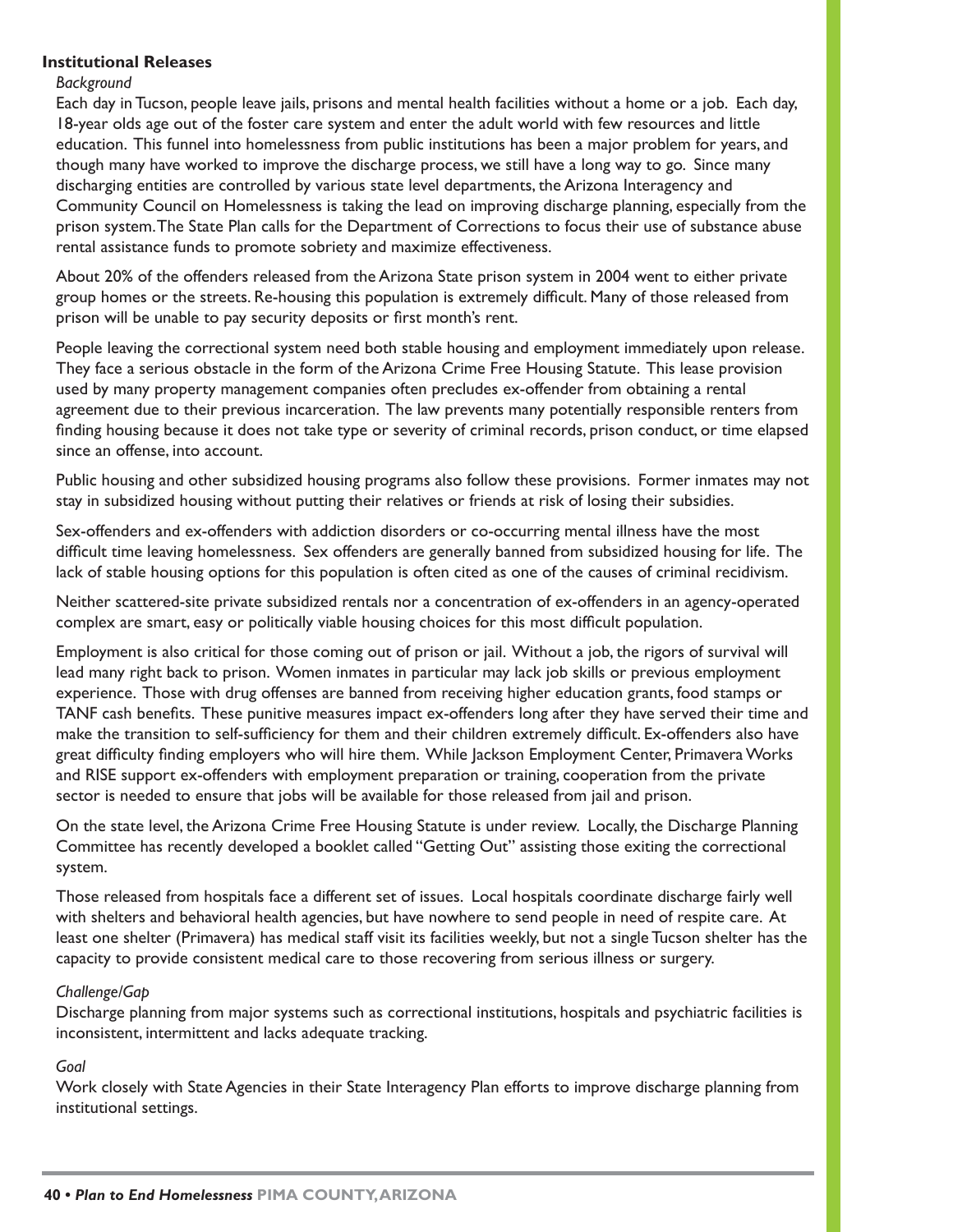*Objectives*

- Support the recommendations of the State Interagency Council and work to implement them in Pima **County**
- Support the work of the TPCH Discharge Planning Committee, especially with the Pima County jail. Use HMIS to gather data on release and placement
- Create a 24/7-response team, as hospital releases occurs at all hours
- Policy Change or Enforcement so that licensure is tied to compliance with appropriate discharge planning
- Widely distribute the booklet, "Getting Out", to Pima County Jail inmates as well as those in the State prison system
- Expand and publicize the Primavera program to work with employers giving ex-offenders another chance

# *Benchmarks*

• Discharges to unstable housing options decreases by 50% over the next three years

# *Challenge/Gap*

Limited employment options for ex-offenders

# *Goal*

Expand opportunities for ex-offenders to find stable employment

#### *Objective*

• Enlist the support of City and County elected officials so that the WIB, TREO and other economic development engines address the employment needs of ex-offenders (former inmates)

#### *Benchmark*

- $*$  # of former inmates finding and maintaining legal, stable employment
- # of new businesses willing to offer jobs to former inmates

# *Challenge/Gap*

Absence of respite care for homeless persons recovering from serious illness or surgery.

#### *Goal*

Create a respite care facility.

#### *Objective*

• Utilizing existing resources, locate an appropriate space and agent to develop 10-15 respite care beds with appropriate medical supervision

# *Benchmark*

• The completion of a respite care facility/sub-facility within 3 years

# **Veterans**

Many veterans suffer from posttraumatic stress disorder that manifests long after the return from combat. Others experience more immediate physically or mentally disabling conditions, or are thrown off by the economically and socially jarring return to civilian life. Many of the veterans currently in the homeless population are from the Viet Nam era. The current conflicts in Iraq and Afghanistan and the high number of wounded soldiers foreshadow a new veteran population entering homeless shelters, medical centers and treatment facilities. Local providers have already started to see a trickle of these new veterans seeking a broad range of services. Also, for the first time, these conflicts have produced a large number of female veterans who may require a different approach and targeted services.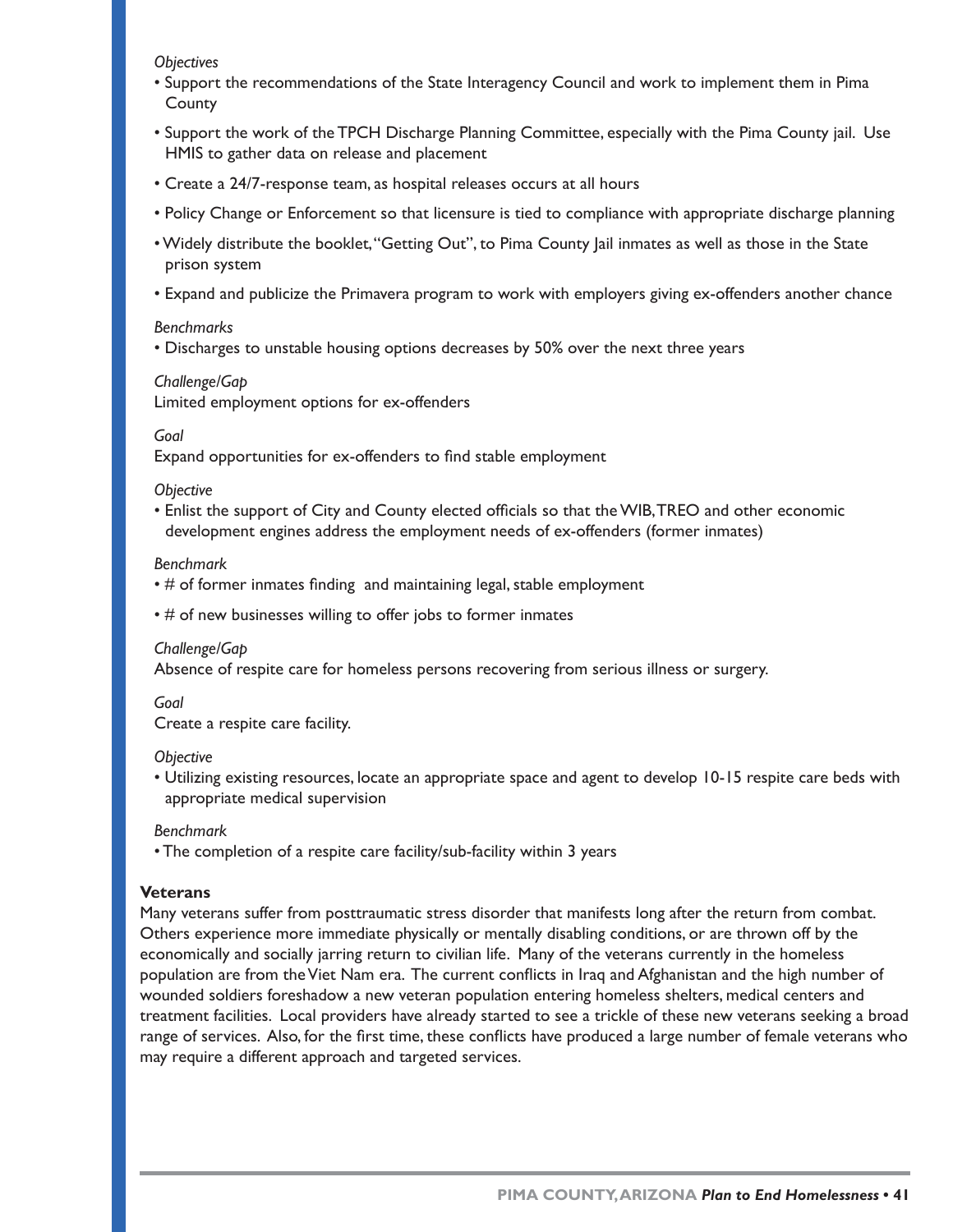The local Veteran's Administration Medical Center has a waiting list for some of its homeless services. Other programs may be reluctant to take veterans, feeling their limited slots should go to those without the benefits afforded to veterans. Low demand "damp" housing would assist many chronically homeless veterans and the VA is a potential revenue source to expand this housing option.

Employment programs can be very effective for this population. The Homeless Veterans Reintegration Program serves about 100 former veterans a year and has a 73% job retention rate after six months. It links housing and employment training components and utilizes the services of the VA Hospital.

# **People with Serious Mental Illness and/or Physical Disabilities**

It is estimated that about a third of homeless adults have spent time in a mental institution. This is about three times the rate of extremely poor non-homeless persons and six times the rate of the general public.<sup>45</sup> While serious mental illness is often an antecedent of homelessness—a huge portion of those discharged from mental hospitals is either immediately or eventually homeless— the reverse is also frequently true. Living on the streets can cause or exacerbate a variety of mental problems, including depression and paranoia.

Some individuals with mental illness can live independently with minimal services. Others need much more intensive and sometimes fluctuating support. And because many people with serious mental illness are dually diagnosed with an addiction disorder and some may also have physical health problems, the type of services required and independence possible vary significantly. Living on the street for prolonged periods of time, ages people, prematurely. They are at increased risk for a number of serious illnesses, including tuberculosis and other respiratory infections. Multiple housing options with adequate staff support are needed to ensure appropriate options.

# *Obtaining Disability Payments*

Many individuals who have been homeless for long periods of time are eligible for Social Security disability payments, but have not applied or have been denied on initial application. Many of these applicants are mobile and do not stay in one place long enough to complete the application process or are unable to keep medical appointment to assess their physical and mental condition for disability.

While case managers in almost all homeless-serving agencies are willing and able to assist in this process, it is estimated that it takes 30 hours to prepare the necessary documentation, write a disability report and submit it to the Social Security Administration. People who have been on the street for a long time may exhibit multiple medical issues including: hypertension, diabetes, respiratory problems, chronic liver disease, dehydration, infections, serious oral health issues, as well as a variety of behavioral health issues. Due to the complex nature of these co-occurring illnesses, the evaluation of these patients may require extensive physician time and lab work. Tucson is fortunate to have two well-qualified entities to conduct medical evaluations for disability applications. The Veterans Administration Medical Center evaluates veterans and the El Rio Health Care for the Homeless Program assesses non-veterans.

In some pilot programs, homeless serving agencies are able to obtain "presumptive" benefits for those who will eventually be enrolled in SSI. DKA has one of these grants to assist individuals in obtaining disability payments; other agencies refer applicants to them. People who have presumptive disability are able to receive SSI benefits for six months while their status is determined. However, coordinating the entire application process is still made difficult by applicants' lack of a fixed address and telephone number. Homelessness may also be a barrier to obtaining medications or adhering to a medical regimen, which can exacerbate a person's level of disability. Without SSI or SSDI payments, many of these individuals will have no income source at all. This also places a burden on their supportive housing programs, which rely on some rental payment from residents to defray operating costs.

# *Challenge/Gap*

Many people with disabilities are not accessing the income support programs for which they are eligible.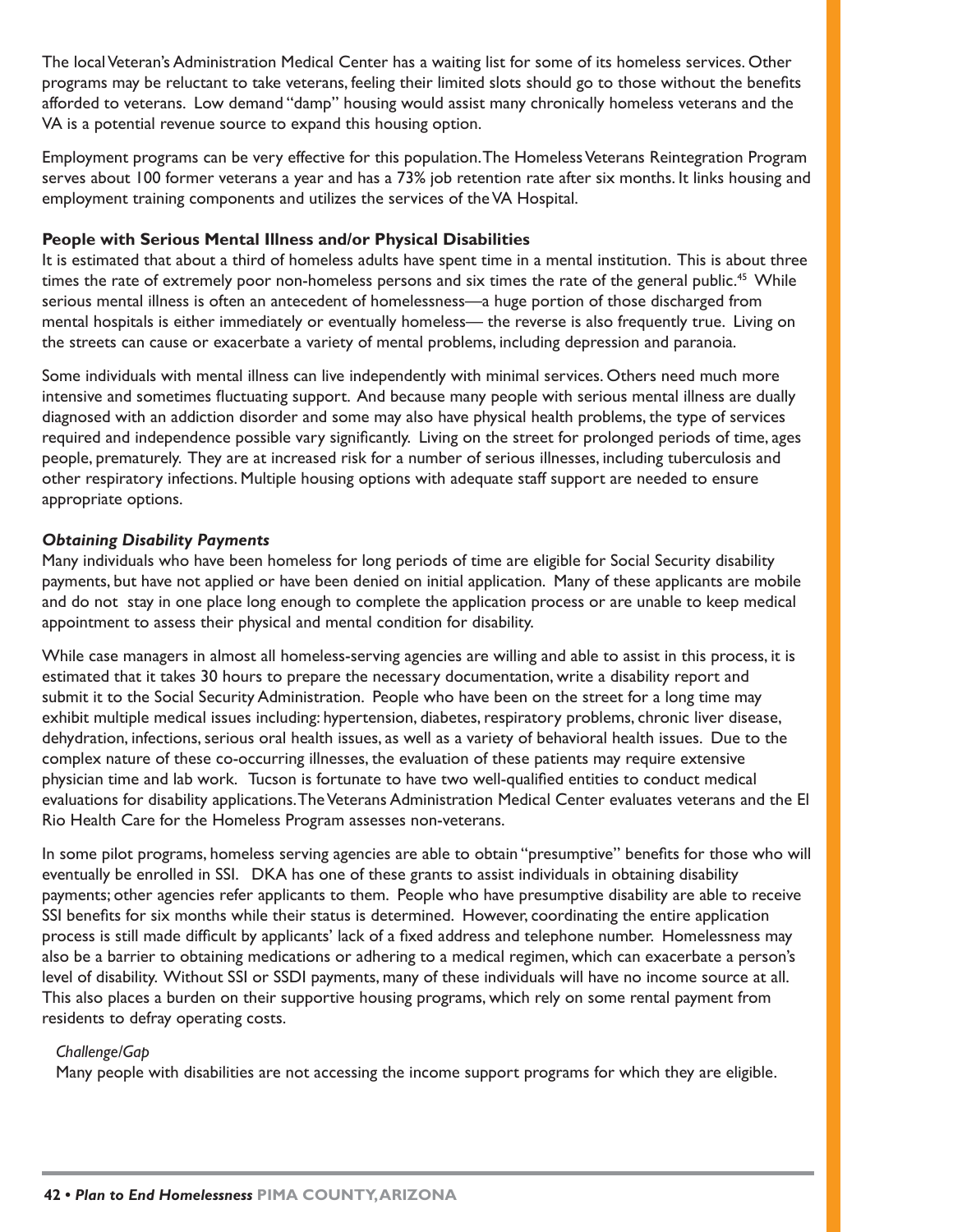#### *Goal*

Increase the number of homeless people receiving Supplemental Security Income or Social Security Disability.

*Objective*

- Continue to seek grants that train case managers and physicians in assisting their clients/patients in obtaining disability payments
- Advocate with Congress and the Social Security Administration to recognize presumptive eligibility for those who have been hospitalized, jailed or who have been diagnosed with chronic and debilitating physical or mental illness

#### *Benchmark*

• Increase in the number of homeless individuals with disabilities receiving SSI or other income maintenance disability payments

# **People with Addiction Disorders**

In a 2003 state survey, 21% of homeless adults in families had substance issues, as did 47% of single homeless adults.46 This population is also a large component—about half, in fact—of the chronically homeless and may be undercounted since many surveys rely on self-reports. Many in this population may not be in treatment or in the behavioral health system at all. Many are transient and have not stayed in one place long enough to access care. This population often cycles in and out of shelters and halfway houses and often ends up in jail. Even for those in treatment, relapse is common. While the national trend has long called for sobriety requirements in shelters and other housing or treatment programs, many programs are now incorporating a harm reduction model that allows people to remain in housing while they consider treatment or strive, sometimes unsuccessfully, for some level of sobriety. In Tucson, a number of housing with treatment programs have begun to follow this more "low demand" model for housing substance users.

# *Background/Existing Resources*

The local detoxification facility is run by COMPASS Healthcare. While the whole facility is rarely occupied to capacity, limited slots for those needing serious medical supervision are often full. As a result, many are turned away from services.

Those who enter the facility in inebriated, fragile condition begin their stay in "extended triage," a 12-chair area with intensive medical monitoring. Until they stabilize, clients must either stay in extended triage or can be moved to "level 1" detoxification, which is also medically supervised. However, there are only 16 beds for level Idetoxification, and those beds are often full. While there is frequently space available in the less intensive detox area ("level 2"), clients who need medical supervision cannot be shifted to it. As a result, law enforcement officers, who –in place of the old "drunk tank"— now attempt to bring publicly inebriated persons to COMPASS for detox, are frequently told the facility is "full."

As methamphetamine use continues to skyrocket in Tucson, the bottlenecks in extended triage are likely to worsen.

The other area of bottleneck is at the stage of discharge. Clients in early recovery are highly vulnerable, and can easily slip back to companions and situations that contributed to their original substance use. They need structured, supportive residential environments in which to stabilize. The first barrier is insufficient residential, treatment, or halfway house options. The second is that to complete a discharge, COMPASS must involve the case managers of clients already enrolled in the behavioral health system. Due to poor communication or coordination, there are often serious delays in this process.

For clients who are already patients in the mental health system, coordination between their case managers and COMPASS needs to be strengthened. If they do not already have a RHBA system case manager from a provider agency, there needs to be housing available for them. If the person discharged from Compass, does not qualify for AHCCCS, some structured recovery housing must be made available.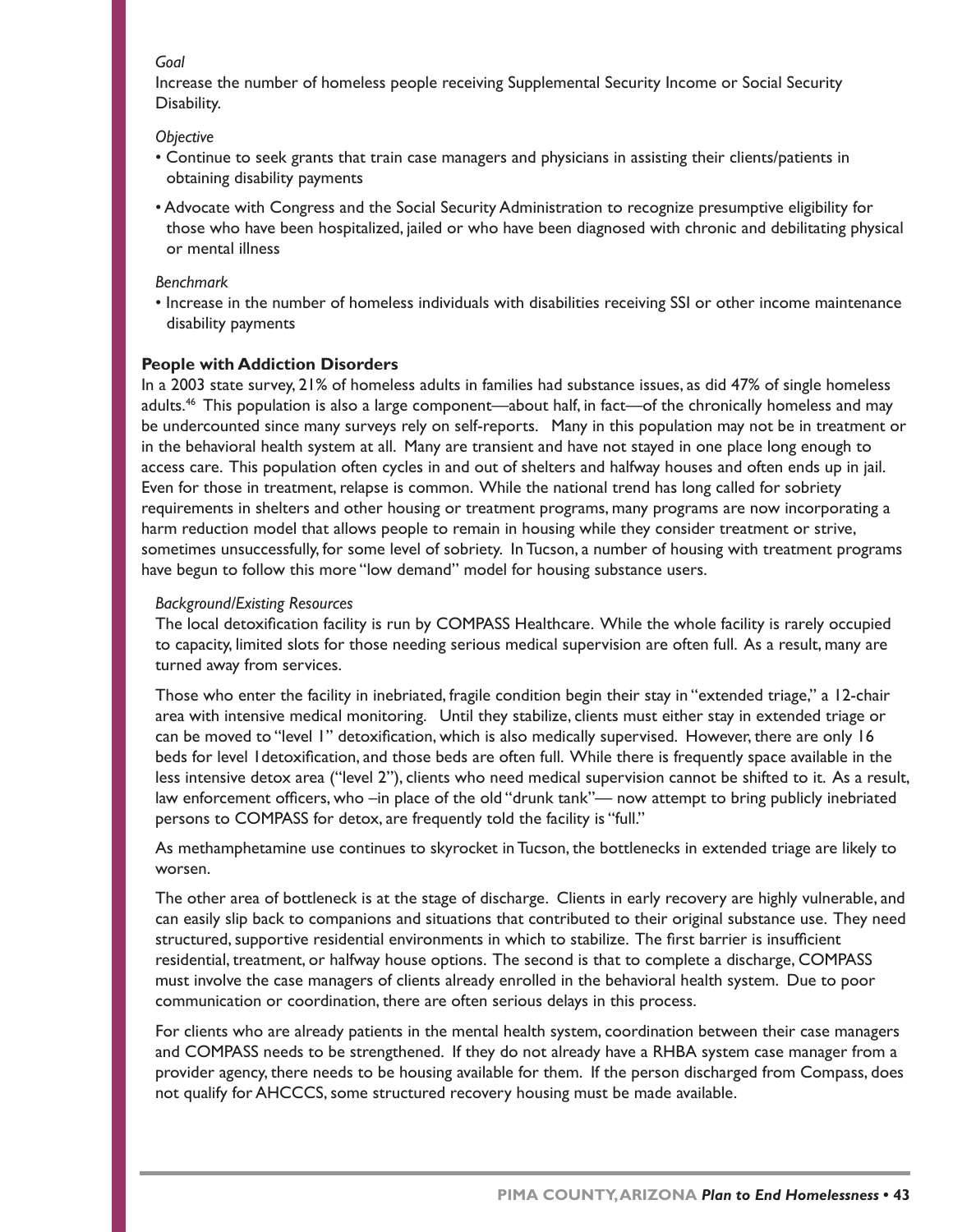# *Challenge/Gap*

Access to detoxification services and supportive housing for people in recovery.

# *Goal*

To add to the capacity of the existing detoxification system to stabilize people throughout the recovery process.

# *Objective*

• Add an additional 5-10 triage or short-term beds to the existing detoxification facility.

# *Benchmarks*

- Community referring agencies and law enforcement will report adequate intake capacity into detox.
- Patients will move smoothly from the assessment stage into the next phase of detoxification.

# *Objective*

• Public Safety officers from the City of Tucson, South Tucson, Marana and Pima County will receive training and education on the detox facility and the protocol for taking people who are publicly inebriated to the facility for intake and assessment.

# *Benchmark*

• The increased number of successful transports by public safety personnel of the intoxicated to the detox facility.

# *Objective*

• Creation of 30 additional "dry" after-care apartments for periods 90 days to one year for those leaving the detox facility. These could be within the existing behavioral health system or with additional units created and adequately staffed.

# *Benchmark*

• The success rate of those who continue their recovery process.

# *Objective*

- Expand existing small, pilot project under the auspices of one of the Behavioral Health Providers as a "wet" alternative to the detoxification facility for to remove the chronically and serially inebriated people from the street who are not ready to begin sobriety.
- Develop "slots" for women and couples. The current program only serves single men.

# *Benchmark*

- # of inebriated people removed from the streets.
- # who accept services and remain housed.

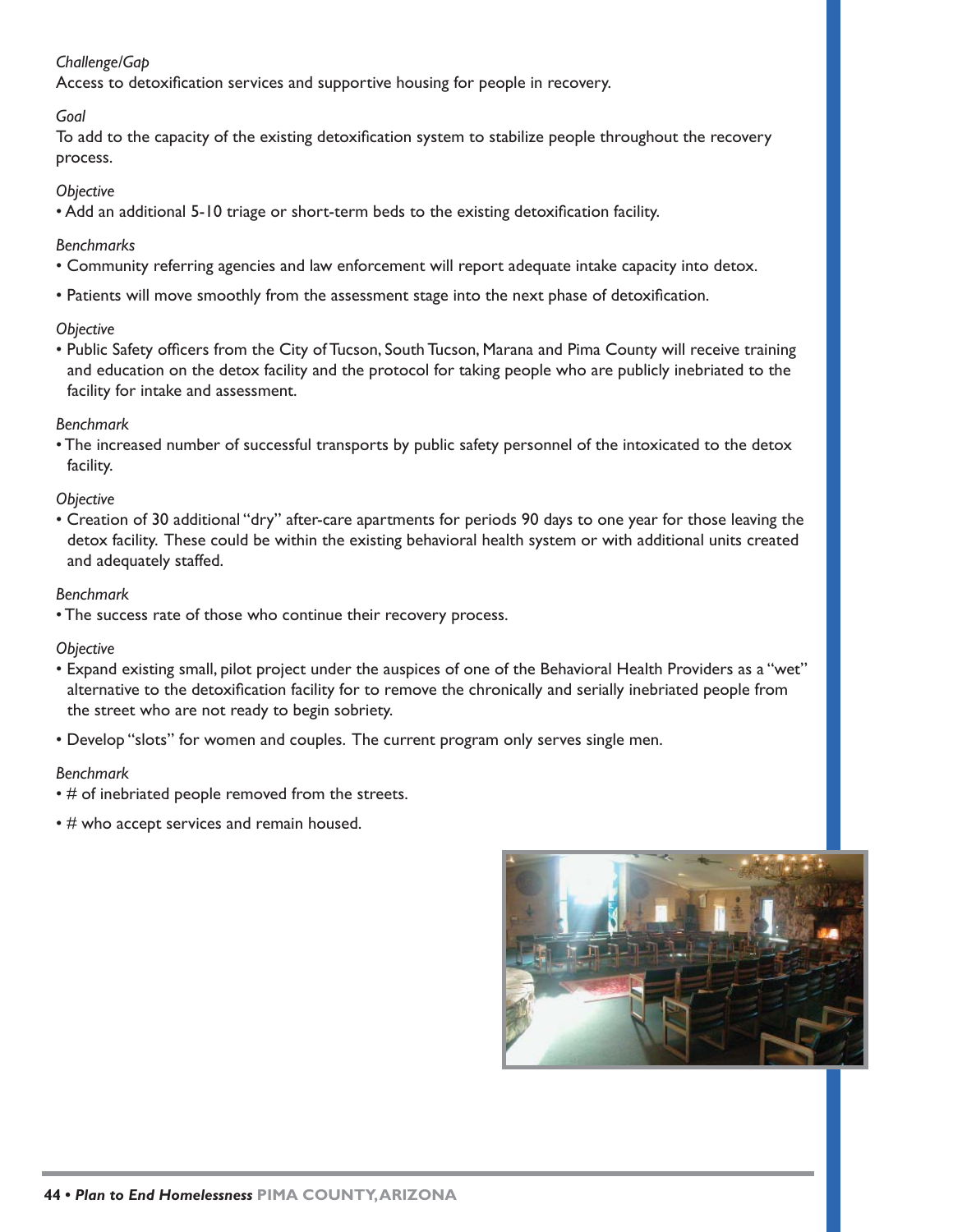# **Cost/Funding Partnerships**

Tenant Based Rental Assistance is approximately \$550 per month, per resident.

New construction of acquisition/rehab can vary from \$80,000 – \$100,000 a unit depending on density, land cost and other factors. Operating, including insurance, maintenance, utilities, monthly vendor contracts and other costs associated with operating rental housing can run several hundred dollars a month.

Two agencies surveyed average about \$600/month per unit to operate their apartment complexes. Some of this cost is offset by tenant rent. Residents pay a portion of their employment earnings or disability checks toward the rent.

A much more staff intensive Safe Haven model would run \$1,500 per resident, per month. However, the cost of "managing" the chronically homeless person on the street can quickly exceed this figure in hospital, ambulance, jail, and law enforcement costs.

Case Manager salary, benefits, phone, computer, transportation and other related costs to serve 25 persons with serious mental illness or dual diagnosis is approximately \$43,000 a year.

Other Support Service costs vary by need and nature, but can be substantial, especially for people with multiple issues and barriers.

Housing development projects often require multiple funding sources. Frequently, one funding source will leverage others, each with separate reporting requirements and guidelines. The most restrictive regulations apply to the entire project. Because those served by these projects generally cannot pay enough rent to sustain debt service, project capital funding must either come via grants and there must often be an ongoing subsidy for operating costs.

The Development Design Group has built a number of small complexes with 4-5 units. Each unit has four bedrooms. Each resident, generally clients of COPE, has a private bedroom and bath; the kitchen and living room are shared common space. The Casa Bonita projects have the following funding sources:

Tax Credit Equity: \$4,000,000 City of Tucson HOME funds: \$500,000 Arizona State Housing Trust Funds: \$400,000 Federal Home Loan Bank Affordable Housing Program: \$480,000

The conversion of the historic Curley School in Ajo, Arizona is an example of the multiple layers of funding these projects require. This project, a partnership of Pima County and the nonprofit International Sonoran Desert Alliance, is a live/work family housing development for 30 artists to be completed in phases. Although this is not a homeless project, it is designed as affordable housing and shows the complexity of developing low income housing even without services or operating subsidies. The conversion renovation will take at least a year to complete; the total project cost is over \$8 million.

The current lenders in the project include:

State Low-Income Housing Tax Credit Equity: \$5,465,126 Pima County General Obligation Bonds: \$500,000 Pima County HOME Funds: \$500,000 Federal Home Loan Bank Affordable Housing Program through Bank of Tucson: \$200,000 City of Tucson HOME Consortium CHDO Funds: \$200,000 Arizona Housing Fund: \$750,000 Both State of Arizona Housing Trust Funds, State HOME funds State Heritage Fund (Pending): \$100,000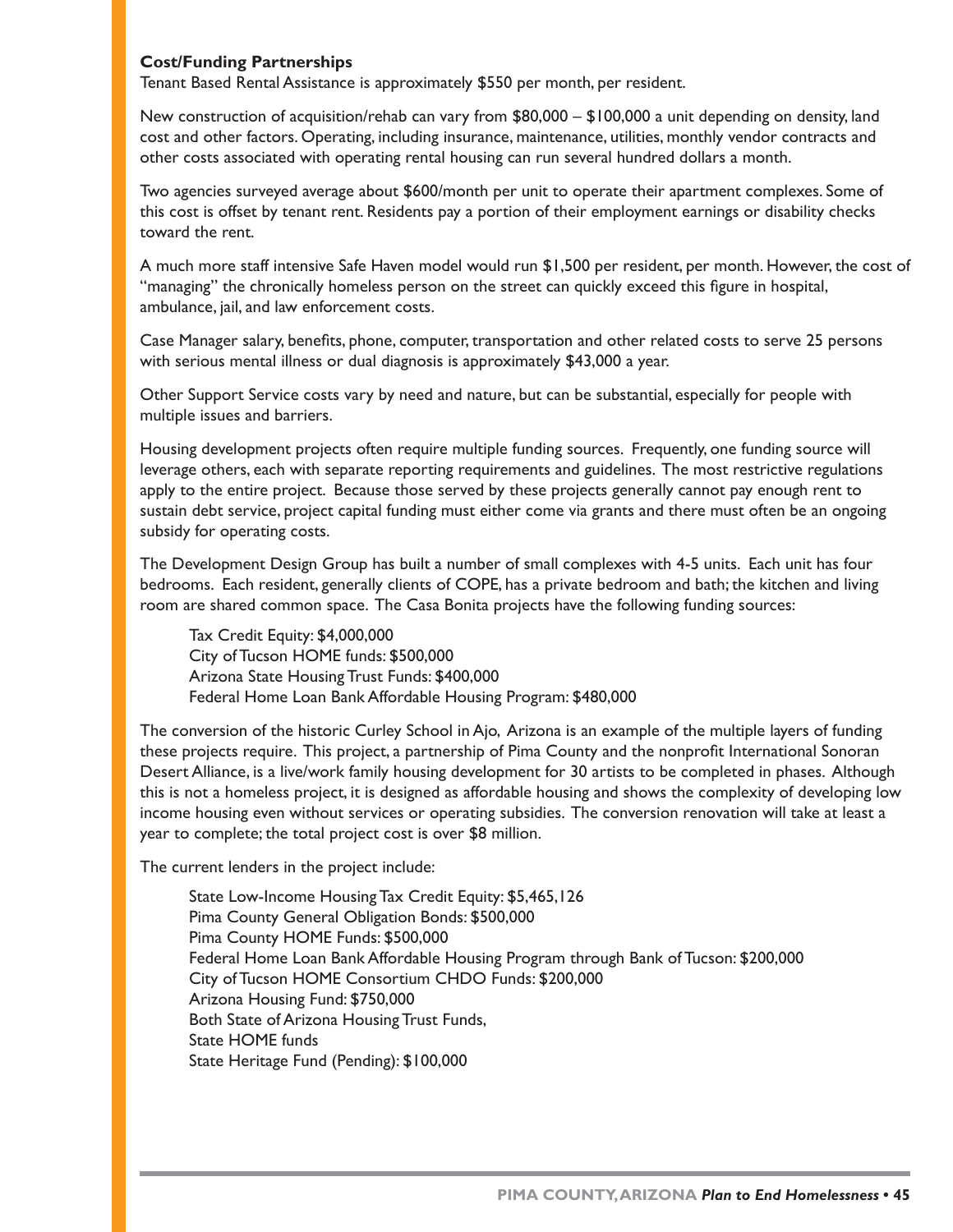# **ADDITIONAL RECOMMENDATIONS**

Various committee members floated ideas which warrant further exploration and development:

- Explore the feasibility of a combined intake or one-stop center staffed by representatives from various agencies to reduce the "run around" time.
- Develop a mobile response team that is available 24/7 to support law enforcement and all homeless serving agencies. This team would be able to do intake and referral to the appropriate services. It would be a mobile "no wrong door".
- Develop a campground with trailers or mobile homes for those who prefer to live more outside. Services from both professional staff and volunteers could be brought on site. Residents could pay on a sliding scale. This approach would help meet the social needs for those who have been on the street for a long time and who feel too confined to live in a built structure.
- Other communities have dedicated funding sources, such as a targeted sales tax, to provide homeless services. Research the options of a dedicated local funding source for homeless programs.
- Traveler's Aid has limited capacity in emergencies to authorize one-night vouchers (which generally go to families). Contact is made through Information and Referral. If this resource were more widely known, it would require additional funds to meet the demand.
- The City of South Tucson has a number of homeless serving agencies within its borders. Develop a mechanism for periodic meetings between City staff and agencies to educate each other on needs and programs.
- Deepen the relationship and shared information between TPCH and the Tucson Fire Department, especially the new Alpha Truck Response Team for minor medical interventions.

# **CONCLUSION**

TPCH will be hiring someone to monitor progress toward meeting the goals set forth in this Plan. They will issue an annual report to measure progress. This consultant will be supported by the Committees of TPCH, particularly the Continuum of Services Committee. This group will modify the Plan as needed and publicize successes. Progress will be captured by the City and County annual reports required by HUD.

TPCH has received a small DES grant to calculate costs to some of the services used by homeless individuals or families. This information will further assist in planning and implementation for the most efficient and effective use of resources.

Implementing the recommendations in this Plan will take a continued, serious effort from all sectors. As Tucson continues to grow, housing costs continue to escalate and wages remain stagnant, the issue of homelessness will not disappear. If we continue to avert our eyes and ignore the root causes of chronic and periodic homelessness, it will only grow worse, impacting more families and neighborhoods.

The only solution is sustained efforts to build more affordable housing, have more employment opportunities and living wage jobs, and offer an array of support services. If we do a better job of preventing homelessness and early intervention with those on the streets, we can truly move to end homelessness.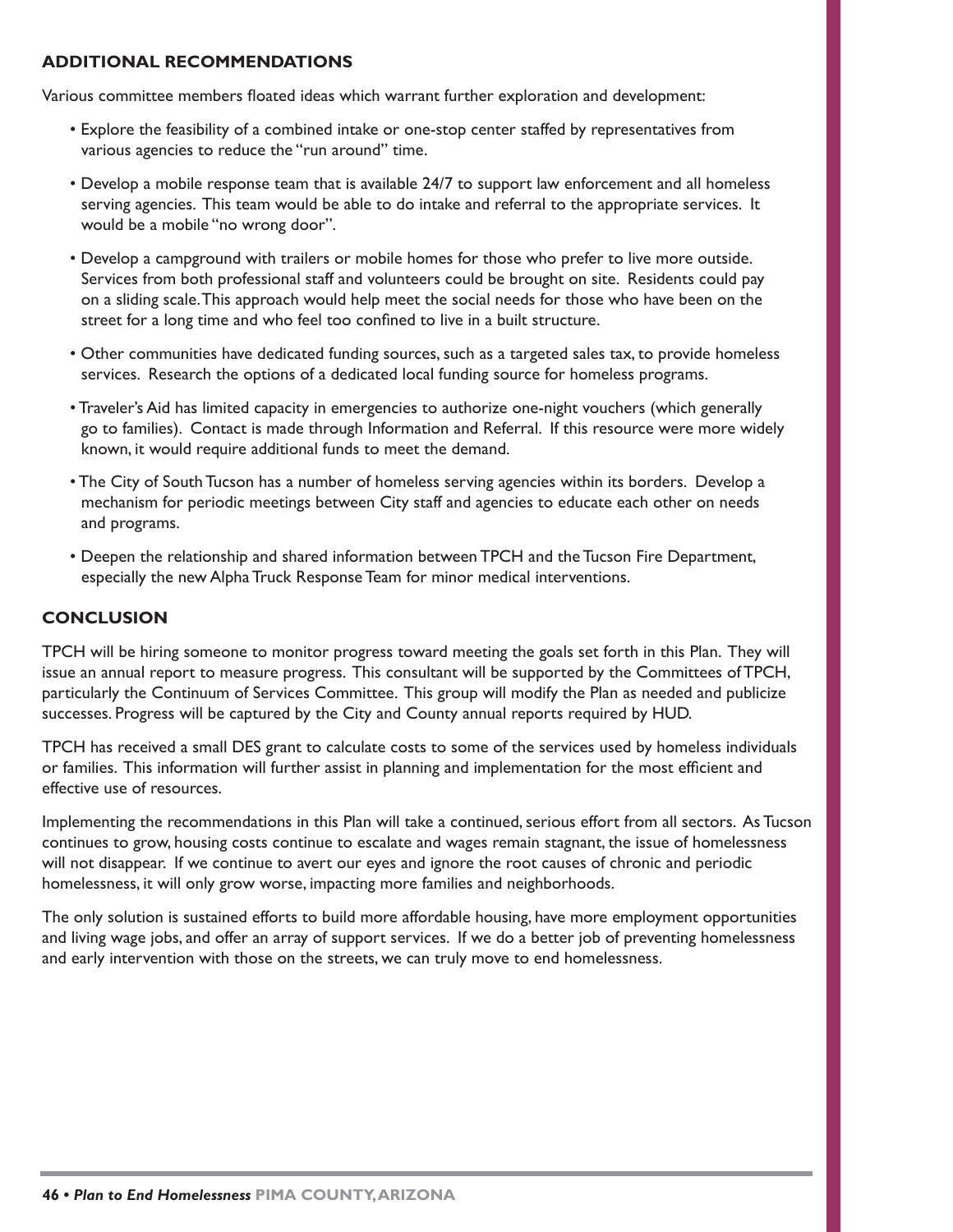# **APPENDICES**

# **Glossary**

*Affordable Housing*: Housing whose total costs—including utilities, rent and mortgage expenses—do not exceed 30 percent of an occupant's gross income.

*Case Management*: A system of locating, coordinating, advocating and monitoring services for people with a wide array of needs. Case managers assist individuals in identifying goals and developing plans to achieve greater self-sufficiency through linkages with community resources.

*Chronic Homeless Person*: An unaccompanied homeless individual with a disabling condition who has either been continuously homeless for a year or more OR has had at least four episodes of homelessness in the past three years.

*Consolidated Plan*: A document written by a state, local government or consortium (as in the City of Tucson and Pima County), and submitted every five years to the U.S. Department of Housing and Urban Development with annual interim updates. It describes the housing needs of low and moderate-income residents, outlines strategies to meet these needs, and prepares an inventory of resources available to implement the strategies.

*Continuum of Care*: A local consortium of agencies that provides a comprehensive system for delivery of services to the homeless. Continua typically include homeless service providers and representatives from local law enforcement, hospitals, government, churches, etc.

*Community Development Block Grant*: A federal block grant program administered by HUD and provided to local communities to support community development through acquisition, construction, rehabilitation and operation of public facilities and housing.

*Disability*: A physical or mental impairment that substantially limits one or more major life activities, such as caring for oneself, speaking, walking, seeing, hearing or learning.

*Disabling Condition*: A diagnosable substance use disorder, serious mental illness, developmental disability, or chronic physical illness or disability.

*Discharge Planning*: Activities designed to facilitate and coordinate the release and after-care needs of homeless individuals from any publicly funded institutions or systems of care following any length of stay.

**Domestic Violence**: Physical, emotional or verbal abuse resulting in bodily injury, assault, or the infliction of fear of imminent harm among family or household members.

*Emergency Shelter*: A facility designed to provide overnight accommodations for a short period of time, usually up to 30 days.

*Fair Market Rent*: The maximum allowable rent per state, county or urban area determined by HUD for housing programs, which they fund. Fair market rent is also the payment standard used to calculate subsidies under the Rental Voucher program.

*Homeless Management Information System (HMIS)*: A coordinated, computerized system utilized to compile demographic data and track homeless clients through the service delivery system.

Homeless Person: A person lacking fixed, regular and adequate nighttime residence; a person sleeping in a place not meant for human habitation or in an emergency shelter; a person residing in transitional housing for homeless persons who originally came from the street or an emergency shelter; a person being released from an institutional situation having resided in the institution for more than 30 days and having no fixed permanent residence to which he or she can return; a person who has been evicted and does not possess the resources to obtain permanent housing.

*Homeless Prevention*: Financial, educational, or service-related assistance utilized to prevent the loss of housing.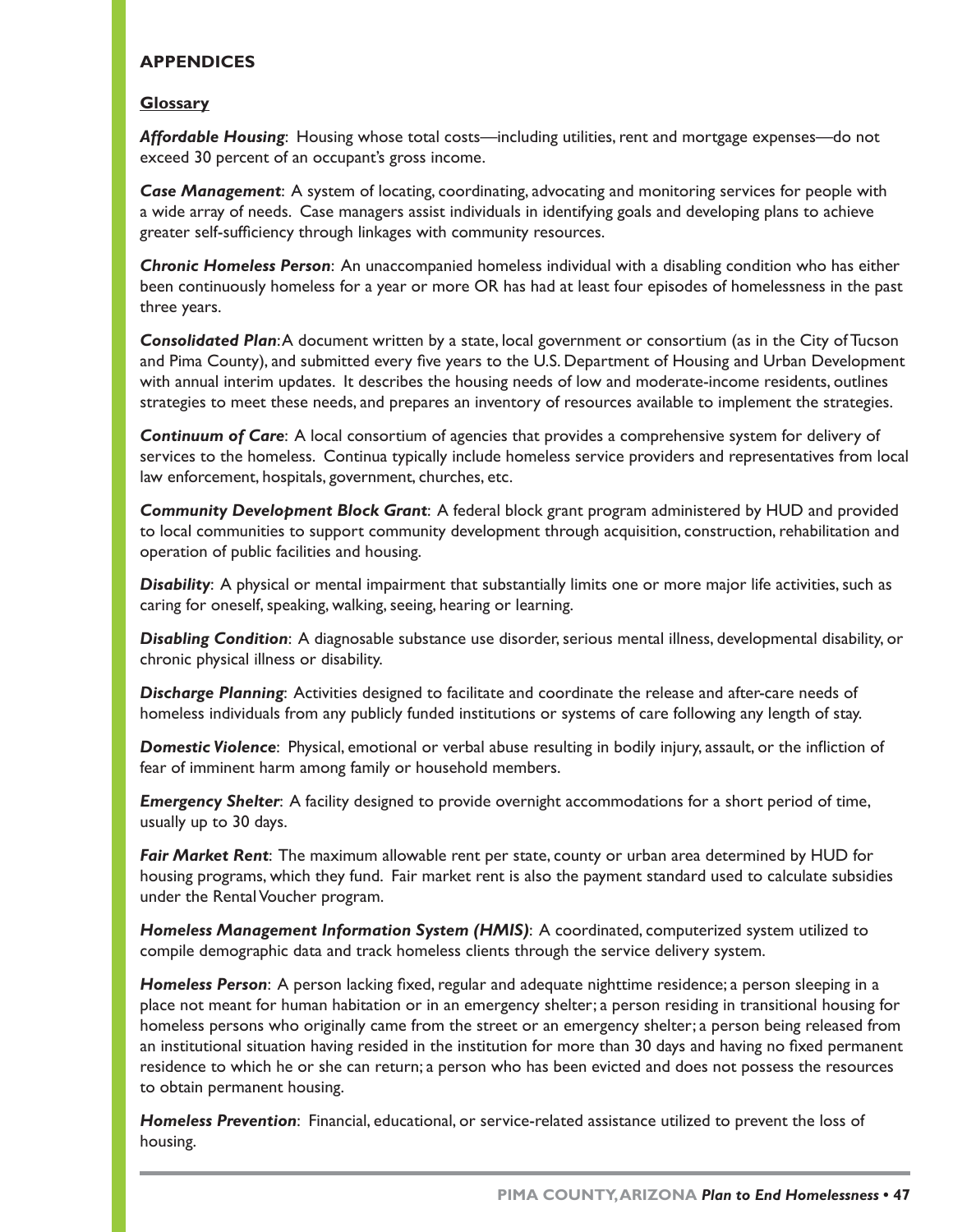**Homeless Youth**: The McKinney Vento Act defines a youth as one who is under age 18 who meets the definition of a homeless person, while many homeless youth agencies serve those between ages 18 and 24. For the issues affecting homeless young people in the age 18-24 category, please see the section on youth in the body of this Plan.

*Household*: An entity that includes all the people who occupy a housing unit.

*Housing First*: Rapid placement of individuals and families in permanent housing with wraparound support services.

*Housing Subsidy*: Funds typically paid from federal or other sources to help make a housing unit affordable to a low-income household. The subsidy is the difference in the amount of the rent that is affordable to the tenant and the actual rent amount.

**HUD**: The U.S. Department of Housing and Urban Development, a federal agency responsible for administering a variety of government-subsidized housing and related programs.

*Mainstream Services*: Government-funded programs designed to meet the needs of low-income people. Examples include Temporary Assistance to Needy Families (TANF); Supplemental Security Income (SSI), a state administered program for people with disabilities; supplements such as Food Stamps and Women, Infants, and Children (WIC); Medicaid and other health service programs, including Veterans Health Assistance, Workforce Investment Act, and housing subsidy programs such as Section 8 and public housing.

*Public Housing*: Federally funded housing program for low-income households administered by HUD. Public housing units are owned and operated by the local Housing Authority. The amount of rent paid by the tenant is determined as 30% of the adjusted household income.

**Section 8:** Federal program operated by HUD. This is a subsidized housing program that makes housing affordable for the low-income. The subsidy is paid to the landlord of the client's choosing and is the difference in the amount determined affordable for the client (30% of adjusted household income) and the amount of the market rent.

*Shelter*: Housing, with varying levels of services and case management, for people who are homeless.

*Permanent Supportive Housing*: Permanent, subsidized housing that has on-site supportive services.

*Supportive Services*: Services such as case management, medical or psychological counseling and supervision, childcare, transportation, and job training provided for the for the purpose of facilitating people's stability and independence.

*Temporary Assistance for Needy Families (TANF)*: The primary cash assistance federally funded welfare program for families with children. Both the federal government and the State of Arizona have restricted the length of time a family may receive TANF benefits and encourage case managers to move recipients into employment as rapidly as possible.

*Transitional Housing*: Living units that provide temporary housing support (one month to two years) along with case management and training to foster self-sufficiency and independent living.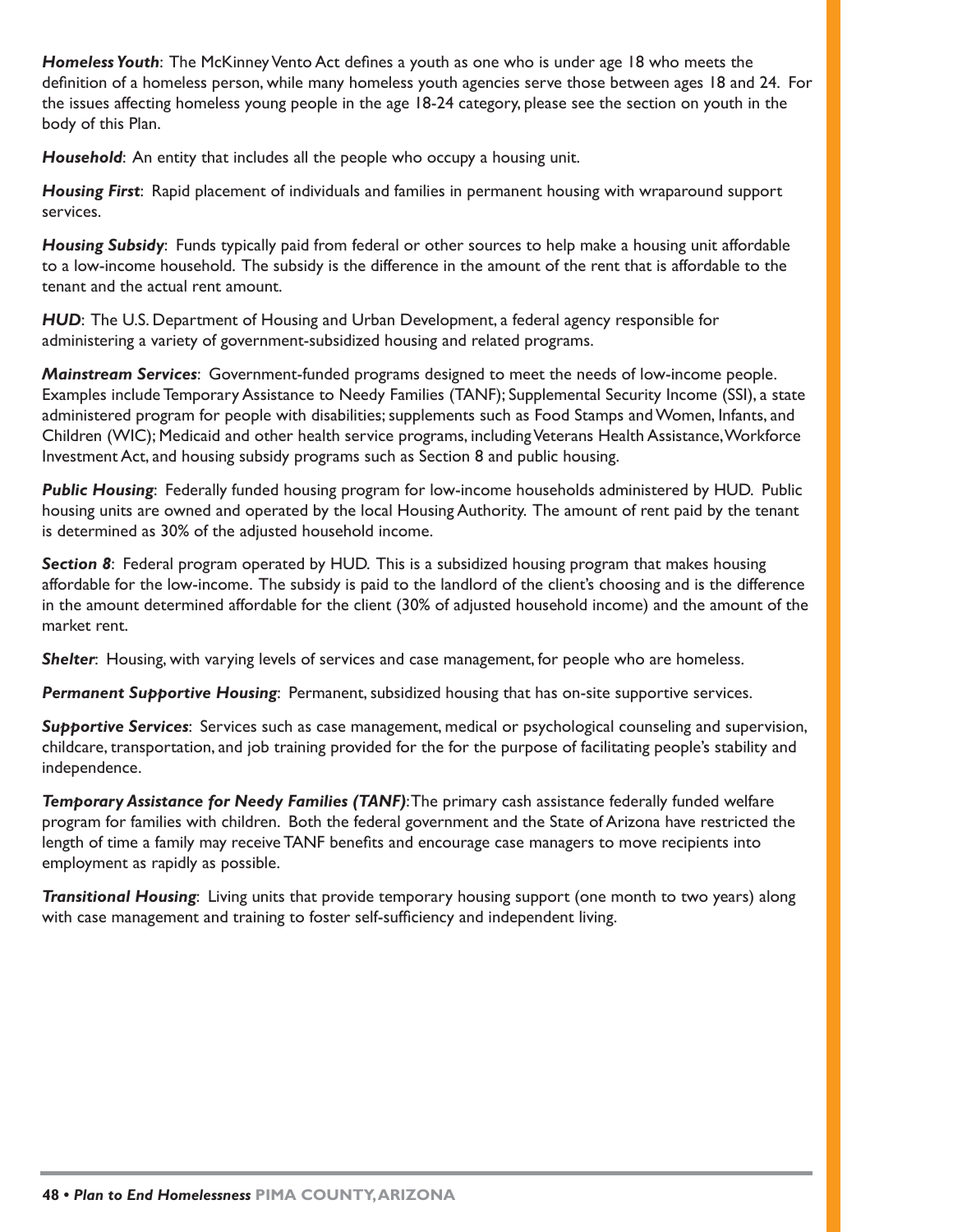# **FINANCIAL RESOURCES TO ASSIST HOMELESS POPULATIONS**

This chart was modified from the Funding Matrix in the State of Arizona Plan to End Homelessness. It provides information on possible or potential financial resources for capital, operating or services to assist various homeless populations. Most of these funds are not "homeless-exclusive". They can be used to support a wide variety of affordable housing or services to low-income families or individuals. Some funds can only assist people with disabilities; others may only be used for families experiencing domestic violence. These funds tend to be competitive and oversubscribed. The amount of funding available varies year to year. Many of these funds while administered at the State or local level are federal in origin.

| <b>ADMINISTERING</b><br><b>AGENCY</b>                    | <b>PROGRAM/</b><br><b>SOURCE</b>                                    | <b>CAPITAL,</b><br><b>OPERATING SERVICES</b> | <b>HOMELESS</b><br><b>SPECIFIC</b> | <b>FUNDING</b><br><b>ALLOCATION</b> |
|----------------------------------------------------------|---------------------------------------------------------------------|----------------------------------------------|------------------------------------|-------------------------------------|
|                                                          | <b>Community Development</b><br><b>Block Grant (CDBG)</b>           | C, O, S                                      |                                    | \$13,432,908                        |
|                                                          | <b>HOME Investment Partnership</b>                                  | C                                            |                                    | \$8,764,320                         |
|                                                          | <b>Housing Opportunities for</b><br>Persons with AIDS (HOPWA)       | C, O, S                                      |                                    | \$164,000                           |
| <b>Arizona Department of Housing</b>                     | Low Income Housing Tax Credits<br>(LIHTC)                           | C                                            |                                    | \$12,172,095                        |
|                                                          | <b>State Housing Trust Fund</b>                                     | C, O                                         |                                    | \$23,946,921                        |
|                                                          | <b>McKinney Vento</b>                                               | C, O, S                                      | ✔                                  | \$9,272,223                         |
| <b>Arizona Department of Corrections</b>                 | <b>Drug Treatment and Education Fund</b><br>(DTEF)                  | O, S                                         |                                    | \$2,200,000                         |
|                                                          | <b>Job Developers</b>                                               | S                                            |                                    | \$113,437                           |
| <b>Arizona Department of</b><br><b>Public Safety</b>     | <b>Victims of Crime Act (VOCA)</b>                                  | S                                            |                                    | \$6,600,000                         |
| <b>Department of Health Services</b>                     | <b>Community Mental Health Service</b><br><b>Block Grant (CMHS)</b> | S                                            |                                    | \$7,863,945                         |
|                                                          | <b>Community Placement</b><br>(Non Title 19)                        | C, O, S                                      |                                    | \$4,684,133                         |
|                                                          | <b>Correction Officer Offender Liaisons</b><br>(COOL)               | O, S                                         |                                    | \$194,400                           |
|                                                          | <b>Projects for Assistance in Transition</b><br>from Homelessness   | S                                            |                                    | \$1,306,667                         |
|                                                          | <b>Rural Safe Home Network</b>                                      | O, S                                         |                                    | \$1,685,611                         |
|                                                          | <b>Shelter Plus Care Service Match</b>                              | S                                            | ✔                                  | \$9,000,000                         |
|                                                          | <b>Substance Abuse Prevention</b><br><b>Treatment Block Grant</b>   | S                                            |                                    | \$31,857,026                        |
| Governor's Office of Chilren,<br>Youth, and Families     | <b>Violence Against Women</b><br>Formula Grant (STOP)               | O, S                                         |                                    | \$1,309,751                         |
|                                                          | <b>Domestic Violence Prevention</b>                                 | O, S                                         |                                    | \$2,508,000                         |
|                                                          | <b>Domestic Violence Shelter Fund</b>                               | O, S                                         |                                    | \$1,571,000                         |
|                                                          | <b>Emergency Shelter Grant (ESG)</b>                                | O, S                                         | ✔                                  | \$807,847                           |
|                                                          | <b>Homeless Trust Fund</b>                                          | O, S                                         | ✔                                  | \$15,000                            |
| <b>Arizona Department of</b><br><b>Economic Security</b> | <b>Low-Income Home Energy</b><br><b>Assistance Program</b>          | O, S                                         |                                    | \$7,431,164                         |
|                                                          | <b>Social Services Block Grant</b>                                  | O, S                                         |                                    | \$2,840,000                         |
|                                                          | <b>State Homeless Line Item</b>                                     | O, S                                         | ✔                                  | \$1,155,400                         |
|                                                          | <b>Temporary Assistance for</b><br><b>Needy Families</b>            | O, S                                         |                                    | \$12,742,917                        |
|                                                          | Utility Repair, Replace, and Deposit                                | O, S                                         |                                    | \$1,339,168                         |
| <b>Veterans Administration</b>                           | <b>Community-Based Funding</b>                                      | O, S                                         | J                                  | \$1,200,000                         |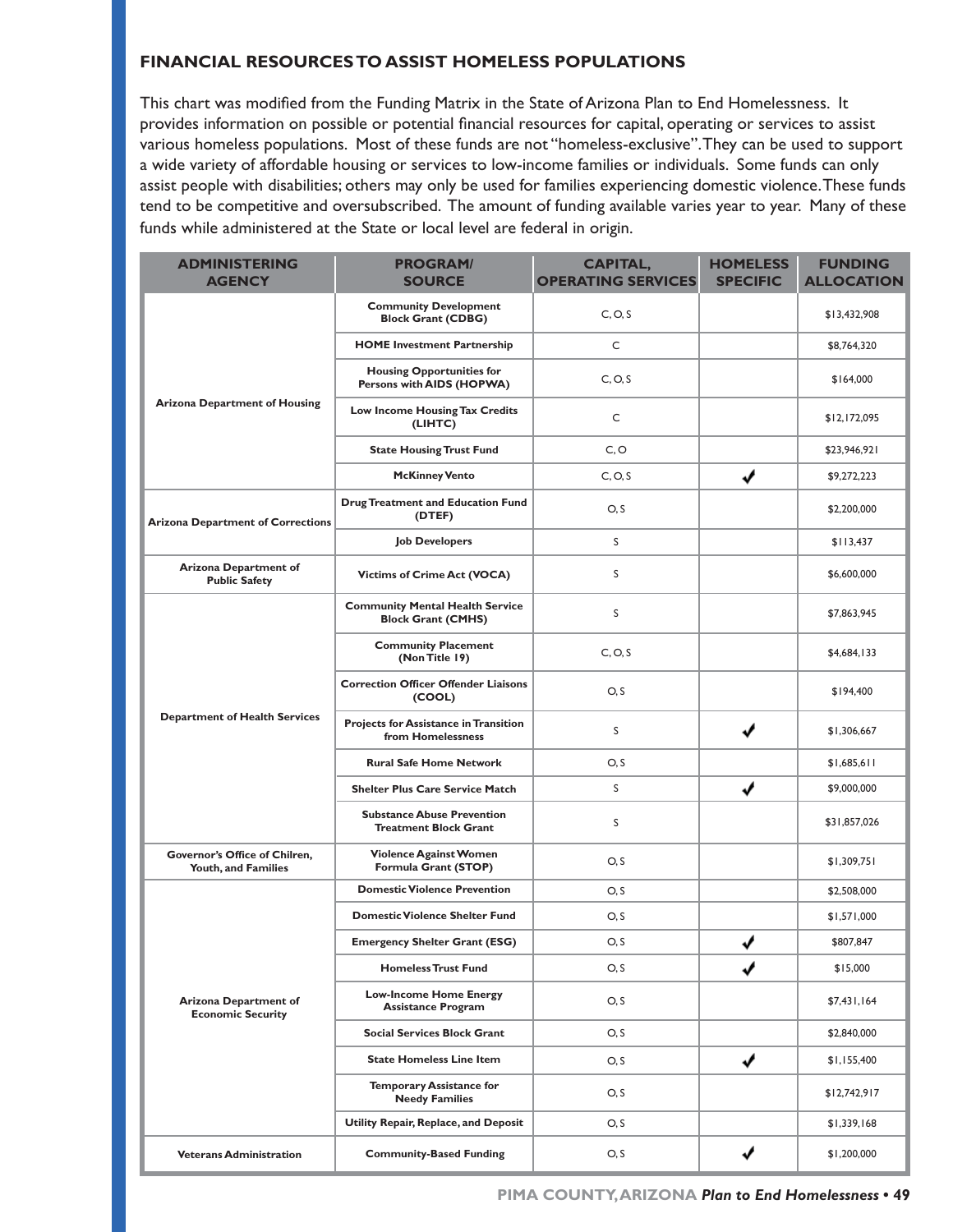# **FINANCIAL RESOURCES TO ASSIST HOMELESS POPULATIONS (continued)**

| <b>ADMINISTERING</b><br><b>AGENCY</b>                                             | <b>PROGRAM/</b><br><b>SOURCE</b>                             | <b>CAPITAL,</b><br><b>OPERATING SERVICES</b> | <b>HOMELESS</b><br><b>SPECIFIC</b> | <b>FUNDING</b><br><b>ALLOCATION</b> |
|-----------------------------------------------------------------------------------|--------------------------------------------------------------|----------------------------------------------|------------------------------------|-------------------------------------|
| <b>Pima County</b>                                                                | <b>Emergency Shelter Block Grant</b>                         | O, S                                         |                                    | \$112,189                           |
|                                                                                   | <b>Community Development</b><br><b>Block Grant</b>           | C, O, S                                      |                                    | \$2,605,585                         |
|                                                                                   | <b>Outside Agency Program</b>                                | S                                            |                                    | \$629,074                           |
|                                                                                   | <b>Housing Opportunities for People</b><br>with AIDS (HOPWA) | O, S                                         |                                    | \$315,148                           |
| <b>City of Tucson</b>                                                             | <b>Emergency Shelter Block Grant</b>                         | O, S                                         | √                                  | \$271,603                           |
|                                                                                   | <b>Community Development</b><br><b>Block Grant</b>           | C, O, S                                      |                                    | \$6,468,684                         |
|                                                                                   | <b>Housing Opportunities for People</b><br>with AIDS (HOPWA) | C, O, S                                      |                                    | \$389,000                           |
| Pima County/City of Tucson<br>Consortium                                          | <b>HOME</b>                                                  | C                                            |                                    | \$4,164,752                         |
| Pima County/City of Tucson/<br><b>Tucson Planning Council</b><br>for the Homeless | <b>Continuum of Care</b>                                     | C, O, S                                      |                                    | \$6,016,846                         |



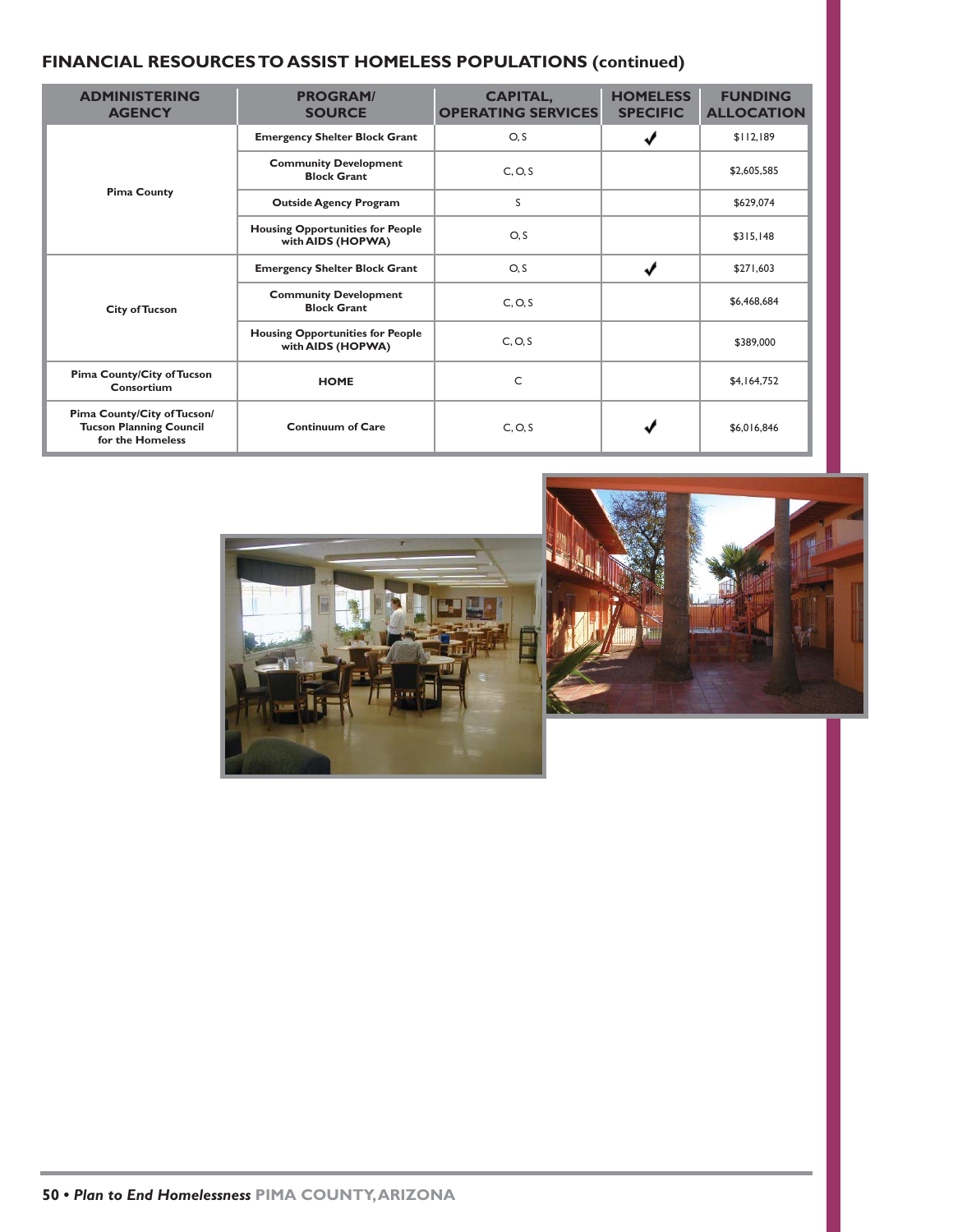# **Endnotes**

1 Wright, James D, Beth A. Rubin and Joel A. Devine. 1998. *Beside the Golden Door: Policy, Politics, and the Homeless*. New York: Aldine de Gruyter, p 115

2 Sommer, Heidi. 2001. "Homelessness in Urban America: A Review of the Literature." Prepared for Urban Homelessness and Public Policy Solutions: A One-Day Conference. Berkeley: Institute of Governmental Studies Press, Retrieved July 20, 2005

(http://www.igs.berkeley.edu/events/homeless/NewHomelessnessBook1.pdf)

<sup>3</sup> "The State of the Nation's Housing 2004." Cambridge, MA: Joint Center for Housing Studies of Harvard University (http://www.jchs.harvard.edu/publications/markets/son2004.pdf)

4 Wright, Rubin & Levine. *Beside the Golden Door*.

 $<sup>5</sup>$  Ibid</sup>

6 National Alliance to End Homelessness. 2004. "Countdown to Success: National Conference on Ending Homelessness, Policy Papers." Washington, DC: National Alliance to End Homelessness, Retrieved June 9 2005 (http://www.endhomelessness.org/pol/PolicyPapers04.pdf)

- <sup>7</sup> National Alliance to End Homelessness. 2005. "Source Book On Family Homelessness Problems and Solutions." Washington, DC: National Alliance to End Homelessness, Retrieved June 9 2005 (http://www.endhomelessness.org/families/SourceBook.pdf)
- 8"The State of the Nation's Housing 2005." Cambridge, MA: Joint Center for Housing Studies of Harvard University, p. 3 (http://www.jchs.harvard.edu/publications/markets/son2005/son2005.pdf)

9 Ibid

<sup>10</sup> "The State of the Nation's Housing 2004."

11 Ibid

12 Ibid

13 Rubin, Wright & Devine. *Beside the Golden Door*, p 99

14 Ibid, p 103

15 Ibid

16 Ibid

```
17 Ibid, p 119
```
18 Ibid

19 Lindblom, Eric. "Toward a Comprehensive Homelessness Prevention Strategy." Housing Policy Debate 2(3) pp 957-20

 $20$  Ibid

- <sup>21</sup> Snow, David and James Shockey. 1998. "Report on Tucson's Homeless Population, 1997-1998."
- $22$  City of Tucson and Pima County Consortium. 2002. "what to call continuum of care/exhibit 1?"
- <sup>23</sup> National Low Income Housing Coalition. 1998. "Out of Reach: Rental Housing at What Cost?" Washington, DC: National Low Income Housing Coalition, Retrieved June 1 2005 (http://www.nlihc.org/oor98/)
- <sup>24</sup> Treskon, Mark and Danilo Pelletiere. 2004. "Up Against A Wall. Housing Affordability for Renters: An Analysis of the 2003 American Community Survey." Washington, DC: National Low Income Housing Coalition, Retrieved July 3 2005 (http://www.nlihc.org/pubs/index.htm#uaw)
- 25 National Low Income Housing Coalition. 2005. "Out of Reach" Washington, DC: National Low Income Housing Coalition

(http://www.nlihc.org/oor2005/data.php?getstate=on&getmsa=on&msa%5B%5D=32&state%5B%5D=AZ)

- <sup>26</sup> CPI data is derived from Bureau of Labor Statistics estimates for Western cities in Tucson's class size (http://data.bls.gov/PDQ/outside.jsp?survey=cu). Wage data is from the Bureau of Labor Statistics as presented by HUD (http://www.workforce.az.gov/).
- <sup>27</sup> Population and gaps estimates from [how do we refer to CoC/exhibit 1?] reports from 1998-2004.
- <sup>28</sup> "Report on Tucson's Homeless Population, 1997-1998."
- <sup>29</sup> Jane Holscuh & Michelle Stewart, Unpublished data, 2002.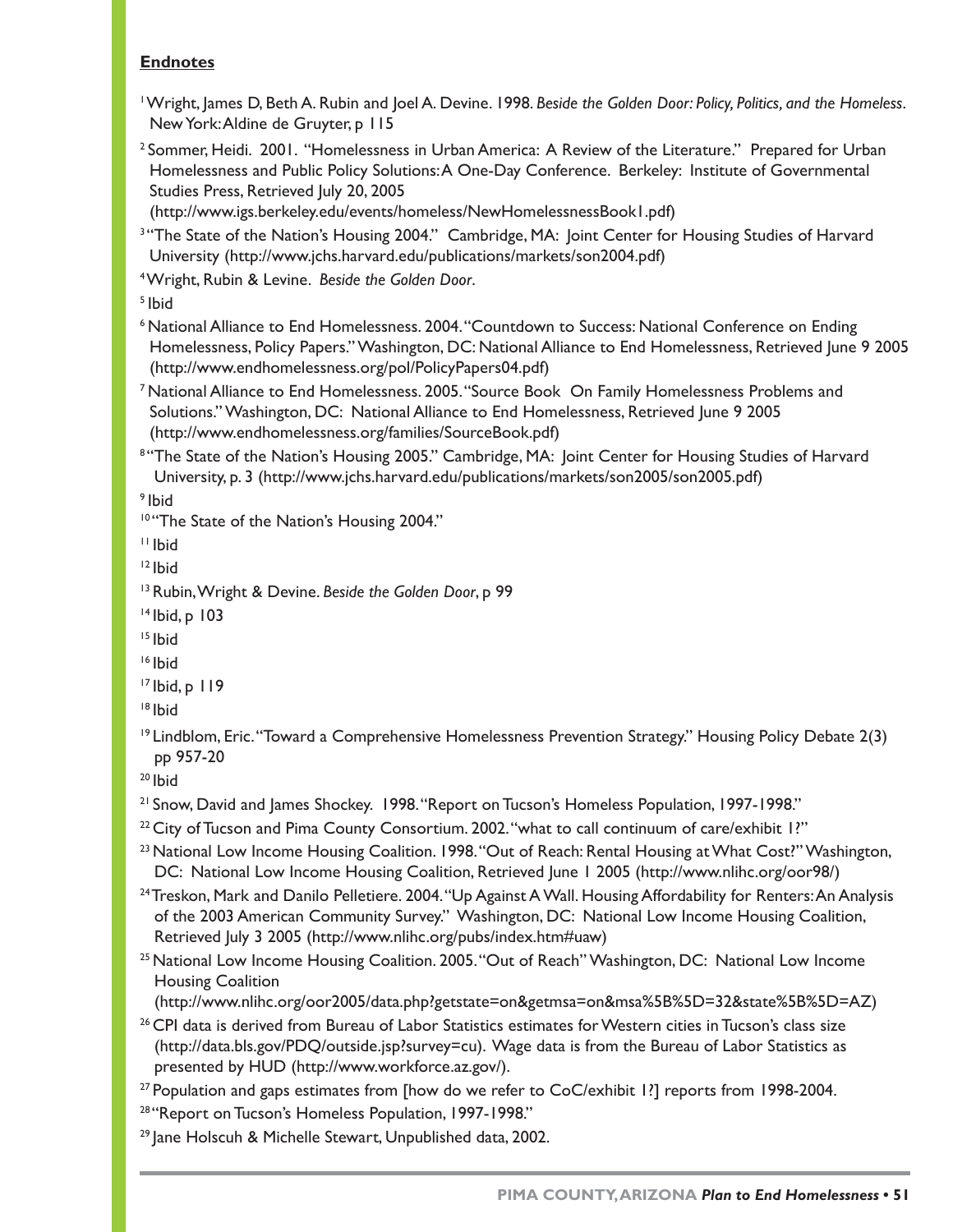- <sup>30</sup> National Alliance to End Homelessness. 2000. "A Plan, Not A Dream: How to End Homelessness in Ten Years." Washington, DC: National Alliance to End Homelessness, Retrieved June 6 2005 (http://www.endhomelessness.org/pub/tenyear/demograp.htm)
- 31 Ibid
- <sup>32</sup> The Interagency & Community Council Work Group. 2004. "Two Months Two Days Too Long: Ending Homelessness In Arizona. Phase I –Improving Services, Report & Recommendations." AZ: Arizona Interagency & Community Council On Homelessness, Retrieved May 13 2005 (http://www.housingaz.com/UPLOAD/ICCH\_PlanPart1.pdf)
- <sup>33</sup> Tucson HMIS Chronic Homelessness Findings, 2005
- <sup>34</sup> Jane Holscuh & Michelle Stewart, Unpublished data, 2002.
- <sup>35</sup> TPCH Chronicity Survey, 2004.
- <sup>36</sup> Homeless Coordination Office. 2004. "Current Status of Homeless in Arizona and Efforts to Prevent and Alleviate Homelessness, 13th Annual Report." Phoenix, AZ: Homeless Coordination Office, Community Service Administration, Arizona Department of Economic Security.
- <sup>37</sup> National Alliance to End Homelessness. 2005. "Source Book On Family Homelessness Problems and Solutions." Washington, DC: National Alliance to End Homelessness, Retrieved June 9 2005 (http://www.endhomelessness.org/families/SourceBook.pdf)
- 38 NAEHCY. 2005. "The 100 Most Frequently Asked Questions on the Education Rights of Children and Youth in Homeless Situations." Minneapolis: NAEHCY, Retrieved July 19, 2005. (http://www.naehcy.org/faq.html)
- <sup>39</sup> The United States Conference of Mayors. 2003. "A Status Report On Hunger And Homelessness In America's Cities: A 25-City Survey." Retrieved July 20, 2005 (http://www.usmayors.org/uscm/hungersurvey/2003/onlinereport/HungerAndHomelessnessReport2003.pdf)
- 40 National Alliance to End Homelessness. 2005. "Source Book On Family Homelessness Problems and Solutions."
- 41 Safe Schools Coalition. 2005. "Homeless LGBT Youth and LGBT Youth in Foster Care." Seattle, WA: Safe Schools Coalition, Retrieved July 19, 2005. (http://www.safeschoolscoalition.org/RG-homeless.html)
- 42 Wright, James D, Beth A. Rubin and Joel A. Devine. 1998. *Beside the Golden Door: Policy, Politics, and the Homeless*. New York: Aldine de Gruyter.

<sup>43</sup>*I*bid

- <sup>44</sup> Homeless Coordination Office, "Current Status of Homeless in Arizona and Efforts to Prevent and Alleviate Homelessness, 13th Annual Report."
- 45 Lindblom, Eric. "Toward a Comprehensive Homelessness Prevention Strategy." *Housing Policy Debate* 2(3) pp 957-205
- 46 The Interagency & Community Council Work Group, "Two Months Two Days Too Long: Ending Homelessness In Arizona. Phase I –Improving Services, Report & Recommendations."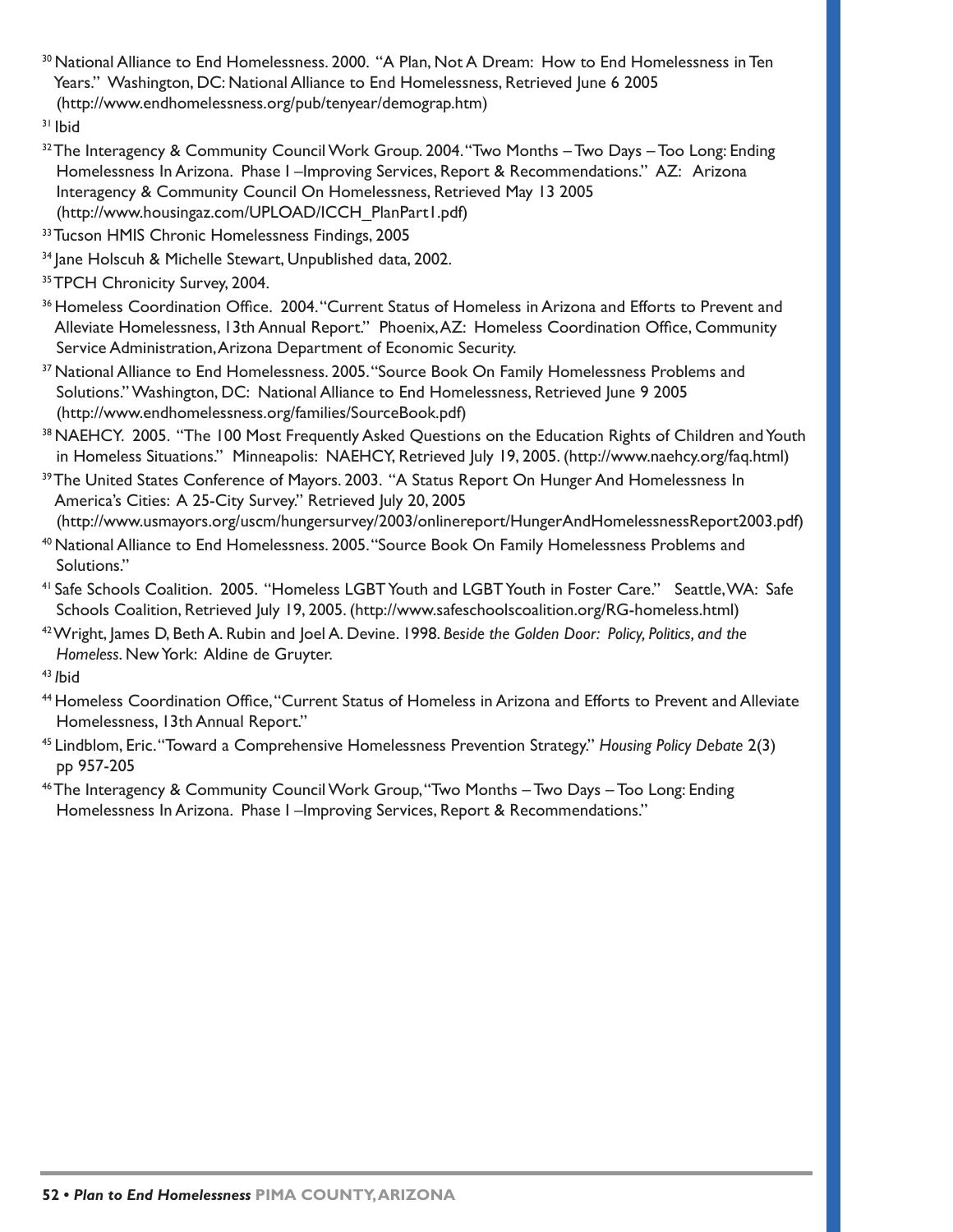**THIS PAGE INTENTIONALLY LEFT BLANK**